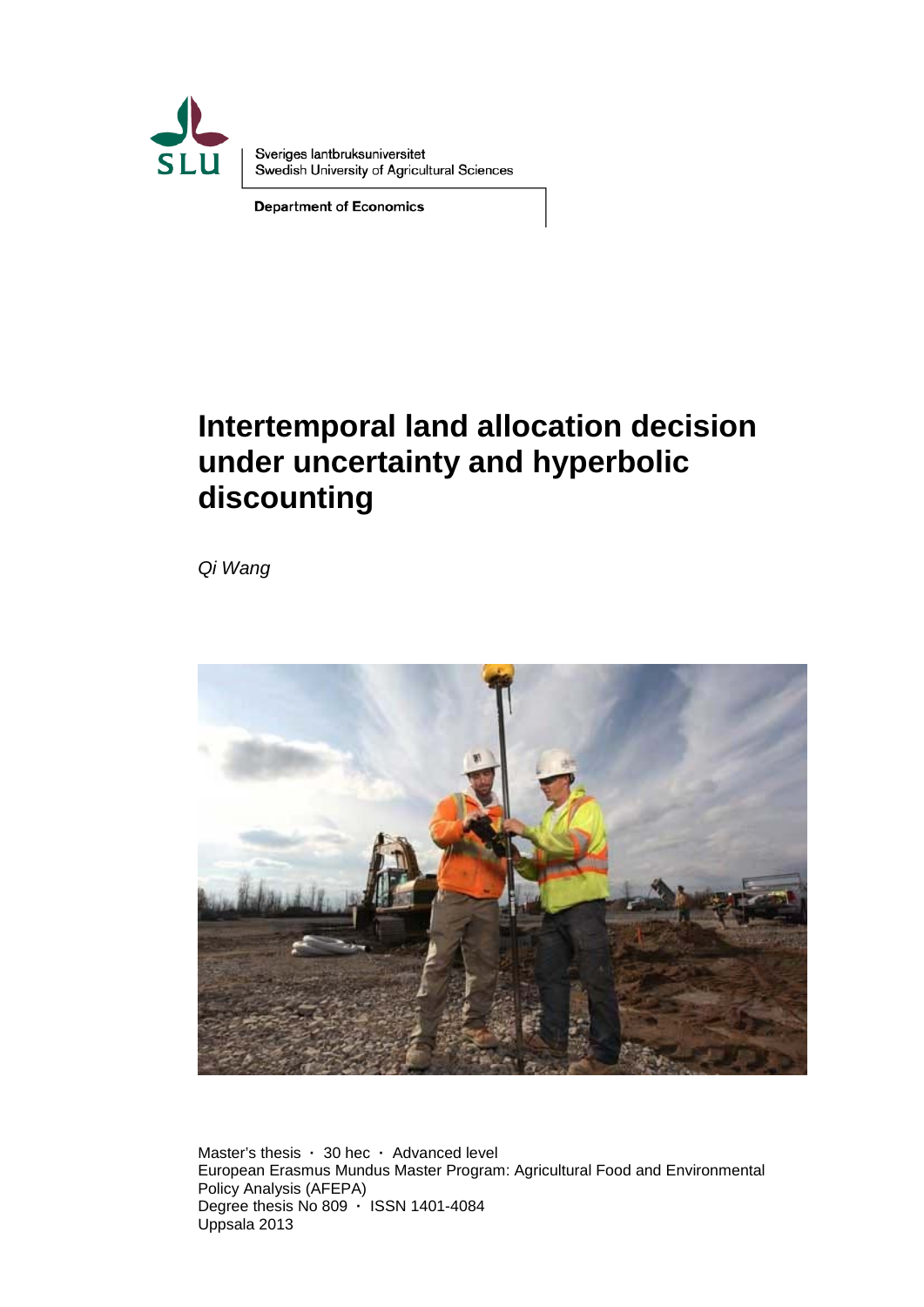#### **Intertemporal land allocation decision under uncertainty and hyperbolic discounting**

*Qi Wang*

| Supervisor: | Luca Di Corato, Swedish University of Agricultural Sciences,<br>Department of Economics |
|-------------|-----------------------------------------------------------------------------------------|
| Examiner:   | Ing-Marie Gren, Swedish University of Agricultural Sciences,<br>Department of Economics |

**Credits:** 30 hec **Level:** A2E **Course title:** Independent Project/Degree Project in Economics **Course code:** EX0537 **Programme/Education:** European Erasmus Mundus Master Program: Agricultural Food and Environmental Policy Analysis (AFEPA) **Faculty:** Faculty of Natural Resources and Agricultural Sciences

**Place of publication: Uppsala Year of publication:** 2013 **Cover picture:** Site & land development **Name of Series:** Degree project/SLU, Department of Economics **No:** 809 **ISSN** 1401-4084 **Online publication:** [http://stud.epsilon.slu.se](http://stud.epsilon.slu.se/)

**Key words:** Land Use Decision, Option Value, Quasi-option Value, Uncertainty, Standard Exponential Discounting, Hyperbolic Discounting, Quasi-hyperbolic Discounting



Sveriges lantbruksuniversitet Swedish University of Agricultural Sciences

**Department of Economics**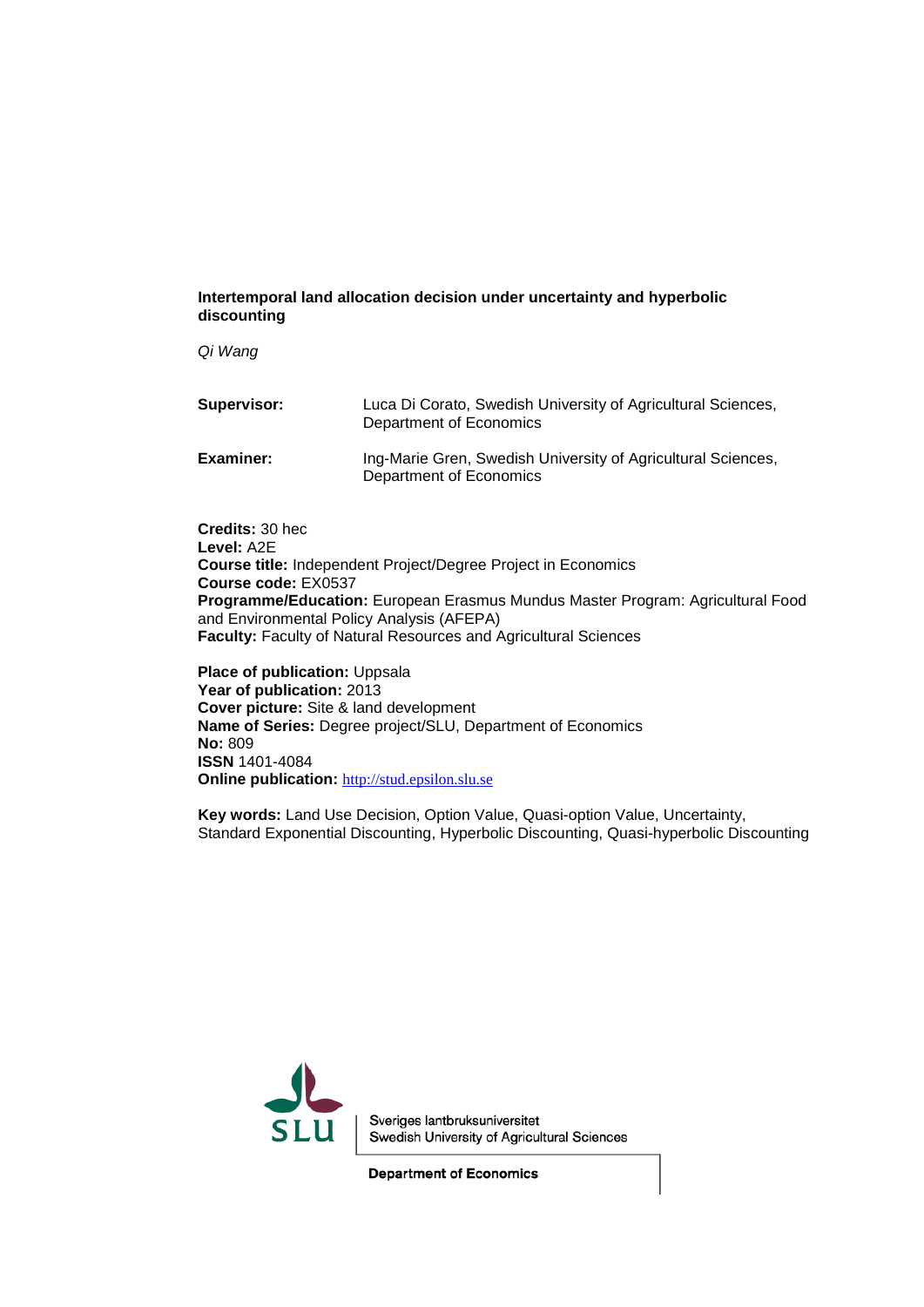# Acknowledgements

This is the best part of my thesis that I enjoyed writing. The reasons are not only this is the last part of my thesis, but above all, it provides me the opportunity to express my gratitude to all the people who have made it possible to write this thesis.

First of all, I would like to profoundly thank European Commission to provide me the Erasmus Mundus scholarship for my study in both University of Bonn and Swedish University of Agricultural Sciences. Without this financial support, I could not have the opportunity to study in the European Master Program of Agricultural, Food and Environmental Policy Analysis. Therefore, my heartfelt gratitude goes to European Union.

Secondly, I would like to give special acknowledgement to my first supervisor, Assistant Professor Luca Di Corato. It was a fortune to follow his course of "Quantitative Finance". This is one of the best courses I have ever taken and the ideas I learnt from this course will help me for the rest of my life. Apart from giving help and advices to draft my thesis, he also played an important role in the accomplishment of this thesis.

Thirdly, I would like to give my thanks to all the friends I have met during these two years. Particularly, I would like to thank Anastasia, Alemnesh, Dien and my fellow students participating in this master program both in Bonn and Uppsala. Thank you for making my life in Europe more interesting.

I also wish to sincerely thank my boyfriend Xiaoqiang, my little sister Pei, and my friends Li, Yuan and Minyan in China. Thank you for sharing my gains and pains during the past years. I am greatly indebted to all of you who have supported me during my process of working on this thesis. Thanks for being with me and unconditionally supporting me all the time.

Finally, I would like to dedicate this thesis to my parents. Thank you for bringing me up and providing me such a wonderful life.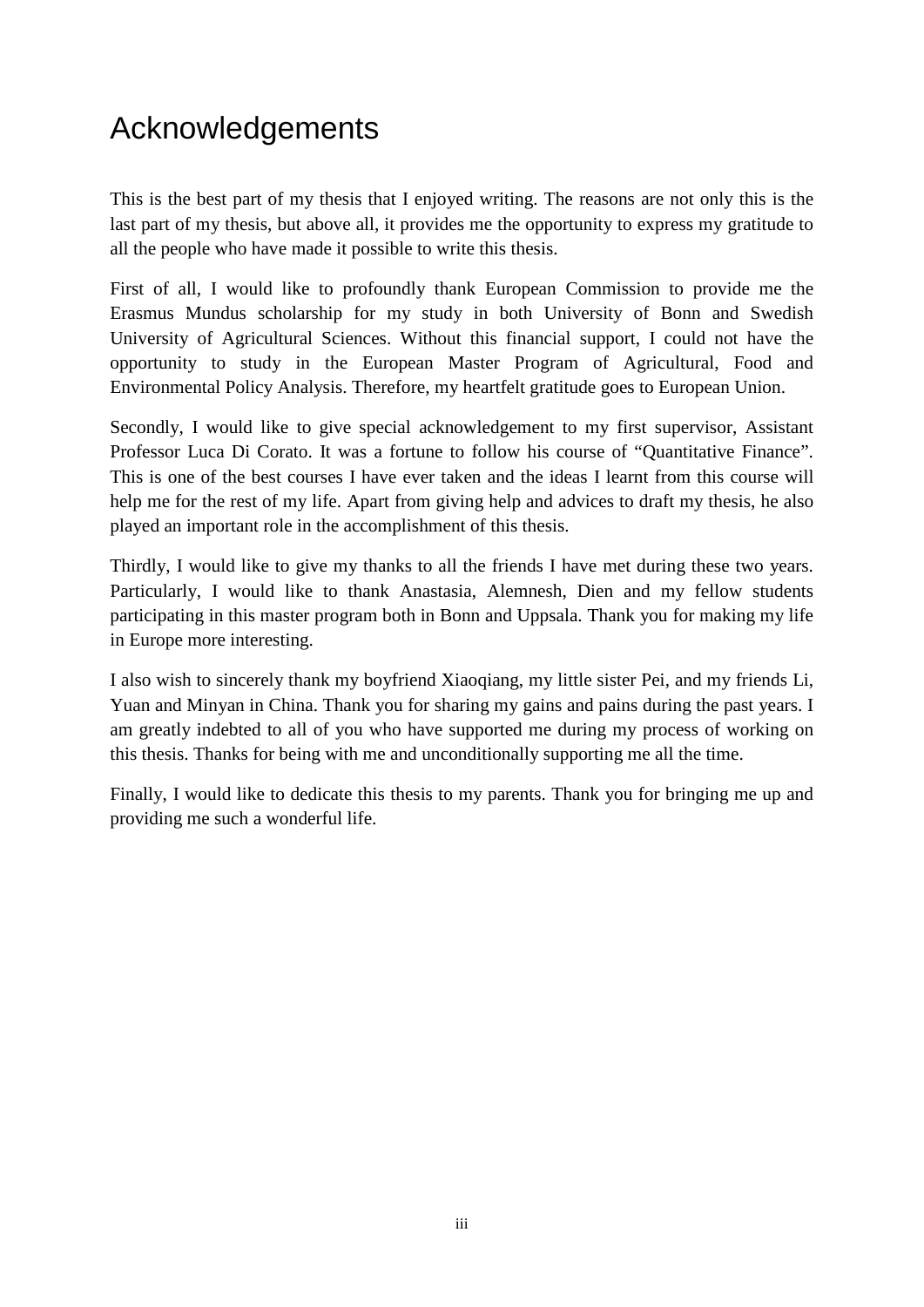# Abstract

Land is of prime importance for all the activities of human beings, and how to efficiently use the limited land resource has been a crucial issue ever since the earliest times of human society. Uncertainty and irreversibility are important issues related to land use change, and it has been shown by Mäler and Fisher (2005, p590-p592) that the replacement of stochastic variable by its expected value could result in inappropriate land use decisions.

Based on the two-period framework of Mäler and Fisher (2005, p590-p592), this study introduces two kinds of discounting schemes, standard exponential discounting and hyperbolic discounting, to their analysis. Hyperbolic discounting is demonstrated by many researches and it can decently illustrate individuals' time-inconsistent preferences toward future payoffs. The decision rules about land use under both exponential discounting and hyperbolic discounting are illustrated and compared in this thesis.

The results have shown that, under hyperbolic discounting, when an immediate reward is generated by converting the land for development, the land will be converted earlier than under standard exponential discounting. In contrast, when an immediate cost is entailed to land conversion, the land will be converted later under hyperbolic discounting.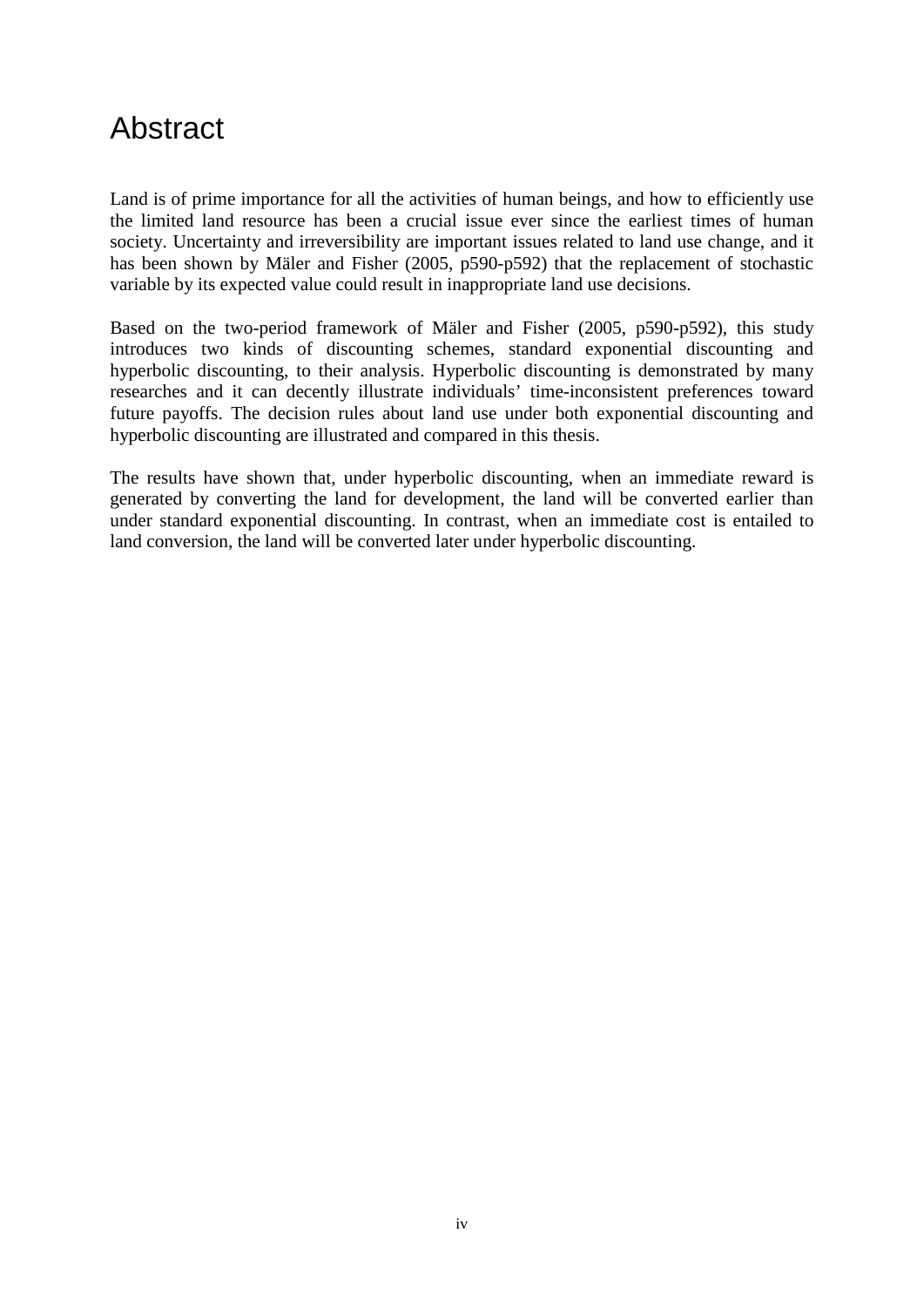# Abbreviations

| DM         | Decision Maker                     |
|------------|------------------------------------|
| DU         | Discounted Utility                 |
| <b>FAO</b> | Food and Agricultural Organization |
| <b>UN</b>  | <b>United Nations</b>              |
| <b>WWF</b> | World Wide Fund for Nature         |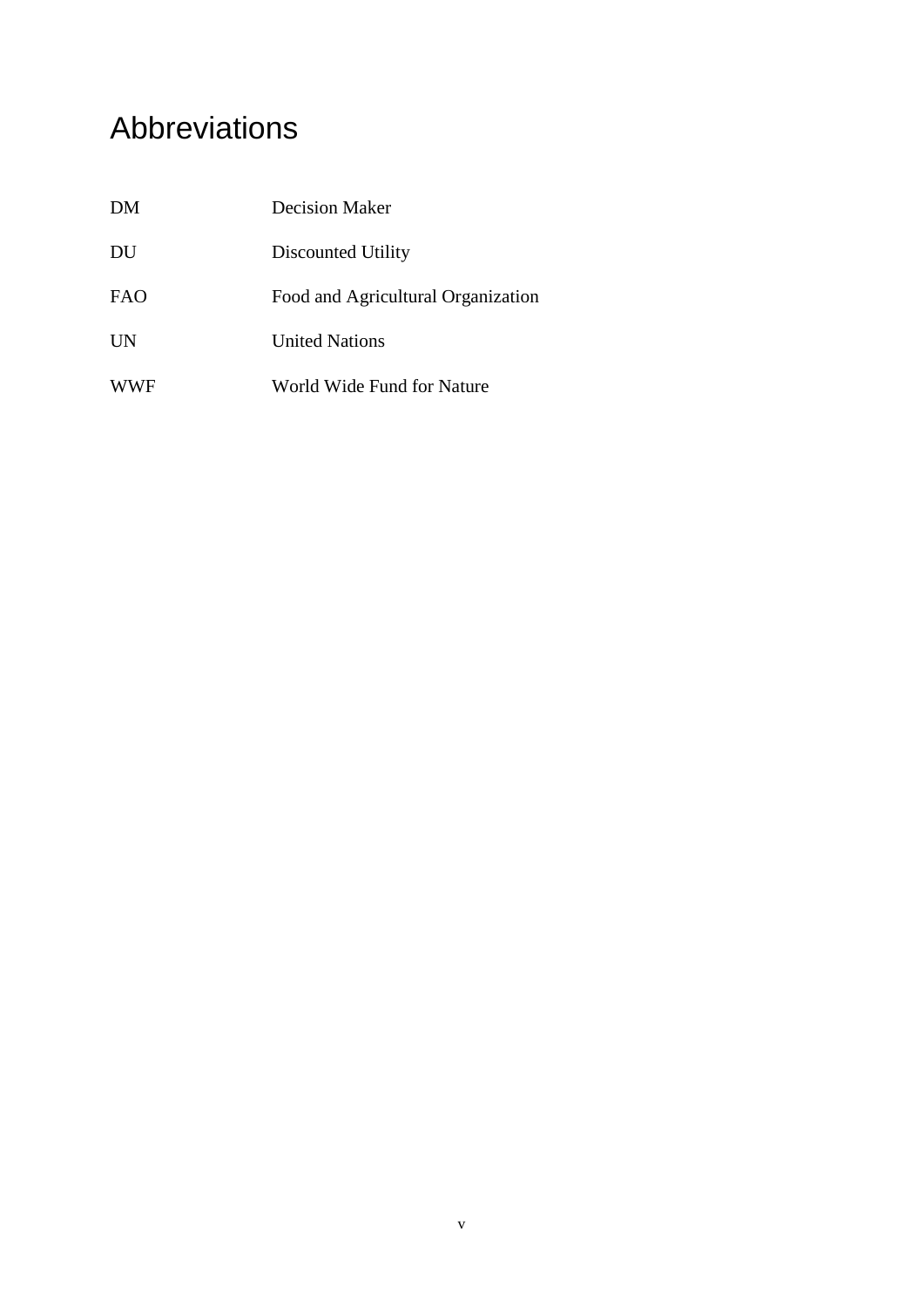# List of Figures

*[Figure 1. Illustration of the outline of the study](#page-12-0)* 5

# List of Tables

| Table 1. Changes in discount rate and the corresponding first period land allocation decisions | 33 |
|------------------------------------------------------------------------------------------------|----|
| Table 2. First period land allocation decision under different discounting schemes             | 34 |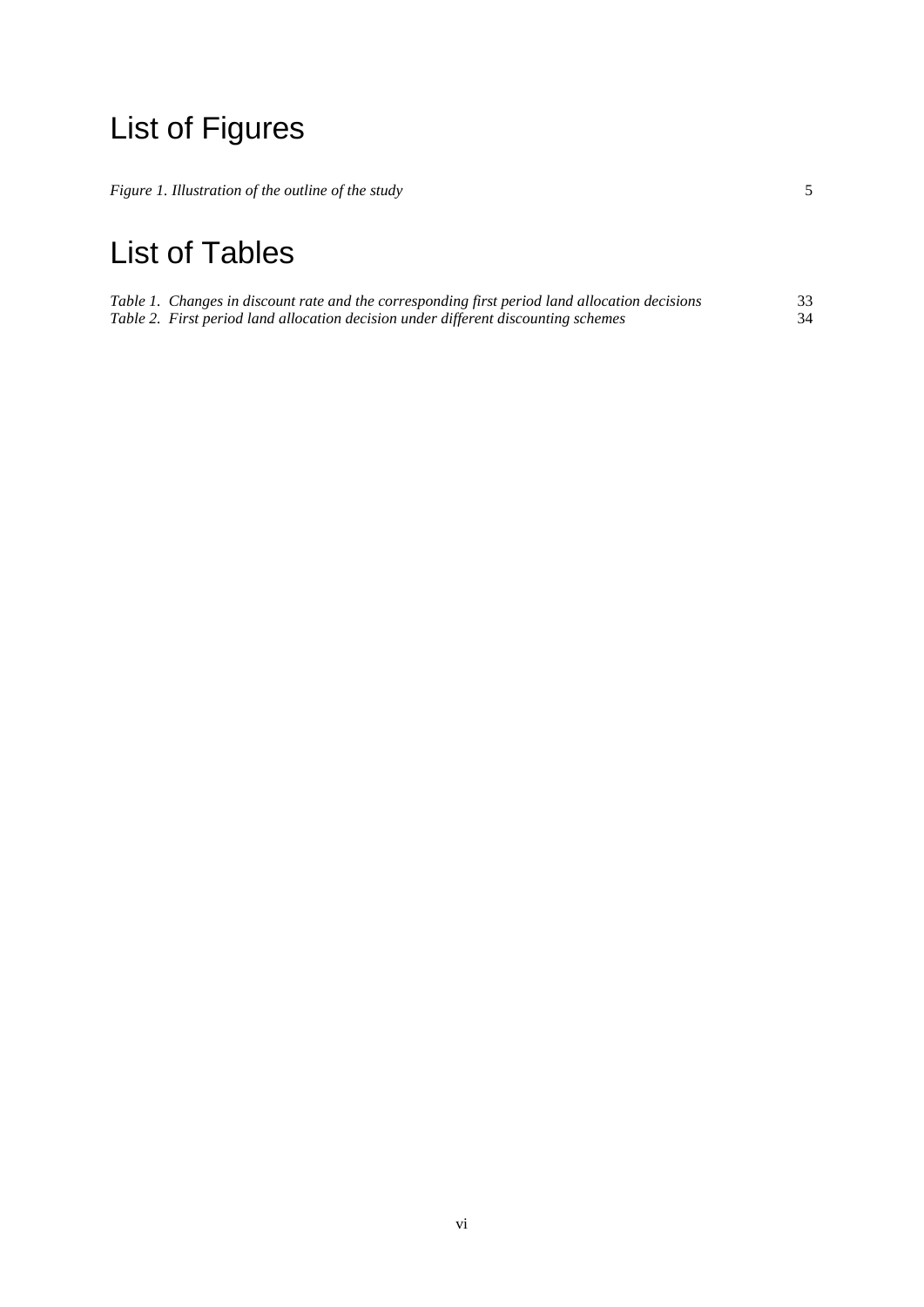# **Table of Contents**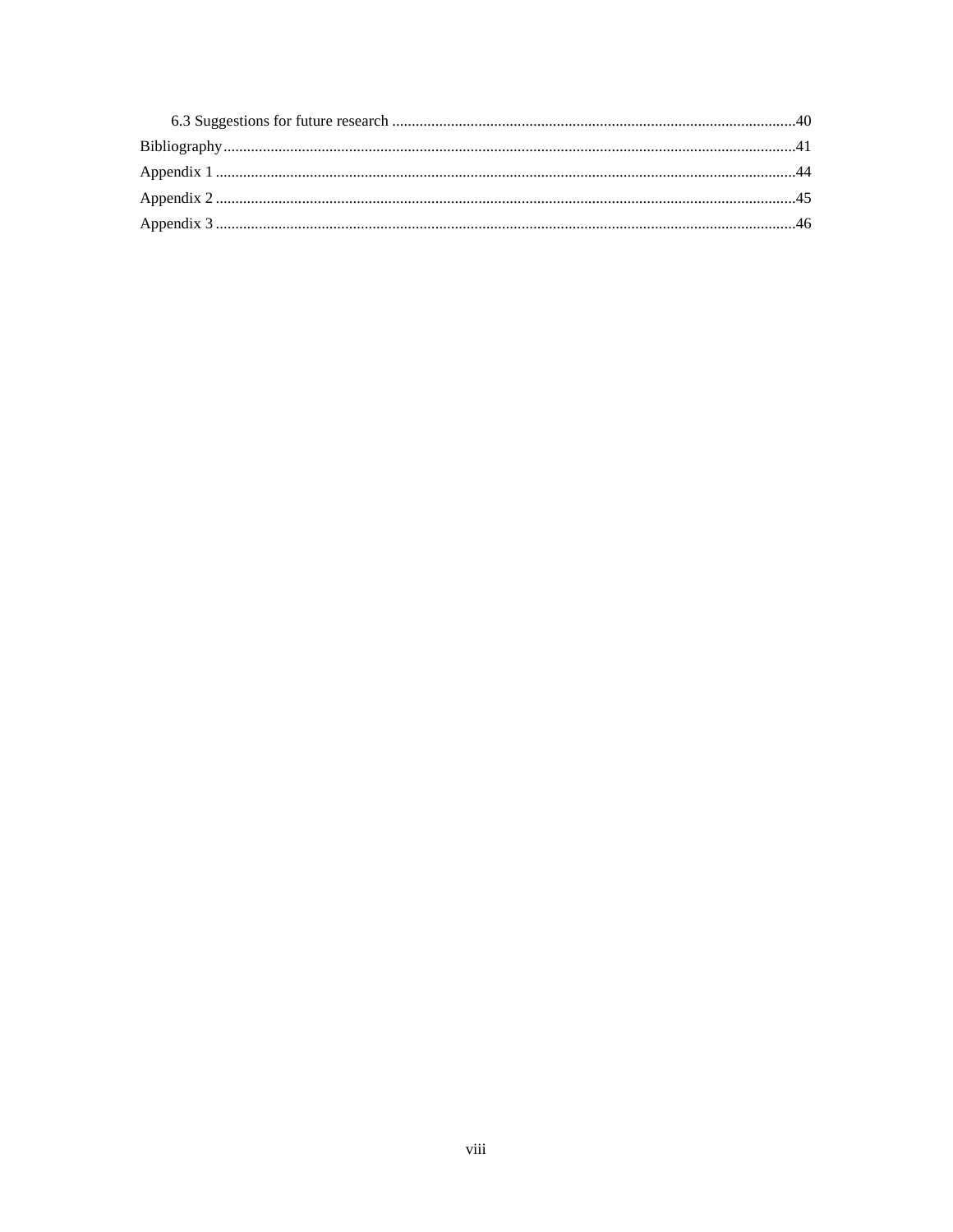# <span id="page-8-0"></span>1 Introduction

Land, as one of the most important natural resources, plays a crucial role in the prosperity and development of human society. As a necessity, land is required for almost all kinds of activities of human beings. For instance, land is a necessary factor for agricultural production; landscape in terms of forest preserves biodiversity; human settlement and industrial production also need land as a basis for these activities (Anthony Young, 1998).

Land based agricultural production, such as growing crops, grazing of livestock, vegetable and fruit plantation, not only provides job opportunities for the local residents, but also contributes to the vast majority of human food supplies. According to a study from the Food and Agriculture Organization of the United Nations (FAO), during 1990- 92 to 2010-12, the total number of people that suffer from hunger has been reduced by 132 million, which is around 6.1 % of the total population all over the world (FAO report, 2012). The growth of agricultural production, particularly the boost in crop yields, is the main reason for the decline in hunger in the past decades.

Another important purpose for the use of land is for forestry. Forests not only provide a diverse range of resources, like fuel woods and timber for human beings, but also function as habitats for most terrestrial organisms. It is reported that 90% of the world's terrestrial biodiversity, both animal and plant species, is contained by the forests (Living Planet Report 2010, World Wide Fund for Nature (WWF)). In addition, forests help to assimilate carbon dioxide, regulate the hydrological cycles, purify water, reduce soil erosion, and mitigate natural hazards such as landslides.

Land used for human settlements, such as houses, roads, parks and factories, occupies a large proportion of the whole land as well. With more people migrating to and settling in cities, the demand for urban land used for residential construction, public institutions like schools and hospitals, parks and urban green land for recreation and transportation will increase. All forms of human settlements depend on the use of land for these activities (Anthony Young, 1998).

In addition to these main purposes for land use such as food production, biodiversity conservation and urban development, land also plays an important role in terms of other functions like disposal of waste from human settlements, storage of water and mineral resources, and preserving both natural and historical sites (Anthony Young, 1998).

Land is of essential importance for human beings. Given the limited amount of land that is available all over the world and the ever-increasing population which puts pressure on the scarcity of land, special attention should be paid to the rational and appropriate use of land.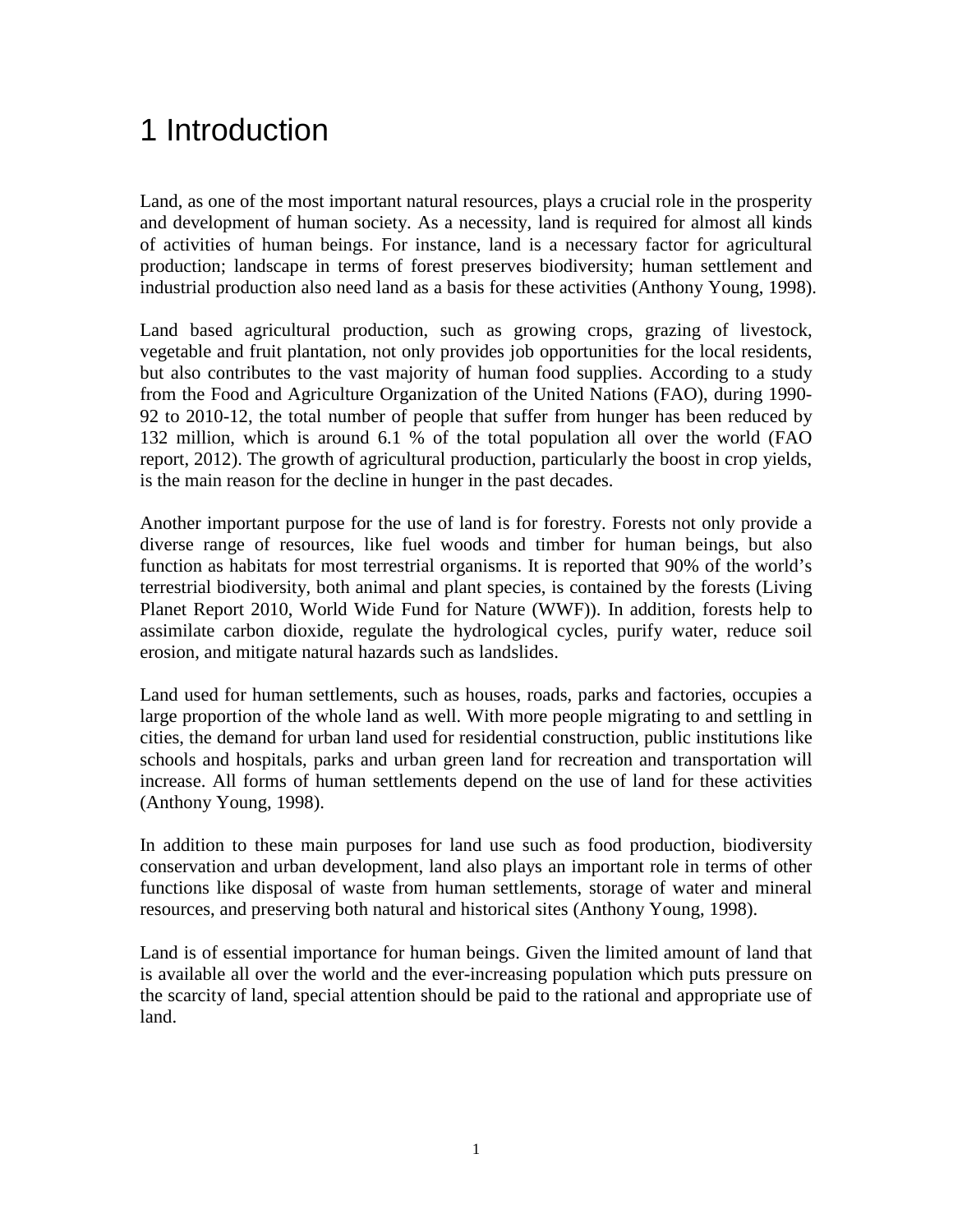## <span id="page-9-0"></span>1.1 Problem background

Ever since the earliest times, changing the use of land has been an important way to fulfil human beings' demand for food and other necessities of life. Dating back to hundreds of years ago in the developed countries, and even recently in the tropical areas such as Brazil, Indonesia and Malaysia, a large amount of natural forests has been clear-cut and converted to agricultural land. It is the cultivation of land that has solved problems such as food shortages and demand for fuel woods. Another example could be the recent conversion from rural land to urban construction. With this trend towards urbanization in the developing countries, extensive expansion of cities has involved a large amount of land conversion especially in peri-urban areas. There are four issues closely related to this change in land use: competitiveness, irreversibility, uncertainty and discounting.

First of all, in most cases, there is a competition for land among different uses. That is, the same plot of land can be used only for one purpose during a certain period. Farming land, for instance, can be converted for a planned new highway. However, growing crops is no longer possible on the same plot of land any more. The clearance of a natural forest can be used for agricultural cultivation; however, the forest does not exist any longer. Therefore, when the land use is changed for one purpose, simultaneously, the possibility to use the land for another purpose is reduced.

Secondly, the land use change, or equivalently, the conversion of land, could be irreversible. In fact, the process of changing the use of land from its original state to human settlement, agricultural and industrial production has already resulted in a large amount of loss in biodiversity and other forms of environmental deterioration. The economic benefits of biodiversity could be potentially huge, and the costs of biodiversity loss and environmental deterioration could be the degradation or even collapse of nature's ecosystem. This in turn will threaten the well-being of humans, who closely rely on various kinds of services provided by the ecosystem. Therefore, once the land is converted, it will be rather costly and even environmentally impossible to reverse.

Thirdly, the changing of land use is usually risky. That is, when future outcomes for the land use are not known with certainty, possible states or outcomes of future land use should be taken into account for the optimal decision about the land use. Take the case of farming land for an example. Assume that the farming land is currently used for the purpose of growing wheat and the landowner is planning to convert this land for vegetable plantation. However, due to uncertain demand, the market price of vegetables could drastically decline or increase. And then, the future revenues from this new use of land are uncertain. Clearly, the future cannot be known with certainty. However, one thing of great importance is to take into account all the possible future outcomes when making decisions about land use changes.

Last but not least, as long as the land will be used for a certain purpose for several periods of time, an appropriate discount rate should be chosen to facilitate the Decision Maker (DM) to compare the different uses of land. In economics, discounting is used to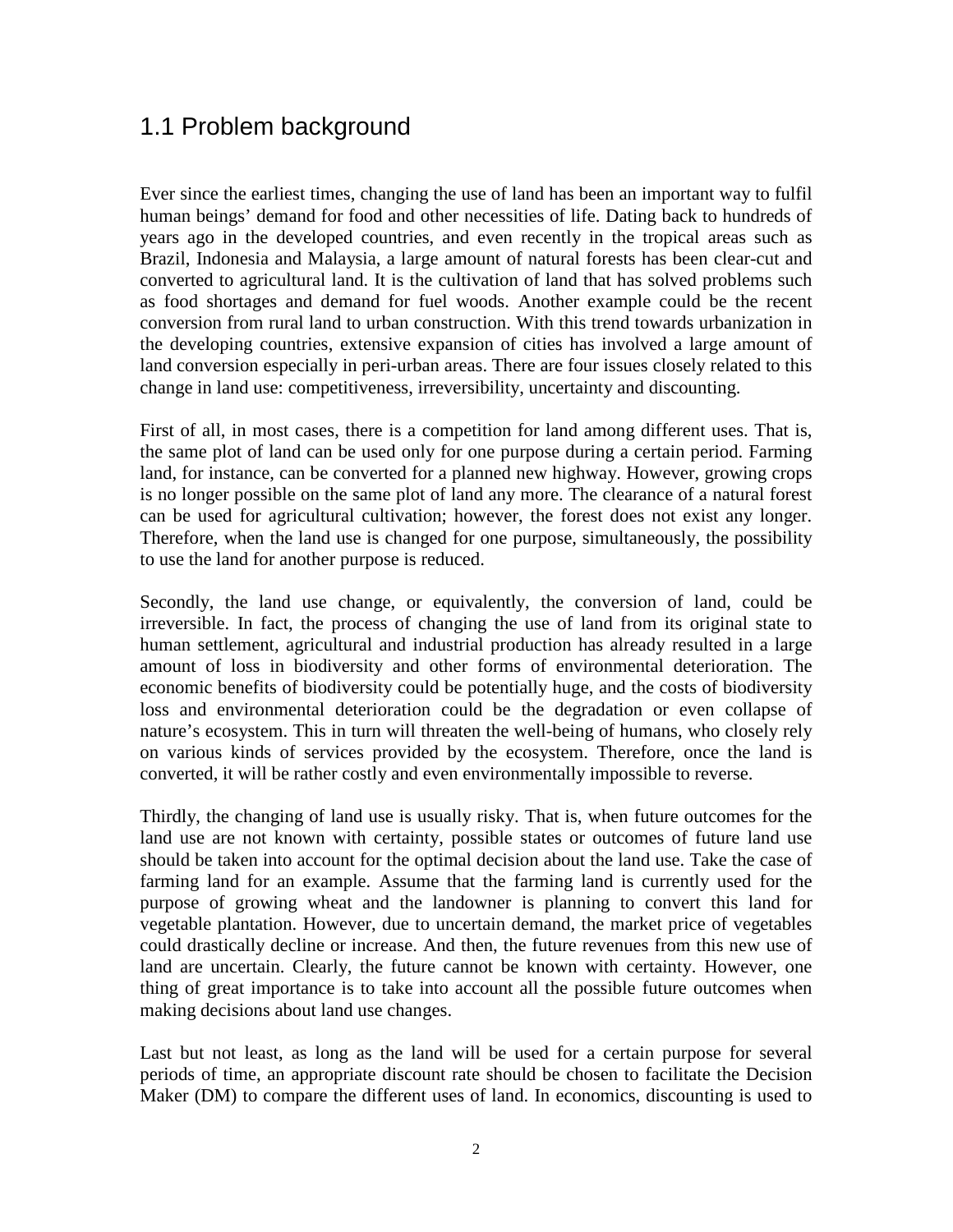compare an individual's preference of rewards at different points in time. Generally, in consideration of two similar rewards, individuals have a tendency to prefer the earlier reward than the later. Standard exponential discounting, which was introduced by Samuelson (1937), is traditionally used to illustrate this tendency. However, recent studies (for instance, Loewenstein and Thaler (1989), Loewenstein and Prelec (1992)) have shown a wide range of anomalies that challenged the core assumption of exponential discounting, i.e. time consistency. A new hypothesis, hyperbolic discounting, which is a revised mathematical model based on exponential discounting, has been observed and demonstrated by many studies (Frederick et al. (2002), Matthew J. Salois and Moss (2011)).

All in all, competitiveness between different land uses, irreversible conversion of land, uncertain future outcomes from land use change and adopting the right discount rate are important issues related to land use change. The optimal land use decision should take into account all four of these aspects.

### <span id="page-10-0"></span>1.2 Problem

With respect to issues about irreversibility and uncertainty for the land use change, more specifically in the context of commercial development of a preserved natural area, it was initially discussed by Arrow and Fisher (1974), and later set out by Mäler and Fisher (2005). They highlighted the irreversible effect of destroying a natural area, emphasized the intertemporal resolution of uncertainty, and concentrated on the intertemporal perspective of a decision about the development of the land. It was shown that, with the prospect of complete information which would resolve the uncertainty in the future, decision for current commercial development would be less likely to occur. The intuition behind the result was apparent: the prospect of complete information would motivate the DM to stay flexible in the future, and then making the best decision by taking advantage of the forthcoming information. The intertemporal resolution of uncertainty would also prevent the adoption of an irreversible decision now, i.e. commercial development, which would limit the DM's options in the future.

However, instead of choosing an appropriate discount rate, future benefits were treated as present values for their analysis (Arrow and Fisher 1974, Mäler and Fisher 2005). In this study, a discounting function will be introduced to the analysis proposed by Mäler and Fisher (2005). The study will compare the optimal land use decisions under different discounting schemes, standard exponential discounting and hyperbolic discounting.

On the one hand, comparing to the standard exponential discounting, which is characterized by a constant discount rate, hyperbolic discounting implies a declining discount rate over time. The DM under hyperbolic discounting tends to grab instant benefits or postpone the corresponding cost at the moment. That is, the hyperbolic discounting is more present-biased than the exponential discounting and cares more about present outcomes than future outcomes. On the other hand, the option of behaving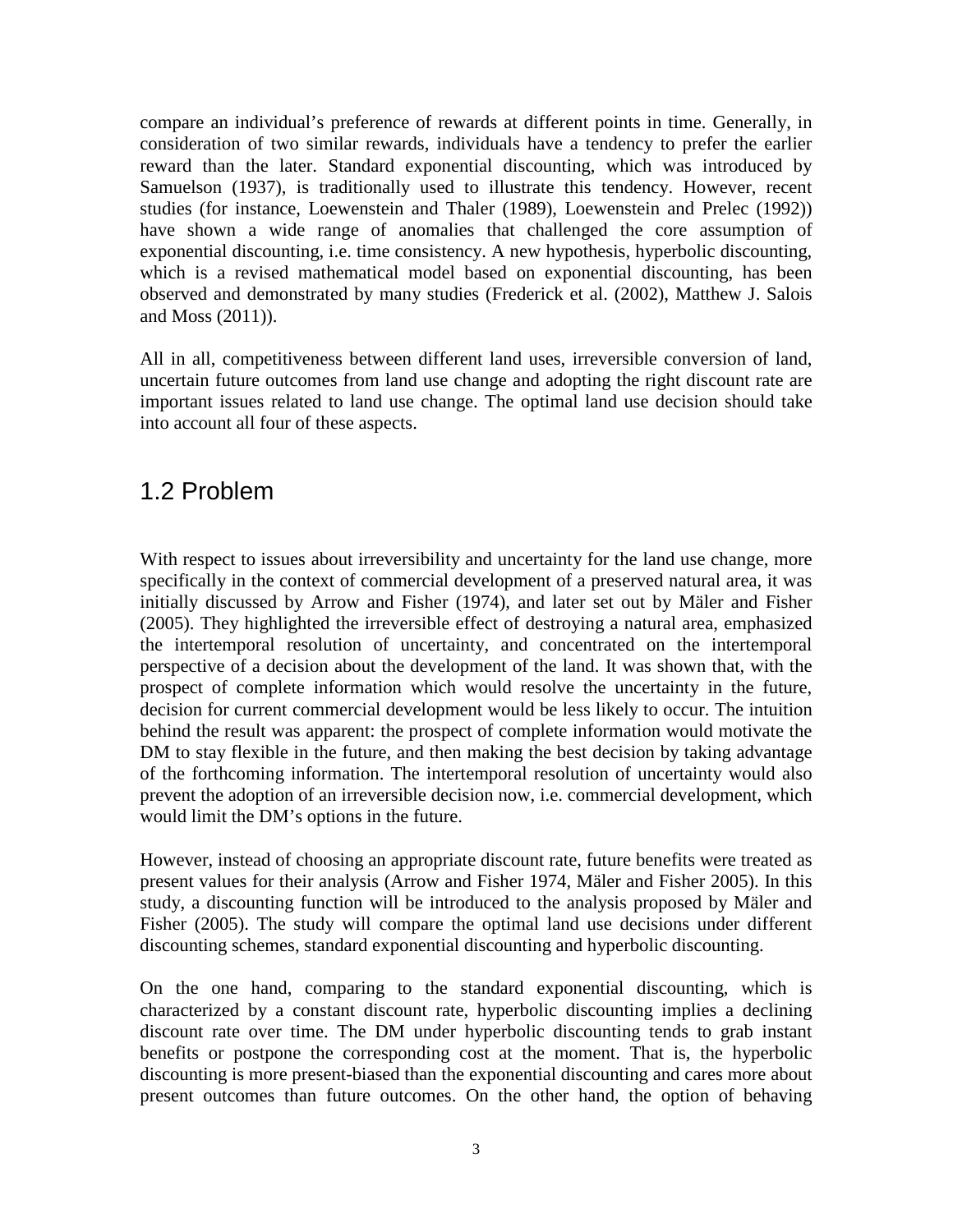optimally by delaying the decision about the development of the land should also be considered. The reason is that with the prospect of available information, the uncertainty will be reduced by simply waiting. As long as the land is maintained in an undeveloped situation, it is always available for the DM to use further information and make the optimal decision in the future. On the contrary, once the land is developed, the DM will be locked into development, and any future information does not contain economic value any more.

Given the prospect of behaving optimally by delaying development and the desire to obtain instantaneous benefits from present development, which is characterized by hyperbolic discounting, the DM will engage in an intertemporal tussle as to the development decision. The effect of hyperbolic discounting pushes the DM to take up the immediate payoffs by developing the land, while the option of postponement encourages the DM to wait patiently to see what will happen in the future. Therefore, in order to investigate the net effect of hyperbolic discounting and the option of postponement, in this thesis, a two-period framework, which consists of a first period and a single second period, will be constructed to explore the decision rules and results under hyperbolic discounting.

## <span id="page-11-0"></span>1.3 Aim

The aim of this study is to analyse the optimal land use decision under uncertainty and hyperbolic discounting. A two-period framework will be constructed to illustrate the effect of hyperbolic discounting:

In this two-period framework, the DM has the flexibility to make a land use change decision at the beginning of the first period or postpone the decision to the beginning of the second period. Decision rules and results under the standard exponential discounting and hyperbolic discounting will be analyzed. This two-period framework aims to figure out the following three aspects:

- 1) Comparison of decision rules under exponential and hyperbolic discounting;
- 2) Interpretation of the economical insights of the land use decisions under exponential and hyperbolic discounting; and
- 3) Sensitivity analysis of the corresponding parameters under hyperbolic discounting.

## <span id="page-11-1"></span>1.4 Outline of the study

As illustrated in Figure 1, this thesis includes six sections.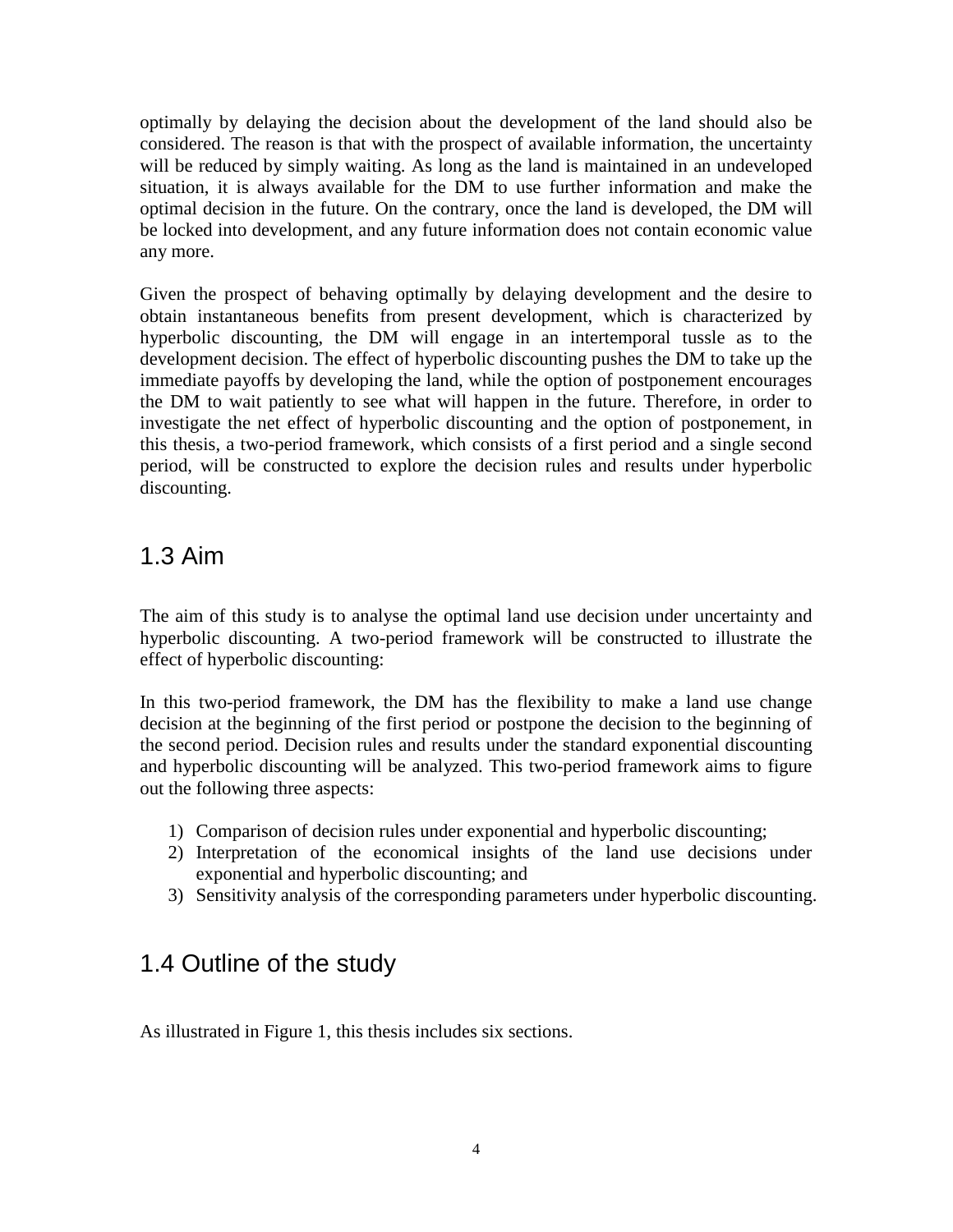

*Figure 1. Illustration of the outline of the study*

<span id="page-12-0"></span>Chapter 1 gives an introduction about problem background, research questions and objectives of this study. A brief outline of this thesis is present in this section as well.

Chapter 2 provides the theory underpinning of this thesis. Theory about option value, quasi-option value in the context of irreversible development of land and uncertainty, theory about exponential discounting, time-inconsistent preferences and hyperbolic discounting are covered in this chapter.

Chapter 3 presents the research method used in this study, unit of study and delimitation are also highlighted in this chapter.

The model used for analysing optimal land use decision under uncertainty and hyperbolic discounting is provided in Chapter 4. Besides, optimal decisions about land use under different discounting schemes, exponential discounting and hyperbolic discounting, are also discussed and compared in Chapter 4.

Chapter 5 focuses on the analysis and discussion about the optimal decision about land use. The sensitivity analyses of corresponding variables, such as the discount rate and the probability are illustrated.

The last chapter presents the conclusions of this dissertation. Recommendations and suggestions for future research in this field are also provided in this chapter.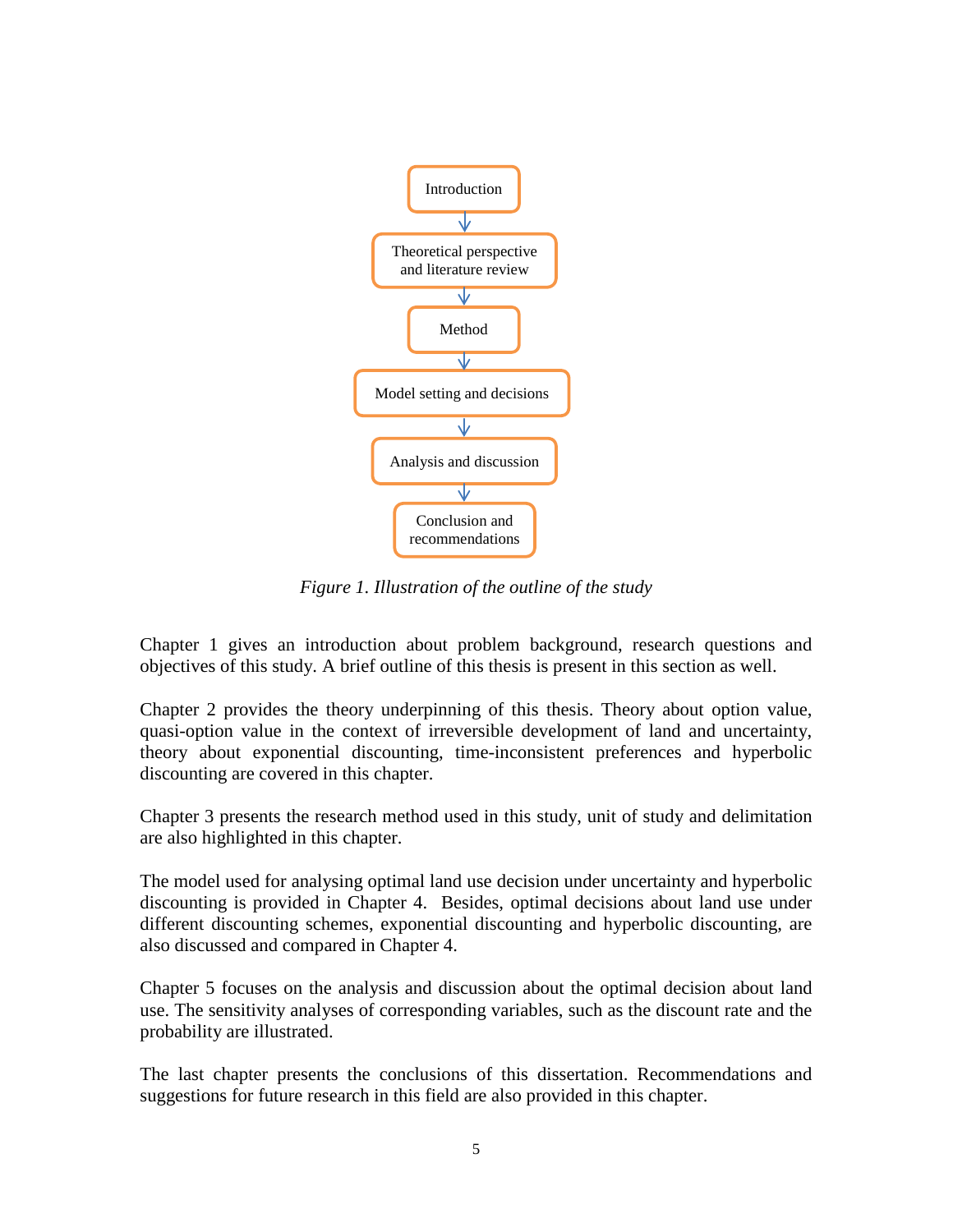## <span id="page-13-0"></span>2 Theoretical perspective and literature review

The purpose of this chapter is to provide theoretical underpinnings for this study. This chapter reviews the theory of option value in the context of environmental economics. Literatures about intertemporal choice, exponential discounting, time-inconsistent preferences and hyperbolic discounting will be covered as well. This chapter concludes with the implication for this study, where the importance of this research is highlighted.

## <span id="page-13-1"></span>2.1 Option value in the context of environmental economics

The concept of option value was first discussed by Weisbrod (1964) in a context of uncertain demand for a national park, which might be closed. It was mentioned that if it was closed, no amenity services would be provided for any visitors. He argued that visitors here contained both current visitors and future potential visitors to the park. Therefore, in order to measure the benefit of keeping the park open, it was not appropriate to use only compensating consumer surplus to current visitors. The benefit to future potential visitors should be included to the benefit of preserving the park as well. According to Weisbrod, these potential visitors would pay certain amount of money to keep the option of visiting the park in the future, and the value attached to this future availability was denoted "*option value*".

As mentioned by Krutilla (1967, p780), "*option demand was characterized as a*  willingness to pay for retaining an option to use an area or facility that would be difficult *or impossible to replace and for which no close substitute was available. Moreover, such a demand might exist even though there was no current intention to use the area or facility in question and this option might never be exercised*". He concluded that, an "*option demand*" or "*option value*" for preservation should be considered for an efficient allocation of resources.

Cicchetti and Freeman (1971) have shown that, the option value defined by Weisbrod (1964) would always be positive for a risk-averse individual. They concluded that the option value, which could be referred to as an extra benefit, was actually similar to a risk aversion premium. In their analysis, it was pointed out that only the expected value of individual's compensating surplus would underestimate the preservation benefit of keeping the natural park open. The underlying reason was that risk-averse individuals would like to pay a premium to avoid the risk of losing the possibility to visit the park.

The brief idea of option value was actually that individuals would be willing to pay more money than the expected consumers' surplus in order to secure the option of visiting the park in the future. However, some controversy was triggered for the precise definition and measure of this option value. Schmalensee (1972) argued that option value might be either positive or negative and the expected consumer surplus should be the best available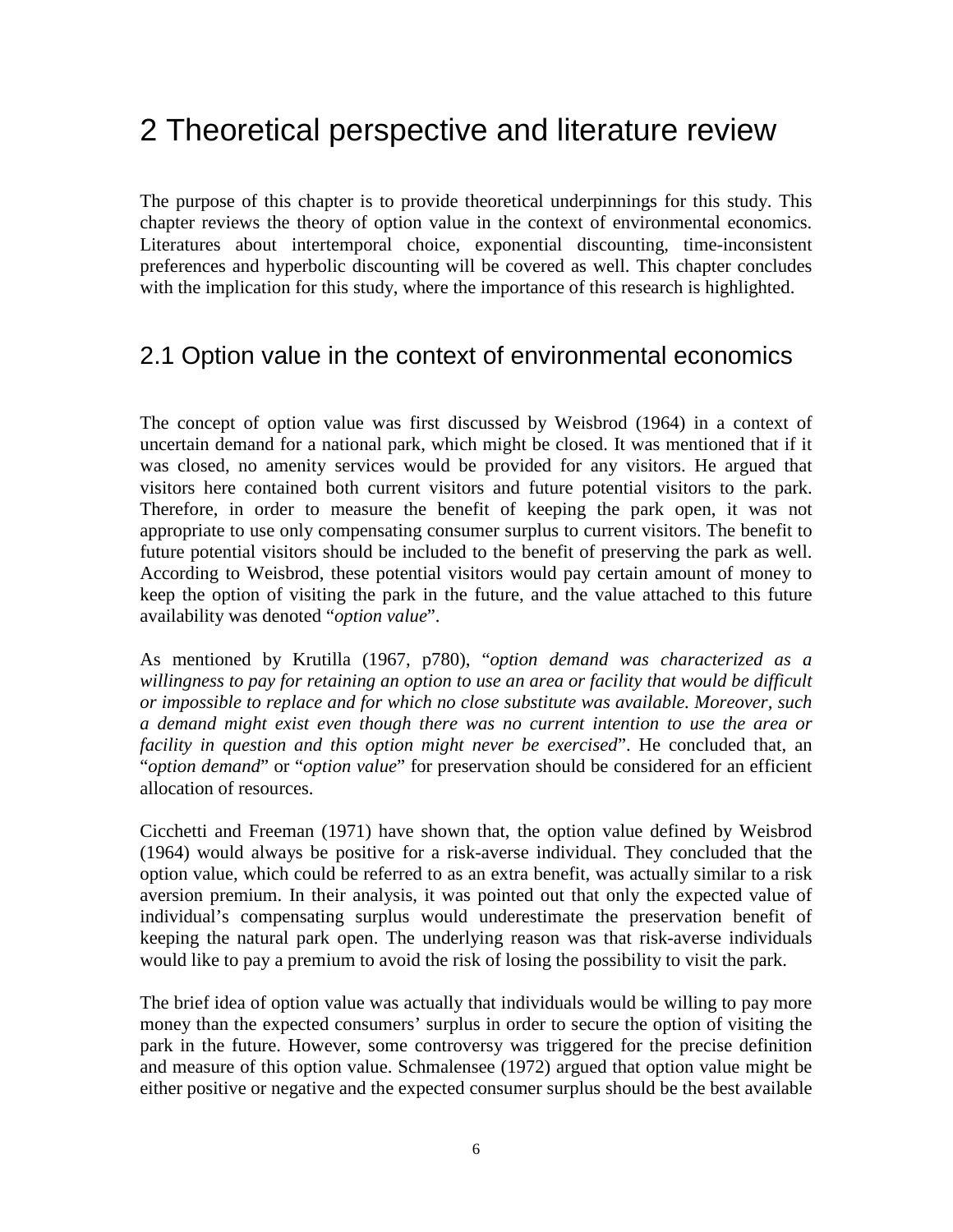estimation of option prices in the presence of uncertainty and risk aversion. He also pointed out that the benefit would be either underestimated or overestimated with this approximation, but no better estimation could be available. Bohm (1975) did agree with Schmalensee's result about the sign of option values in the context of uncertain future preferences and risk aversion. However, he also pointed out that the estimation for expected consumers' surplus was as difficult as the estimation for option prices. The research result of Graham (1981) has shown that it was better to use option price as a measure of benefit in the case of similar individuals and collective risk, on the contrary, expected consumer surplus was a better measure of benefit in case of similar individuals and personal risks.

Another challenge to the option value analysed by Cicchetti and Freeman (1971) was the research provided by Arrow and Lind (1970). Arrow and Lind (1970) have shown that when the risk of an investment was undertaken by an increasing amount of individuals, the aggregate risk premiums of all individuals tended to be zero. Thus, the most important criterion for evaluating a project was the expected return to the investment.

Arrow and Fisher (1974) focused on the intertemporal perspective of decision making about the development of a preserved natural area. This natural area also provided amenity services under the purpose of preservation. Given the assumptions that this commercial development would result in a perpetuity loss from preservation, and forthcoming information would reduce the uncertainty about future benefits from both development and preservation, less amount of land should be converted for development in the first period. The core task of this research was checking the effect of introducing stochastic costs and benefits instead of using expected values of these random variables. They argued that even where it was not appropriate to assume risk aversion, the irreversibility of a development could lead to an effect similar with risk aversion.

Henry (1974a, p 1006) defined an "*irreversible decision*" in this way, "*a decision is considered irreversible if it significantly reduces for a long time the variety of choices that would be possible in the future*". He discussed the effect of irreversibility in the context of a proposed project about building a new highway around Paris which might destroy public parks and historical sites. It was mentioned in his discussion that the uncertain benefits or costs involved in a project were usually displaced by their expected values. That is, a riskless problem was used as a substitution for the original stochastic problem. He pointed out that an irreversible decision would always be favoured by this substitution, and the size of "*irreversibility effect*" played an important role in the process of decision making.

Henry (1974b) pointed out that Cicchetti and Freeman (1971) and Arrow and Fisher (1974) had shown two kinds of interpretations for the concept of "*option value*". In his research, Henry focused on the effect of complete information in the decision-making process. The result showed that the preservation of a historical site or natural area would always be favoured, even little prospect of complete information would be available. In other words, given a mere possibility of obtaining complete information and the irreversibility of development, a positive option value would be generated by preserving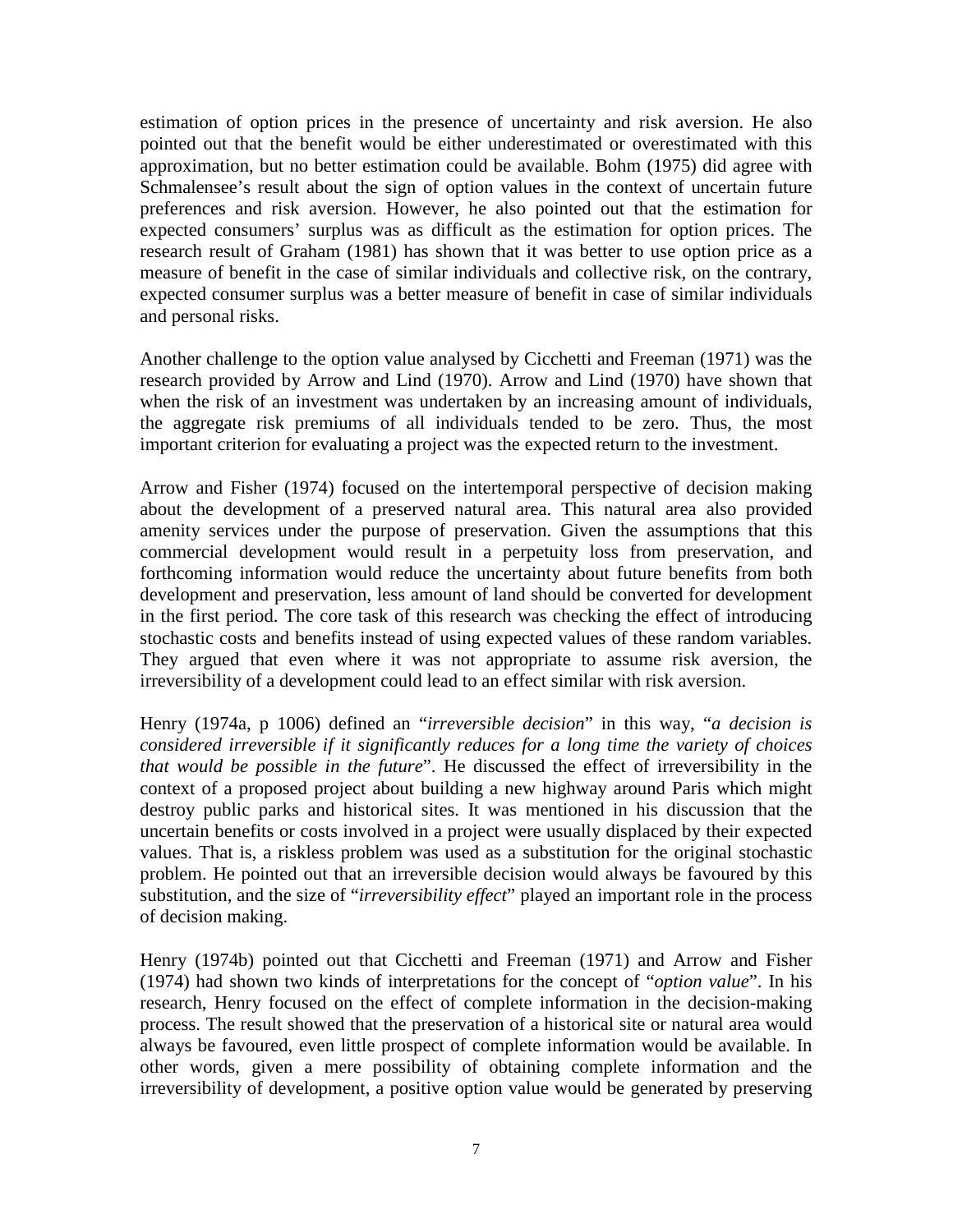the historical site or natural area. This was just the "*irreversibility effect*" which was mentioned by Henry (1974a).

As mentioned above, two interpretations of Weisbrod's option value have arisen (Hanemann 1989). The first, presented by Cicchetti and Freeman (1971), and further refined by Schmalensee (1972), Bohm (1975) and Graham (1981), have shown that option value was similar to a risk premium that many consumers would be willing to pay to preserve the park for future visit. They argued that this option value should be taken into account in social benefit-cost analysis for the project of closing the natural park. The second interpretation, presented by Arrow and Fisher (1974), and Henry (1974a, 1974b), focused on the irreversibility of closing the park and the intertemporal decision with prospect of complete information about future benefits. The later interpretation of option value was also referred to as Arrow-Fisher-henry (AFH) option value, or quasi-option value in the literature.

Freeman (1984) pointed out that the quasi-option value was in fact a neutral concept. Neither preservation nor development would be preferred in the presence of a quasioption value. The existence of quasi-option value and its sign largely relied on the nature of uncertainty, the possibility of obtaining information and structure of the decision problem. With respect to the challenge from Freeman (1984) and Miller and Lad (1984), who also argued that development decisions involving a quasi-option were not necessarily more conservative than decisions without the quasi-option. Fisher and Hanemann (1987) claimed that the quasi-option value would never be negative, but the net benefit from preservation could be either positive or negative. Besides, it was proved by Fisher and Hanemann, when the uncertainty mainly came from the benefits of development, decision would favour for development; when the uncertainty was primarily about the benefits of preservation, decision of postponing irreversible development would be favoured.

Hanemann (1989) claimed that the irreversibility of development has led to such a situation: in case of preservation in the initial period, it was always possible to make the best decision later according to the subsequent information about future benefits of development and preservation; in case of development in the initial period, it was not available to change the initial decision and the further information available was actually meaningless. He concluded that the AFH option value, or the quasi-option value, was the value of flexible decision in the future.

Recently, a bunch of research about the irreversible development of an environmental resource have relied on the real option approach proposed by Dixit and Pindyck (1994). With the arisen concern about the relationship between this real option and the option value developed in the context of environmental economics, Fisher (2000) proved that they were actually equivalent.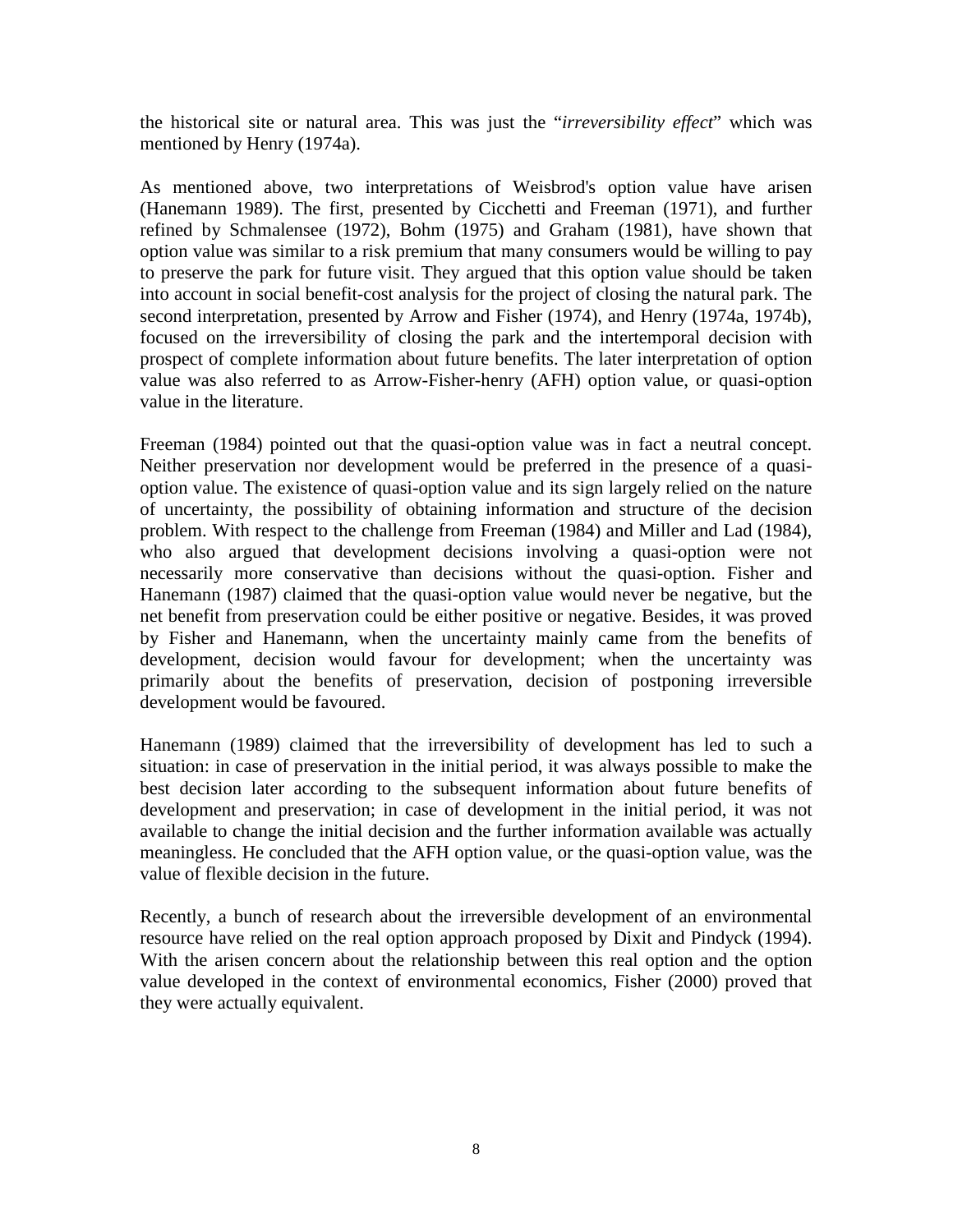### <span id="page-16-0"></span>2.2 Intertemporal choice and exponential discounting

Intertemporal choice is the study of how individuals evaluate costs and benefits at different points in time and make decisions that also influence their choices in the future (Berns et al. 2007). The discounted utility (DU) model, which was introduced by Samuelson (1937), is used as a standard economic method to compare trade-offs between costs and benefits at different points in time. As stated by Frederick et al. (2002), the most important reasons why DU model is so popular for analysing intertemporal decisions is its simplicity and similarity with the compound interest formula. That is, the DU model assumes that individuals evaluate the costs and benefits of a decision in a similar way that financial market evaluates monetary gains and losses. Future costs and benefits are all exponentially discounted in accordance with how delayed they are over a time horizon. The most important assumption of the DU model is that intertemporal preferences of an individual can be characterize by a single, constant discount rate.

Given a discount function  $f(\tau)$ , the instantaneous discount rate at time  $\tau$  is defined as  $-\frac{f'(\tau)}{f(\tau)}$  (Laibson 1997). In particular, if the discount function takes the form  $D_t = \left(\frac{1}{1+\rho}\right)$  $1+\rho$  $\frac{t}{\cdot}$ The instantaneous discount rate at time *t* is  $\rho_t = \frac{D_t - D_{t+1}}{D_{t+1}} = \rho$ . That is,  $\rho$  is the instantaneous discount rate for all periods in a DU model. Constant discounting describes how an individual evaluate payoffs at different points in time. It means that putting off or bringing forward two payoffs should not change individual's preference toward the payoffs. Take the opportunity of an investment as an example, if it is optimal to make the investment now, it should also be optimal to make the investment in any time in the future. The assumption of constant discounting allows a person's time preference to be compressed into a single discount rate. If constant discounting does not hold, an entire discount function should be specified in order to characterize an individual's time preferences.

As shown in Koopmans' (1960) axiomatic derivation of the DU model (with exponential discounting), the postulate of stationarity was the reason for a constant discount rate. Even though neither Samuelson nor Koopmans recommended the DU model as a normative model for intertemporal choice, the simple DU model was widely adopted by economists. It was used as the framework to analyse intertemporal decisions. According to the DU model, the only difference between intertemporal choice and other types of choices is that, some consequences under intertemporal choice are delayed, and hence they must be discounted. Therefore, many researches in the field of intertemporal choices have focused on choosing an appropriate discount rate.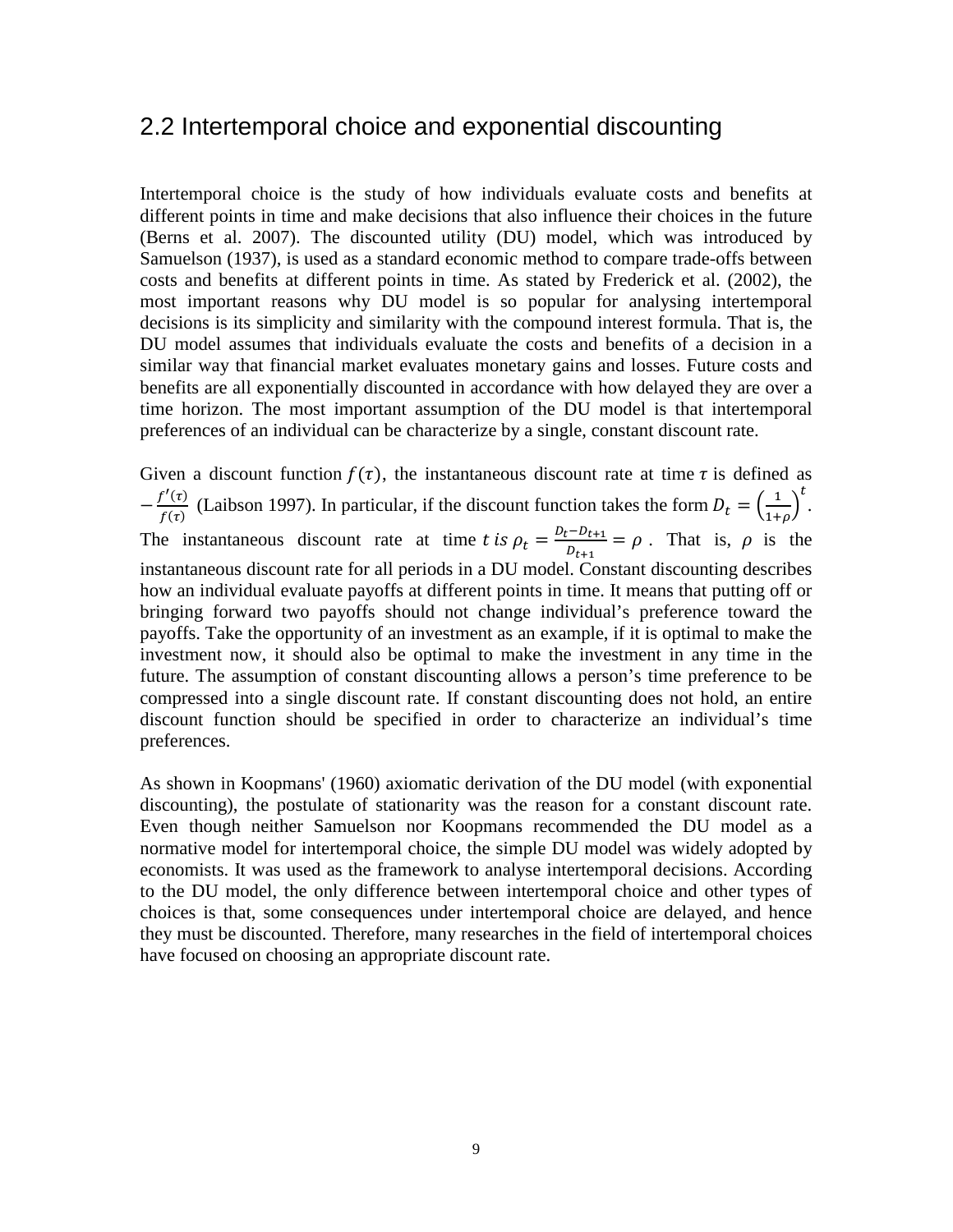### <span id="page-17-0"></span>2.3 Time-inconsistent preference and hyperbolic discounting

Strotz (1956) first pointed out that individuals tended to be more impatient when they compared short-run payoffs than when they compared long-run payoffs. He suggested that, at different points of time, different discount rates should be employed to illustrate individuals' time-inconsistent preferences. Strotz did not propose any specific mathematical form for the phenomenon of time-inconsistent preference, however, he did draw attention to the case of declining discount rates. Later studies on time preferences have actually supported his result. Numerous experiments with animals, notably pigeons, have shown that animals discounted the future rewards in a non-exponential manner. For example, the research of Rachlin and Green (1972) indicated that, when provided with a choice between a small immediate reward (2-sec exposure to grain) and a large reward (f exposure to grain) four seconds later, pigeons always preferred the small, immediate reward. However, when this choice was postponed T seconds, pigeons would make choices according to the delayed time T. When T was short, pigeons chose the small immediate reward. When T was long, pigeons only chose the large delayed reward. Ainslie (1975) suggested that impulsiveness appeared to be the reason of employing hyperbolic curves to illustrate the decline of rewards over the course of time.

Researches about humans also suggested the same time-inconsistent preferences. An example given by O'Donoghue and Rabin (1999) has showed that: when provided with a choice between doing seven hours of unpleasant task on the first of April and eight hours on the  $15<sup>th</sup>$  of April, individuals would always prefer seven hours on the first of April if they were asked on the first of February. However, when the first of April came, given the same choice, most of individuals would prefer to put off the unpleasant task to the 15<sup>th</sup> of April. As mentioned by Berns et al. (2007), most humans did concern about, or at least be able to take into account costs and benefits at different points in time. On the contrary, research by Stevens et al. (2005) has shown that the closest evolutionary relatives of humankind, cotton-top tamarin monkeys, would always choose an immediate food reward rather than waiting eight seconds for a triple reward.

Time-inconsistent preference, that is, individuals are more impatient in the short run than in the long run, is often referred to as present biased preferences (O'Donoghue and Rabin 1999). This preference is well described by a hyperbolic discounting function. Hyperbolic discounting functions decline at a fast rate in the short run and decrease at a slow rate in the long run. Therefore, a hyperbolic discounter is more impatient when compare short-run payoffs than when comparing long-run payoffs.

The first formal model about hyperbolic discounting was introduced by Chung and Herrnstein (1967). According to their experimental research about pigeons, the mathematical form of  $D(t) = 1/t$  was used as the discounting function to describe the behaviour of pigeons. The general hyperbolic discounting function was developed by Loewenstein and Prelec (1992). They adopted a generalized hyperbola,

$$
D(t) = (1 + \alpha t)^{-\frac{\beta}{\alpha}}, \text{with } \alpha, \beta > 0,
$$
\n
$$
(2.3.1)
$$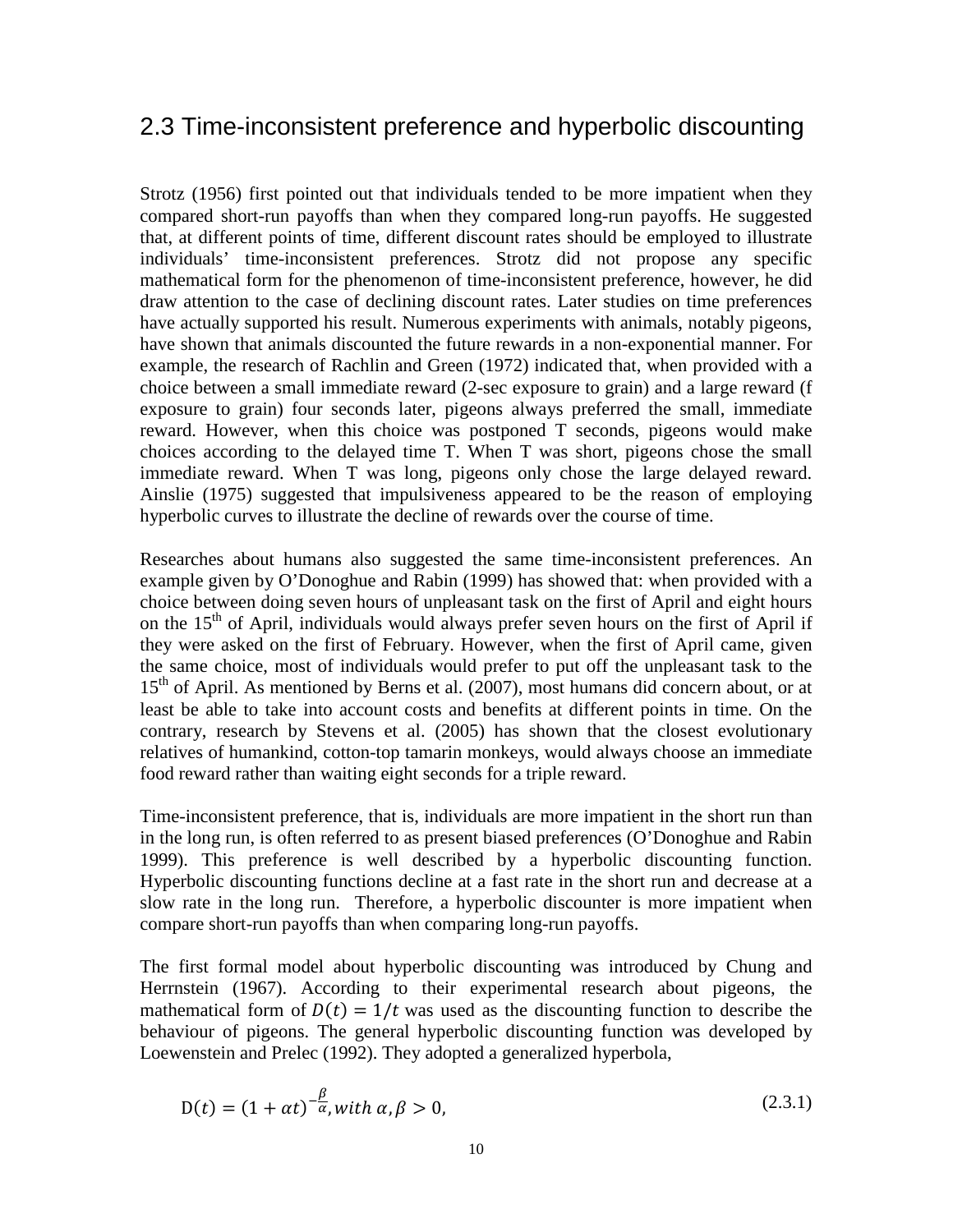where the level of deviation from exponential discounting was determined by the parameter  $\alpha$ . In the limiting case, when  $\alpha$  approached to zero, this hyperbolic discount function became  $D(t) = e^{-\beta t}$ . And it is the same as exponential discounting.

Phelps and Pollak (1968) originally took a discount function of the form

$$
D(t) = \begin{cases} 1, & \text{if } t = 0 \\ \beta \delta^t, & \text{if } t > 0 \end{cases}
$$
\nwhere  $0 < \beta < 1$  and  $0 < \delta < 1$ ,

\n(2.3.2)

to discuss intergenerational altruism. This discount function is often referred to as quasihyperbolic discounting. In a quasi-hyperbolic discount function, the discount factor  $\delta$ reflected individual's time preference. While the constant factor  $\beta$ , applied equally to each period t, implies that the discount factor between current period and the next is lower than the discount factor in later periods. Therefore,  $\beta$  could be interpreted as a measure of individuals' present bias. When  $\beta = 1$ , the quasi-hyperbolic discount function is simply the exponential one. Quasi-hyperbolic discount function, with a discrete time function structure  $\{1, \beta\delta, \beta\delta^2, ...\}$ , is often referred to as  $(\beta, \delta)$  model. Comparing with the traditional DU model, the utilities in a time horizon  $(0,1,2,...,T)$  are discounted by  $\{1,\beta\delta,\beta\delta^2,\ldots,\beta\delta^T\}$  in the case of a  $(\beta,\delta)$  model (Wilkinson and Klaes 2012, p111).

Laibson (1997) adopted this  $(\beta, \delta)$  model to approximate the qualitative property of the general hyperbolic discounting function, as shown in equation (2.3.2). It is clear that  $(\beta, \delta)$  model maintains most of the analytical tractability of the traditional exponential model. Specifically, at period one, the discount factor is  $\beta\delta$ ; after period one, the discount factor between two periods is just  $\delta$ , the same as exponential discounting.

This  $(\beta, \delta)$  model was adopted by O'Donoghue and Rabin (1999) to elegantly simplify the present-biased preferences. The effectiveness of  $(\beta, \delta)$  model relies on the assumption of a higher instantaneous discount rate between current and the next period (indicating the time-inconsistency), but a constant instantaneous discount rate between any two future period  $1$ . A common strategy used to describe time-inconsistent preferences is to model each individual at different time points as separate "*selves*". Current "*self*" behaves optimally and maximizes his/her life-time utility, while all the future "*selves*" are assumed to behave optimally and able to maximize his/her corresponding utilities in the future. As mentioned by Pollak (1968), there were two extreme assumptions about one individual's belief about his/her future selves: A person could hold a naïve belief, which implied that the person simply believed future "*selves*" would have the same preferences just as the current "*self*". That is, the person did not realize the problem that, with the approaching of time, future "*selves*" could make different choices, which would not be preferred by the current "*self*". A person could hold

 $\overline{a}$ 

<span id="page-18-0"></span><sup>&</sup>lt;sup>1</sup> For the ( $\beta$ ,  $\delta$ ) model, the instantaneous discount rate between current and the next period is  $\frac{1-\beta\delta}{\beta\delta}$ , while the instantaneous discount rate between any two future periods is  $\frac{1-\delta}{\delta}$ . Clearly, we have  $\frac{1-\beta\delta}{\beta\delta} > \frac{1-\delta}{\delta}$ .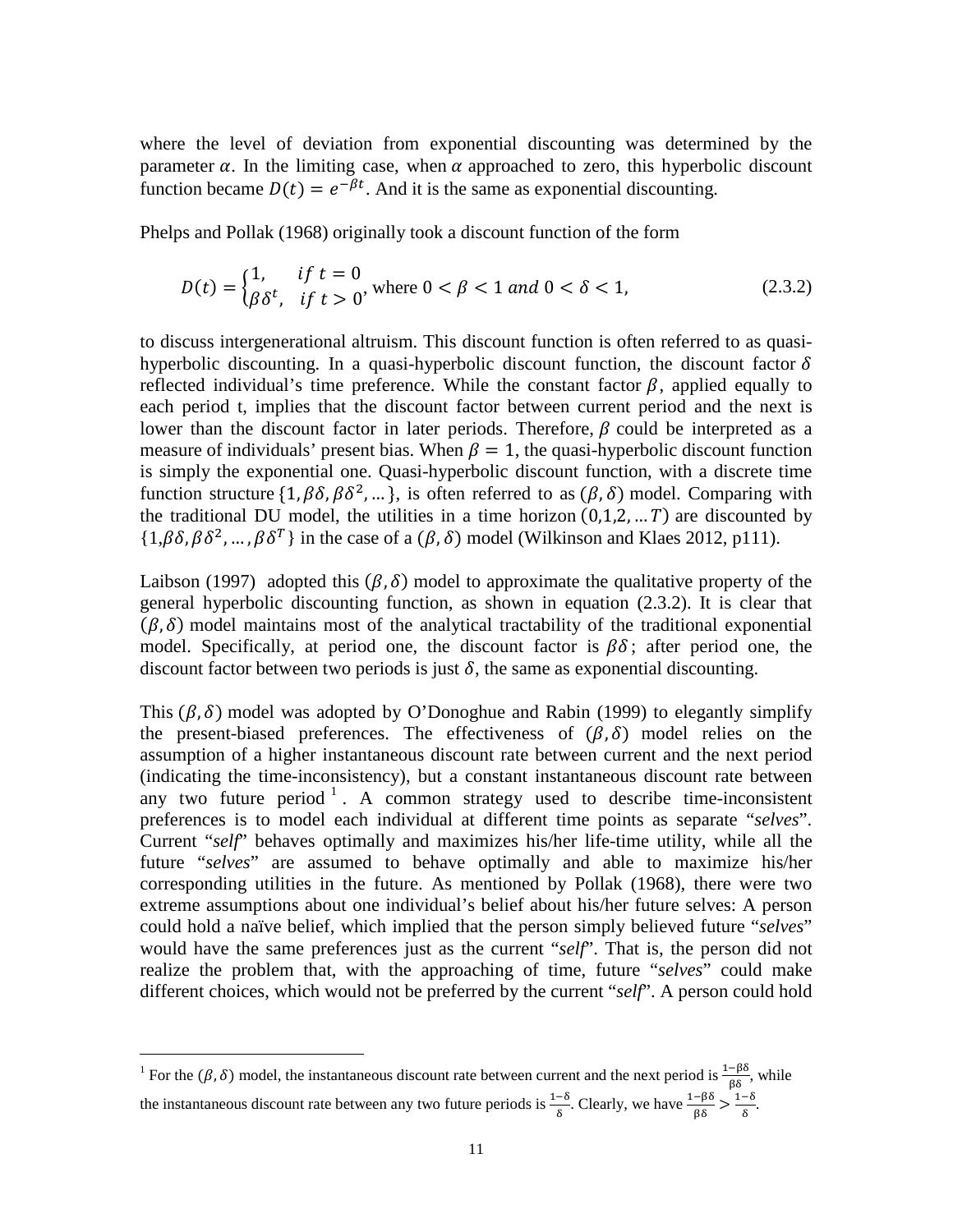a sophisticated belief, which implied that the person anticipated the preference reversal of his/ her future "*selves*".

Whether individuals are sophisticated or naïve is still controversial between economists. Akerlof (1991) assumed naïve beliefs in his analysis about procrastination and obedience. Nevertheless, most economists assumed sophisticated beliefs when they modelled timeinconsistency preferences. The reason for sophisticated beliefs is that people have "*rational expectations*" about future behaviours. O'Donoghue and Rabin (1999) argued that both sophistication and naivety were possible when individuals make anticipations about their future preferences. It was mentioned that, the use of self-commitment, like alcohol club, and fat farms provided evidence for sophisticated behaviours. As explained by him, only sophisticated agents could anticipate preference reversals of their future "*selves*" and therefore made a commitment to control their future "*selves*". However, it indeed was shown that people did underestimate the level of deviation from their current preferences. The example given by O'Donoghue and Rabin (1999) was that individuals may frequently lose the "*willpower*" to resist the immediate temptations, whilst optimistically anticipated that they would regain the "*willpower*" to resist temptations later.

Another research by O'Donoghue and Rabin (2001) allowed the person to be partially naïve, that is, the problem of future preference reversal was perceived by the person, however, the magnitude of it was underestimated. In order to model the partially naïve behaviour, a parameter  $\hat{\beta}$  was introduced to measure an individual's belief about immediate gratification. In case of sophistication, a person was aware of the future preference reversal, and anticipated  $\hat{\beta} = \beta$ . In case of naivety, a person would not realize future preference reversal, and anticipated  $\hat{\beta} = 1$ . In case of partial naivety, a person anticipated  $\hat{\beta} \in (\beta, 1)$ . Results obtained by them have shown that any level of naivety could lead to results that were different from the prediction under complete sophistication.

In order to illustrate the effect of partial naive belief, various empirical evidences was discussed by DellaVigna (2009). Studies about choosing between a monthly contract and pay-per-visit contract for a gym, effect of deadlines on homework completion and the setting of deadlines, credit card usage with different interest rates, default effects in retirement saving were discussed. It was shown that, for a partial naive agent, the consumption of investment good was overestimated, and the consumption of leisure good was underestimated. Characteristics about investment good were that efforts were required now and rewards would be delivered later. On the contrary, characteristics about consumption good were that an immediate reward was generated and a future cost would be involved.

### <span id="page-19-0"></span>2.4 Implication for this study

As highlighted by Arrow and Fisher (1974), Henry (1974a, 1974b), Fisher and Hanemann (1987), Hanemann (1989), Mäler and Fisher (2005), the replacement of a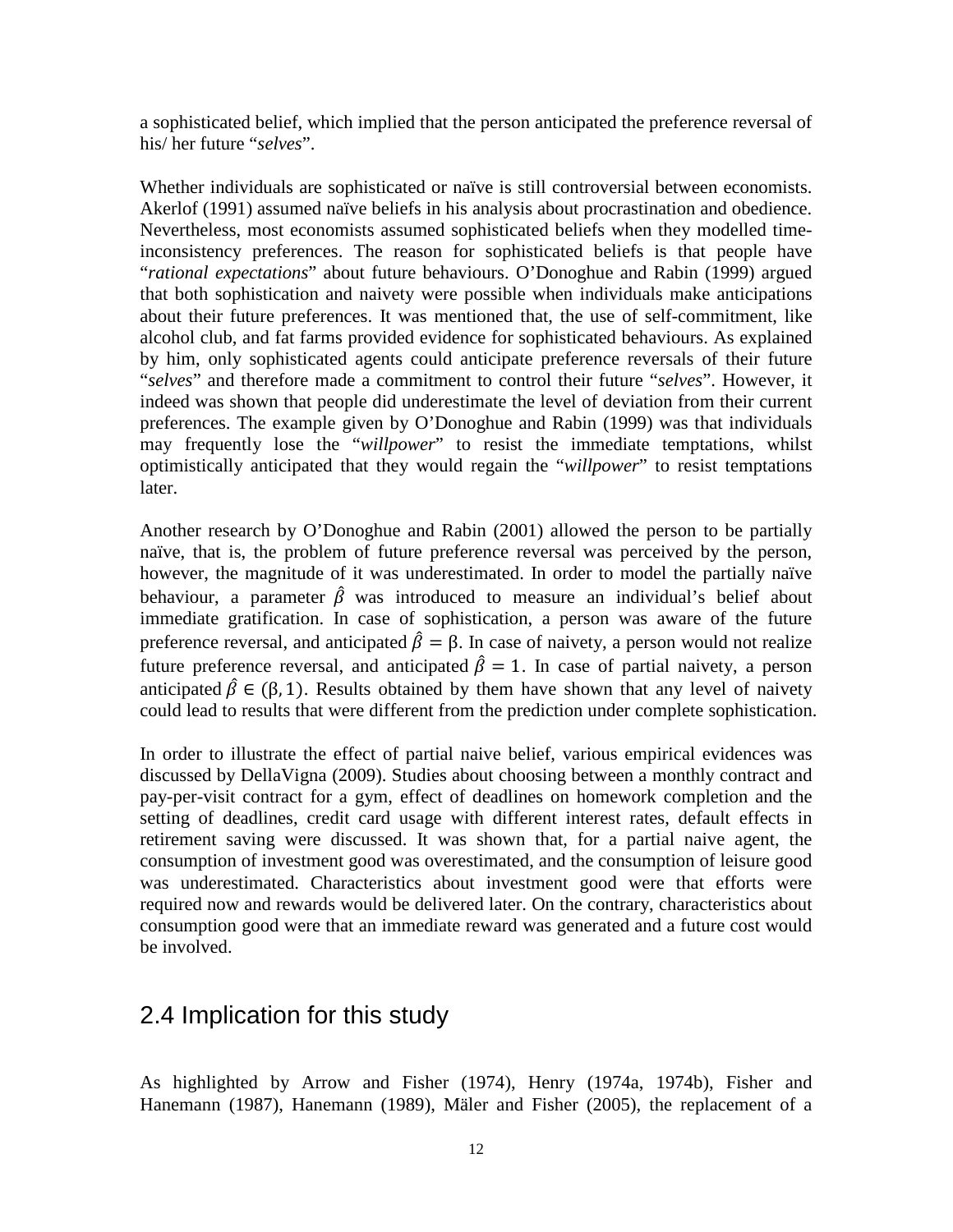stochastic variable by its expected value could lead to inappropriate land use decision. Therefore, this thesis will focus on the case that the stochastic variable will not be replaced by its expected value.

This thesis targets to analyse the land conversion decision made by present-biased DM, whose preference is well illustrated by a quasi-hyperbolic discounting function, under uncertainty and irreversibility. In order to illustrate the instantaneous effect of hyperbolic discounting, a revised model, basing on Mäler and Fisher (2005)'s two-period framework, is constructed. Besides, the decision rules under standard exponential discounting, a time-consistent preference, is also illustrated as a benchmark. The extra flexibility and value generated by option to postpone the land conversion decision is also evaluated.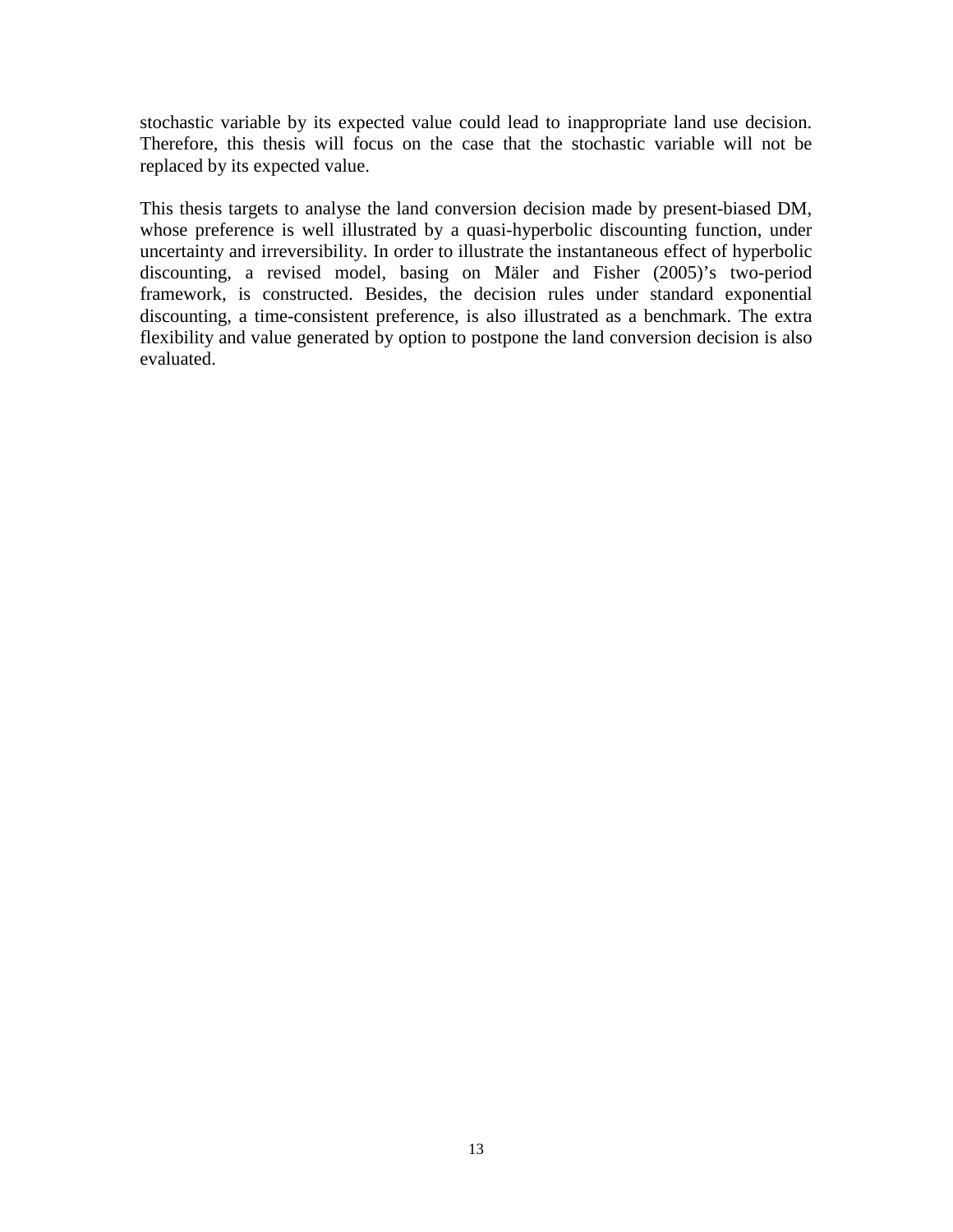# <span id="page-21-0"></span>3 Method

Given the theoretical underpinnings provided in the previous chapter, this one presents the research methods applied in this thesis. It starts with two traditions about research in social science: quantitative research and qualitative research. Then, the choice of method for this study and the unit of analysis are presented. In the last section, delimitation is highlighted.

## <span id="page-21-1"></span>3.1 Research in social science

Traditionally, quantitative research and qualitative research have been regarded as two basic research paradigms in social sciences. The differences between these two research paradigms are based on distinct philosophical assumptions about the reality: the former assumes that the reality is what observed by people and the latter believes that the reality is what constructed by human mind (Colin Robson, 2011).

The first approach, quantitative research, emphasizes the importance of following the research methods used in natural sciences, such as physics, mathematics and chemistry, and claims that this is the scientific way to do research. The advocators of quantitative research insist that quantification of the obtained information and numerical analysis are of essential importance. In fact, quantitative research has been closely related to positivistic view of research, which insists that observation and experience are the direct sources for objective facts, and researchers have no influence on the phenomenon observed. However, criticisms of this positivistic view, like characteristics and values of the researchers will affect their observations, has advocated a post-positivistic approach. This post-positivistic view claims that, research is the process of exploring the universal laws, evidence is always not enough for researches and conclusions should be refined and examined given new observations. Recently, some followers of quantitative research go on with the old positivistic route, while others take into account these criticisms and go for post-positivistic research (Colin Robson, 2011).

The second one highlights that the object of social research is human beings, who have consciousness and behave according to their willingness. Human beings are totally distinct from the general research objects in natural science, which can not perceive and react to what is happening around. And therefore, a different research approach other than the quantitative route used in natural sciences should be taken into account.

It is not appropriate to say one research paradigm is better than the other. Both quantitative and qualitative approaches can be used to obtain certain research purposes. In fact, the choice of research paradigm largely depends on the content and purpose of the study. Recently, there is an increasing recognition about a mixed-methods approach, which combines the elements from both qualitative and quantitative research. And a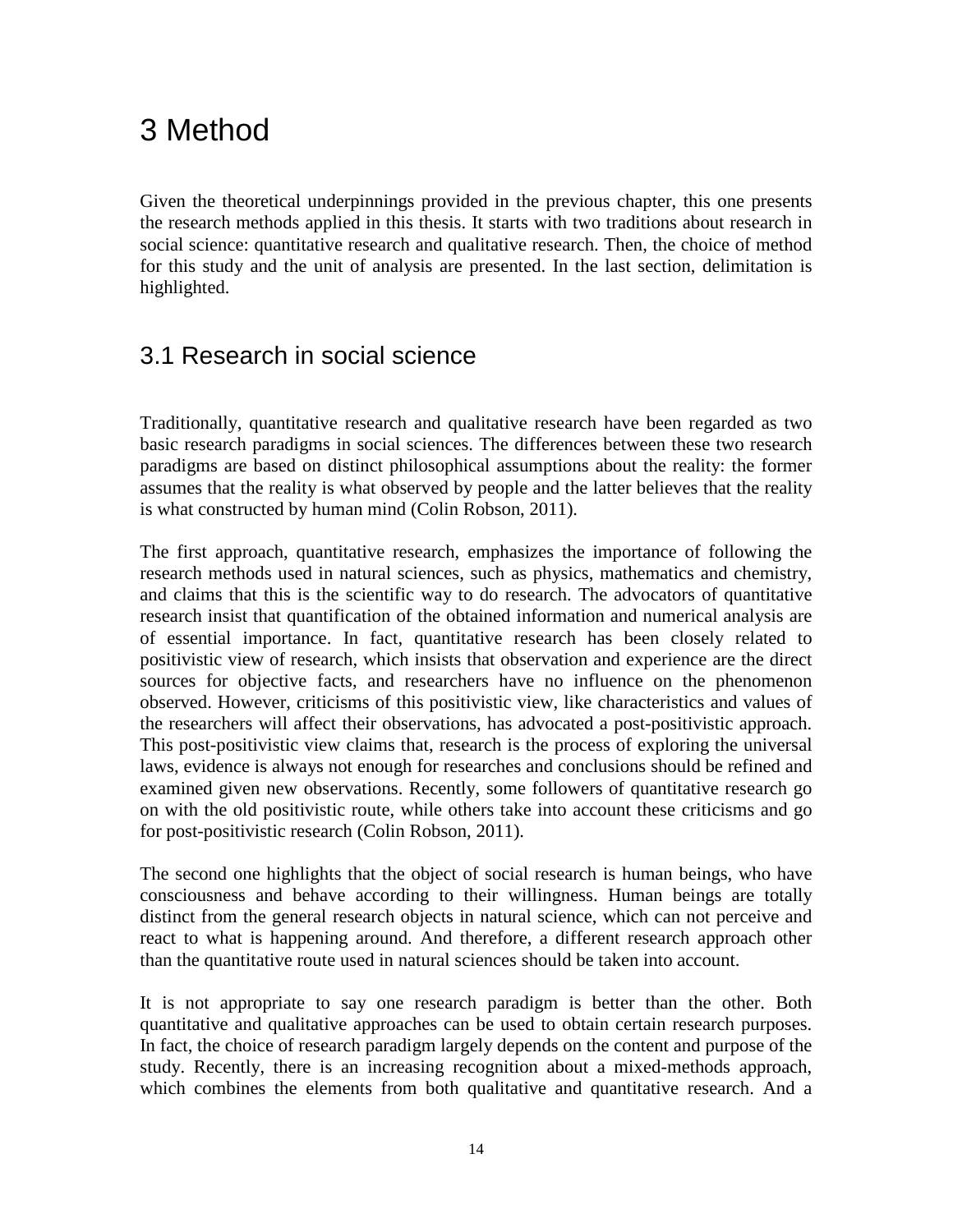multi-strategy design which takes the advantages from both qualitative and quantitative research is advocated by many practising researchers (Colin Robson, 2011).

## <span id="page-22-0"></span>3.2 Choice of method

### <span id="page-22-1"></span>3.2.1 A dynamic approach

This thesis focuses on the intertemporal aspect of decision about land use change. The traditional cost benefit analysis, which is a 'now or never' evaluation criterion, does not fit the research target of this thesis. In order to model the intertemporal decision about land use change, a dynamic approach will be used in this study.

Dynamic approach here has three crucial features. First, the decision about land use change form preservation to development is assumed irreversible. That is, once the land is developed, it is not possible to reallocate the land back for preservation. Second, it is flexible for the DM to make this irreversible decision now or later, i.e. the decision about land use change could be delayed. Third, more information about future payoffs will come and the uncertainty will be reduced.

Assume the net benefit from preservation and development now is  $B_{pre1}$  and  $B_{dev1}$ , respectively; the net benefit from preservation and development later is  $B_{pre\ 2}$  and  $B_{dev\ 2}$ , respectively. The overall benefit from preservation is denoted by *P* and the overall benefit from development is denoted by *D*. The purpose of this section is to develop a decision making model to illustrate the decision rules with respect to the land use change. It is implicitly assumed that the DM will choose the decision that could generate the highest net present benefits.

In the future, the DM could choose the best decision according to the complete information about net benefit from preservation and development  $B_{pre2}$  and  $B_{dev2}$ . Denote  $B_2$  as the benefit later, we have

$$
B_2 = E[\max\{B_{pre\,2}, B_{dev\,2}\}].
$$
\n(3.2.1)

If the DM goes for preservation now, the overall benefit will be

$$
P = B_{pre\,1} + E\big[\max\{B_{pre\,2}, B_{dev\,2}\}\big] * Discount\ Factor.
$$
 (3.2.2)

If the DM goes for development now, later he/she will be locked in the development. The overall benefit will be

$$
D = B_{dev\,1} + E[B_{dev\,2}] * Discount Factor.
$$
\n(3.2.3)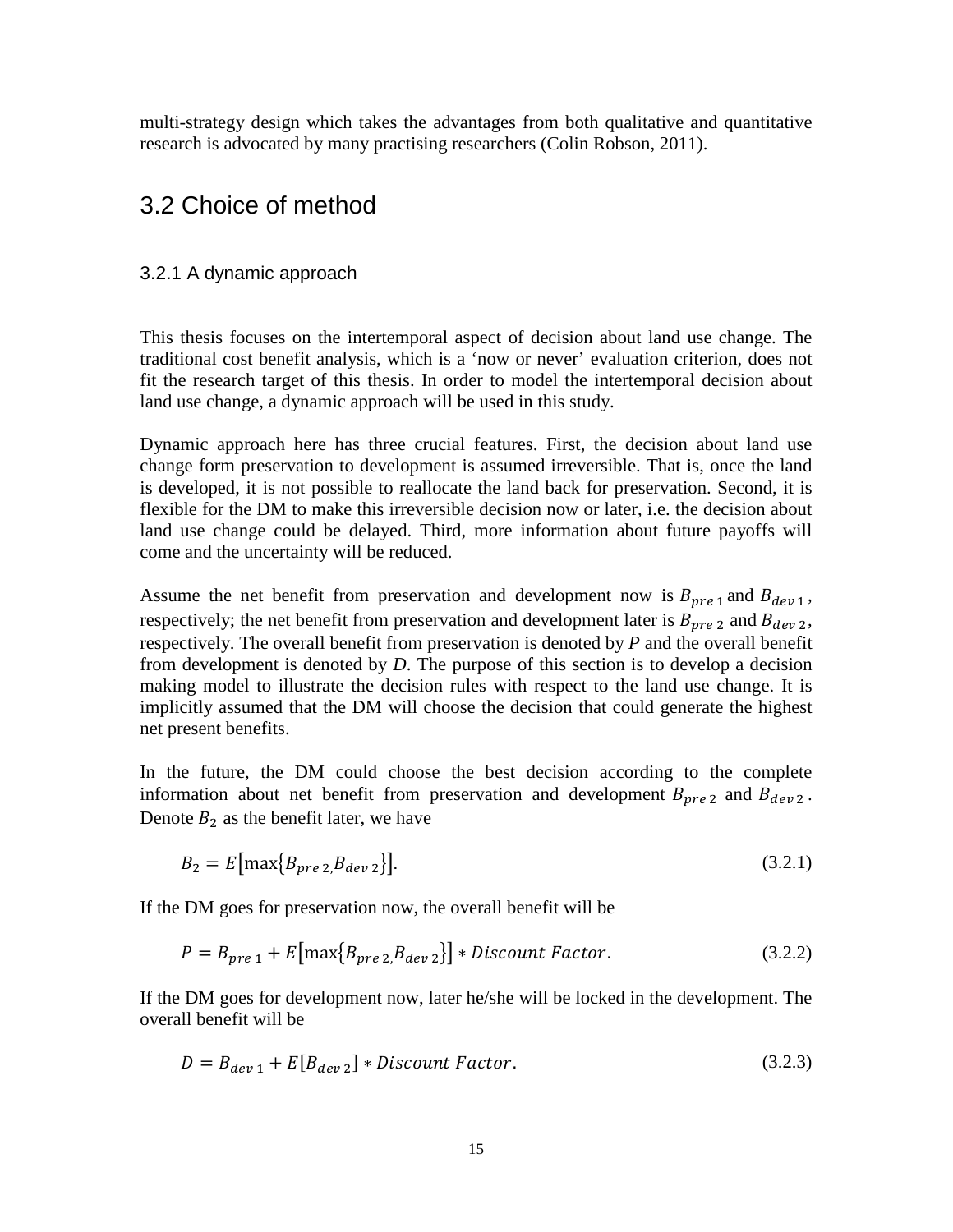When  $P > D$ , the DM will choose to preserve the land now; when  $P < D$ , the DM will decide to develop the land now; and when  $P = D$ , the DM will be indifferent between preservation and development.

### <span id="page-23-0"></span>3.2.2 The choice of discounting functions

Exponential discounting, which is characterized by a constant discount rate, is the standard discounting function used to illustrate individual's intertemporal preferences. The discount structure of exponential discounting is

$$
\{1, \delta, \delta^2, \dots\}.\tag{3.2.4}
$$

Exponential discounting is analytically simple. It is often referred to as time-consistent discounting, since it implies that the preferences of individuals toward two outcomes will not change no matter when they will be asked. However, more evidences have shown that individual's preferences will change according to the passage of time. And they usually discount the short-run payoffs at a higher discount rate whilst discount the long-run payoffs at a lower discount rate. This present-biased preference could be well illustrated by a generalized hyperbola, which was first adopted by Loewenstein and Prelec (1992).

$$
D(t) = (1 + \alpha t)^{-\frac{\beta}{\alpha}}, \text{with } \alpha, \beta > 0.
$$
\n
$$
(3.2.5)
$$

Laibson (1997) adopted a quasi-hyperbolic discounting function, which was first proposed by Phelps and Pollak (1968), to approximate the qualitative property of the general hyperbolic discounting function (3.2.5).

$$
D(t) = \begin{cases} 1, & \text{if } t = 0 \\ \beta \delta^t, & \text{if } t > 0 \end{cases}
$$
\nwhere  $0 < \beta < 1$  and  $0 < \delta < 1$ ,

\n(3.2.6)

The discount structure of quasi-hyperbolic discounting function is

$$
\{1, \beta\delta, \beta\delta^2, \dots\}.\tag{3.2.7}
$$

It is clear that this discount structure  $\{1, \beta\delta, \beta\delta^2, ...\}$  maintains most of the analytical tractability of the exponential model, for which the discount structure is  $\{1, \delta, \delta^2, ...\}$ . At period one, the discount factor for quasi-hyperbolic discounting is  $\beta\delta$ ; after period one, the discount factor between two periods is just  $\delta$ , which is the same as exponential discounting.

This thesis will use the quasi-hyperbolic discounting, as shown in (3.2.6) to analyse the influence of hyperbolic discounting for the optimal land use decision.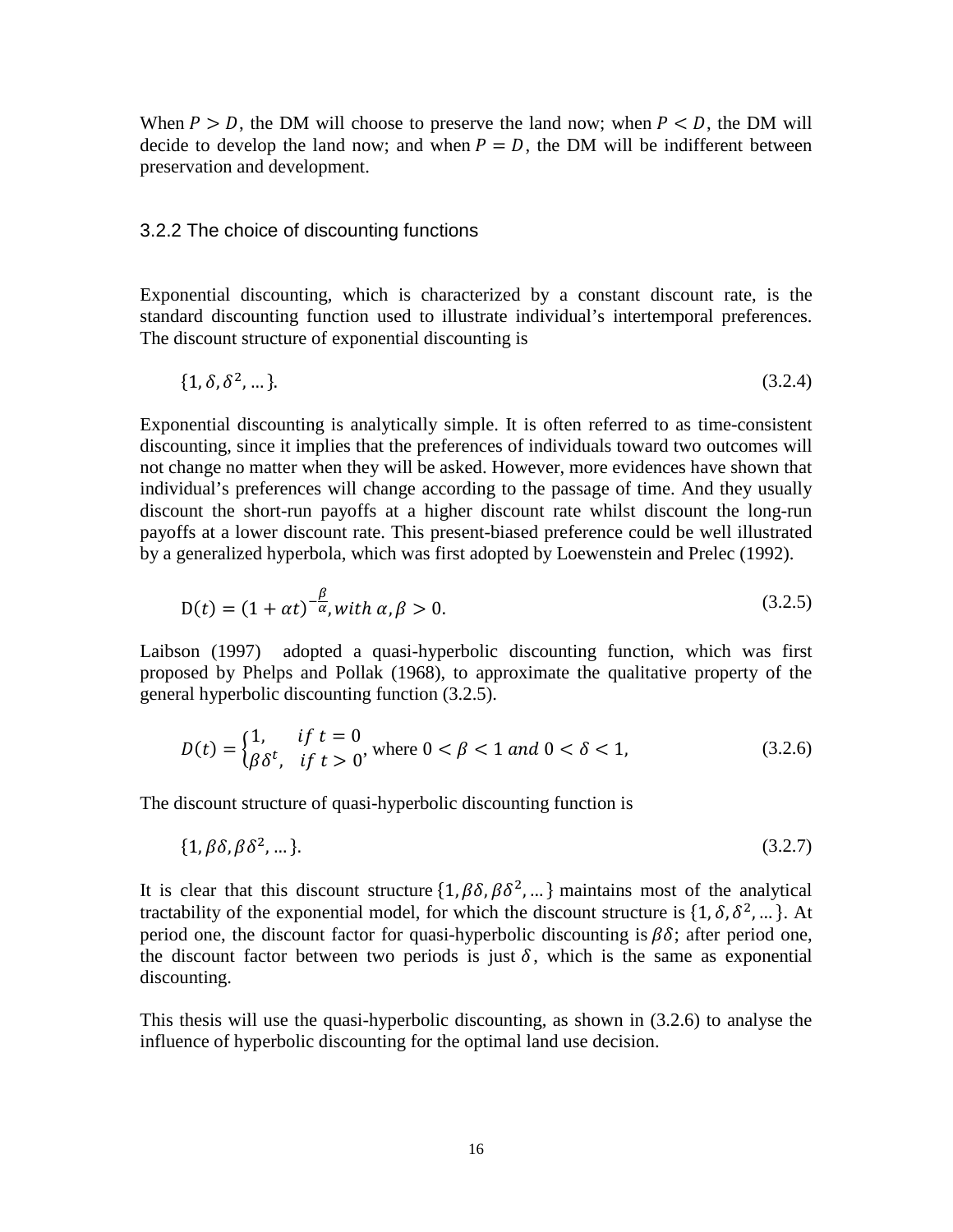## <span id="page-24-0"></span>3.3 The unit of analysis

This thesis focuses on the study of a general land allocation decision between two competitive purposes, preservation and development. The factors affecting the decision making process of converting the land from preservation to development are studied.

In order to illustrate the decision rules and results under hyperbolic discounting, the analysis under exponential discounting is discussed for comparison. In addition, an approximation of hyperbolic discounting, quasi-hyperbolic discounting, was used in the model setting. Quasi-hyperbolic discounting not only keeps the qualitative property of the general hyperbolic discounting function, but also maintains most of the analytical tractability of the standard exponential discounting function.

## <span id="page-24-1"></span>3.4 Delimitations

This study is a theoretical research about land allocation decision between two possible destinations: preservation and development. There could be some challenges about the assumptions of irreversible development and intertemporal resolution of uncertainty. However, when the developed land can only be used for a certain purpose, and more information would be available with the passage of time, these assumptions seem rather reasonable. Therefore, in this sense, the analysis is meaningful in order to solve real-life issues.

This study is based on the two-period framework of Mäler and Fisher (2005), which is adequate to illustrate the main conclusions for irreversibility and intertemporal resolution of uncertainty. The simplicity of mathematics and effectiveness to show the main results after introducing hyperbolic discounting are the reasons for choosing this framework. Other theoretical framework, which is mainly about continuous time and stochastic processes, are not considered.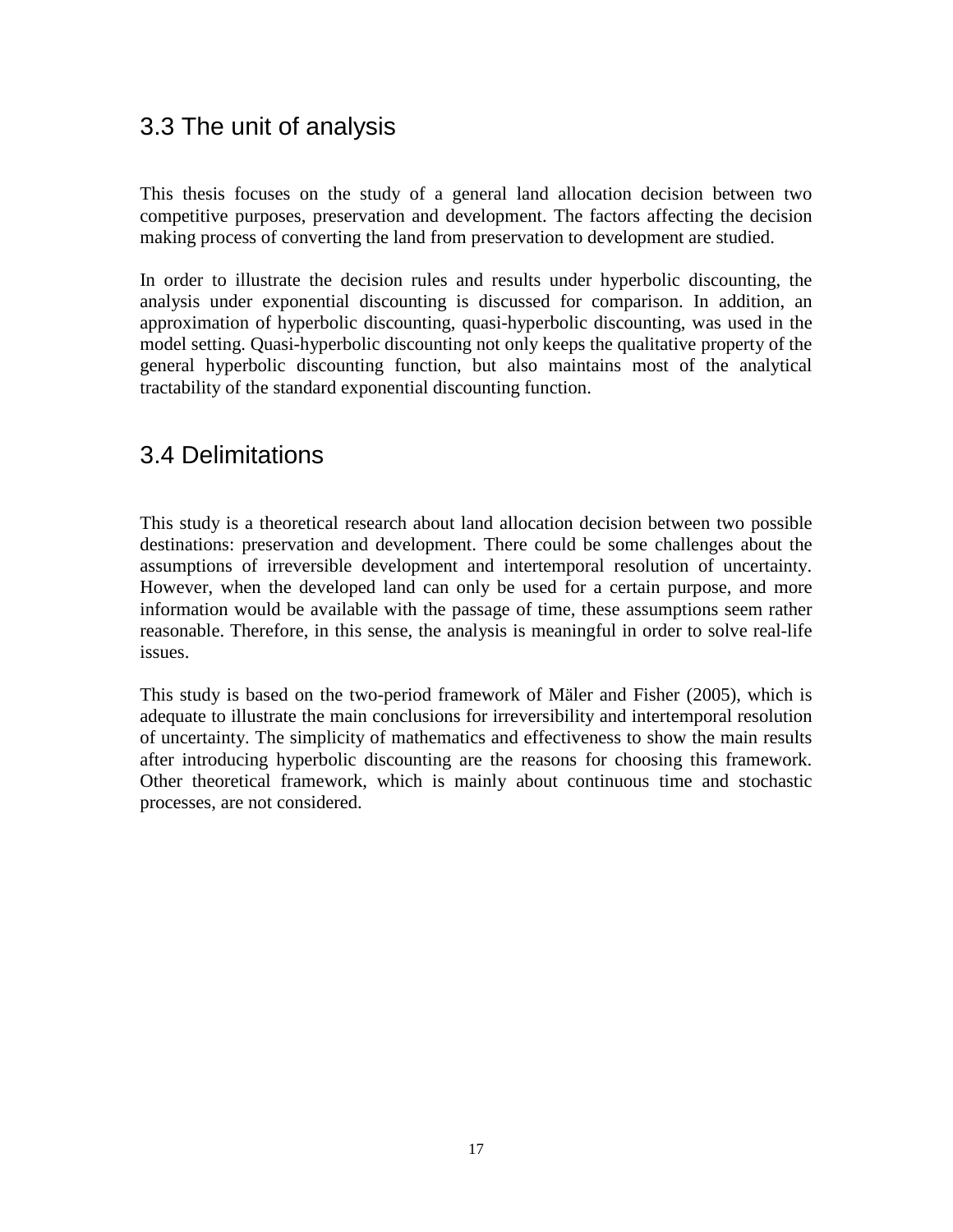## <span id="page-25-0"></span>4 Model setting and decisions

Assume a risk neutral DM owns one unit of land and he/she is concerned with the best use of this land. The best decision is defined in such a way that the net present value (benefits minus costs) of this plot of land is maximized. For the sake of simplicity, two possible uses of this land are considered: preservation and development. In other words, the land can be preserved in an original undeveloped situation, or be converted for developing purposes. An example of this kind of problem could be the decision about the use of a farming land. On the one hand, this land can be preserved and used for the initial purpose of agricultural production; on the other hand, this land could be converted for residential construction as well.

Clearly, the decision about land use change between preservation and development could be put into effect at any point of time. However, the essential results can be decently illustrated by a discrete two-period model. For this two-period analysing framework, only a first period and a second period, which could also be referred to as now and future, are needed.

There are five core assumptions about this model: (1) this unit of land could either be preserved or developed as a whole in the sense that partial development of this unit of land is not considered in this thesis; (2) this unit of land is initially undeveloped and it is flexible for the DM to develop the land now or in the future. The development of land is assumed to be irreversible. In other words, once the land is developed, it is not possible to reallocate the land for other purposes; (3) a cost will be involved in the period which the development of land is undertaken; (4) benefits from preservation and development in the first period are assumed to be known; the cost related to development is certain as well; (5) Benefit of preservation and development in the second period is stochastic, but it is assumed that information about future benefit will be available and taken into account at the start of the second period.

### <span id="page-25-1"></span>4.1 Model setting

An irreversible decision about land development can be made in the first period or be postponed to the second period. Assume the net benefit from first period development is  $B_1(d_1)$ , where  $d_1 \in \{0,1\}$  is the decision about the level of development in the first period. Therefore, net benefit from the first period preservation is represented by  $B_1(0)$ and net benefit from the first period development is represented by  $B_1(1)$ . By assumption,  $B_1(0)$  and  $B_1(1)$  are known with certainty.

The net benefit from second period development is  $B_2(d_1, d_2)$ , where  $d_1 + d_2 \in \{0, 1\}$ and  $d_2$  is the decision about the level of development in the second period. Because the development is irreversible, we have  $d_2 = 0$  in the case of  $d_1 = 1$ ; and  $d_2 \in \{0,1\}$  in the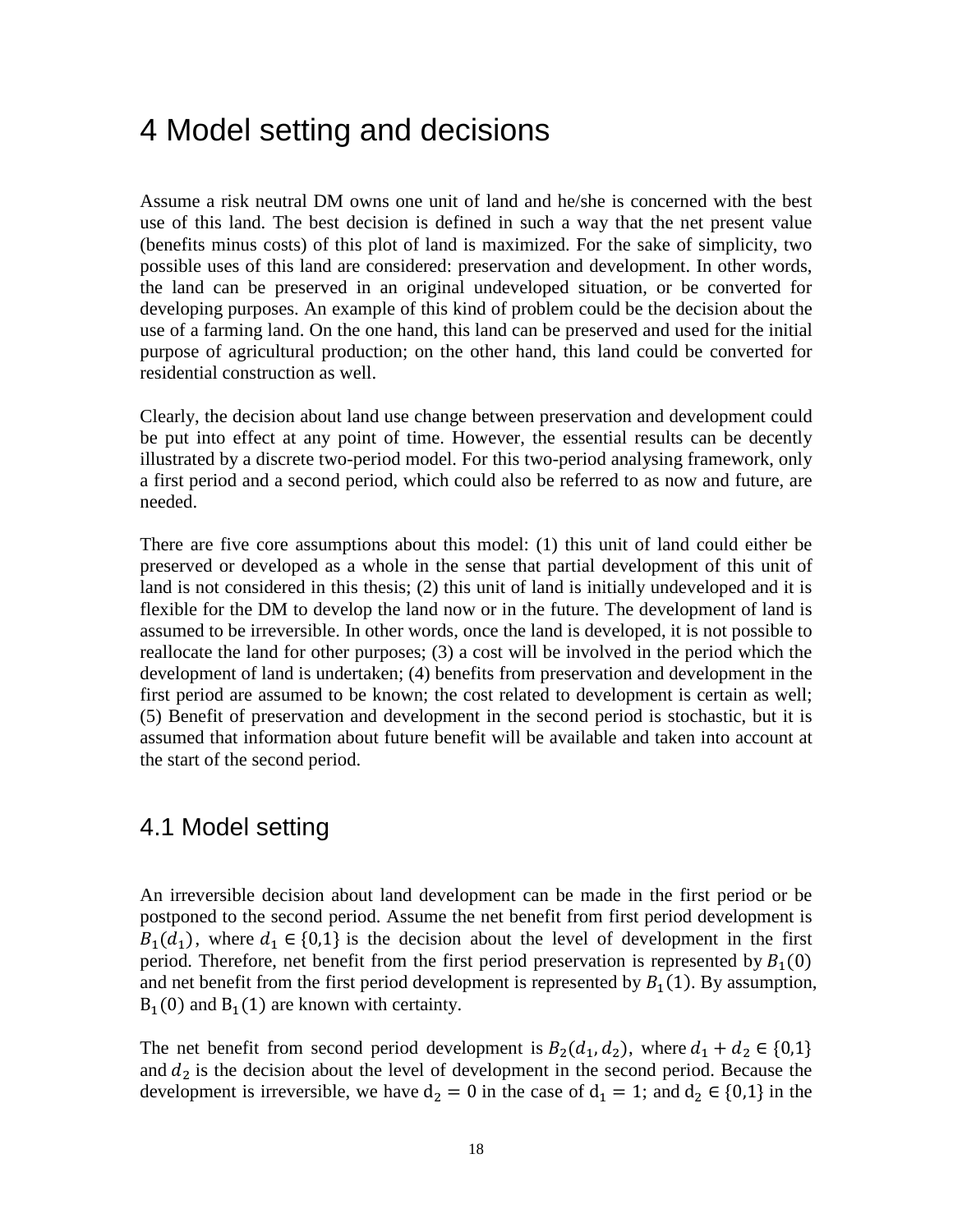case of  $d_1 = 0$ . By assumption, this net benefit from second period development is stochastic. Therefore, there will be two notations for the net benefit from second period development,  $B_2(1,0)$  and  $B_2(0,1)$ . The numbers in parentheses are the levels of firstperiod and second period development, respectively. Because there will be cost in the period which the development is undertaken, the former must be higher than the latter. In other words, we must have  $B_2(1,0) > B_2(0,1)$ .

Suppose there are only two possible situations in the second period, state 1 and state 2. And the DM holds the belief that, state 1 will occur with probability  $\pi$ , and that the state 2 will occur with probability  $1 - \pi$ . When state 1 happens, net benefit from second period development,  $B_2^1(0,1)$ , is higher than the net benefit from preservation, i.e.  $B_2^1(0,1) \ge B_2^1(0,0)$ ; And when state 2 occurs, net benefit from development,  $B_2^2(1,0)$ , is lower than the net benefit form preservation, i.e.  $B_2^2(1,0) < B_2^2(0,0)$ .

In what follows, exponential discounting and hyperbolic discounting will be taken into account, respectively.

#### <span id="page-26-0"></span>4.1.1 Exponential discounting

We first consider the standard exponential discounting in our model. Notice that second period development decision,  $d_2$  will be decided at the start of the second period when the information about whether no development or full development yields higher benefit is available. At the start of the first period, when  $d_1$  must be decided, we only have the expected value of the maximal payoff for the second period decision.

Given the development decision  $d_1$  chosen in the first period, thus, we have the expected value of the maximal net benefits in period 2

$$
\hat{B}_2(d_2) = E \left[ \max_{d_2, d_1 + d_2 \le 1} B_2(d_1, d_2; \pi) \right].
$$
\n(4.1.1)

The first period decision should be consistent with the maximization of expected net payoffs over both periods. Let's define  $\hat{V}(d_1)$  as the expected payoffs over both periods. We know that  $d_1 = 0$  or  $d_1 = 1$ . Assume the exponential discounting factor is  $\delta = \frac{1}{1+r}$ , where  $r$  is the discount rate for the interval of one period.

In case of  $d_1 = 1$ , that is, it is chosen to develop the unit of land in the first period. Because of irreversibility, in the second period there is no choice but keeping the land being developed. We have, the expected payoffs over both periods,

$$
\hat{V}(1) = B_1(1) + \hat{B}_2(0) * \delta = B_1(1) + E[B_2(1; 0; \pi)] * \delta.
$$
\n(4.1.2)

In case of  $d_1 = 0$ , that is, it is chosen to postpone the development of the unit of land to the second period. In fact, when it comes to the second period, the information about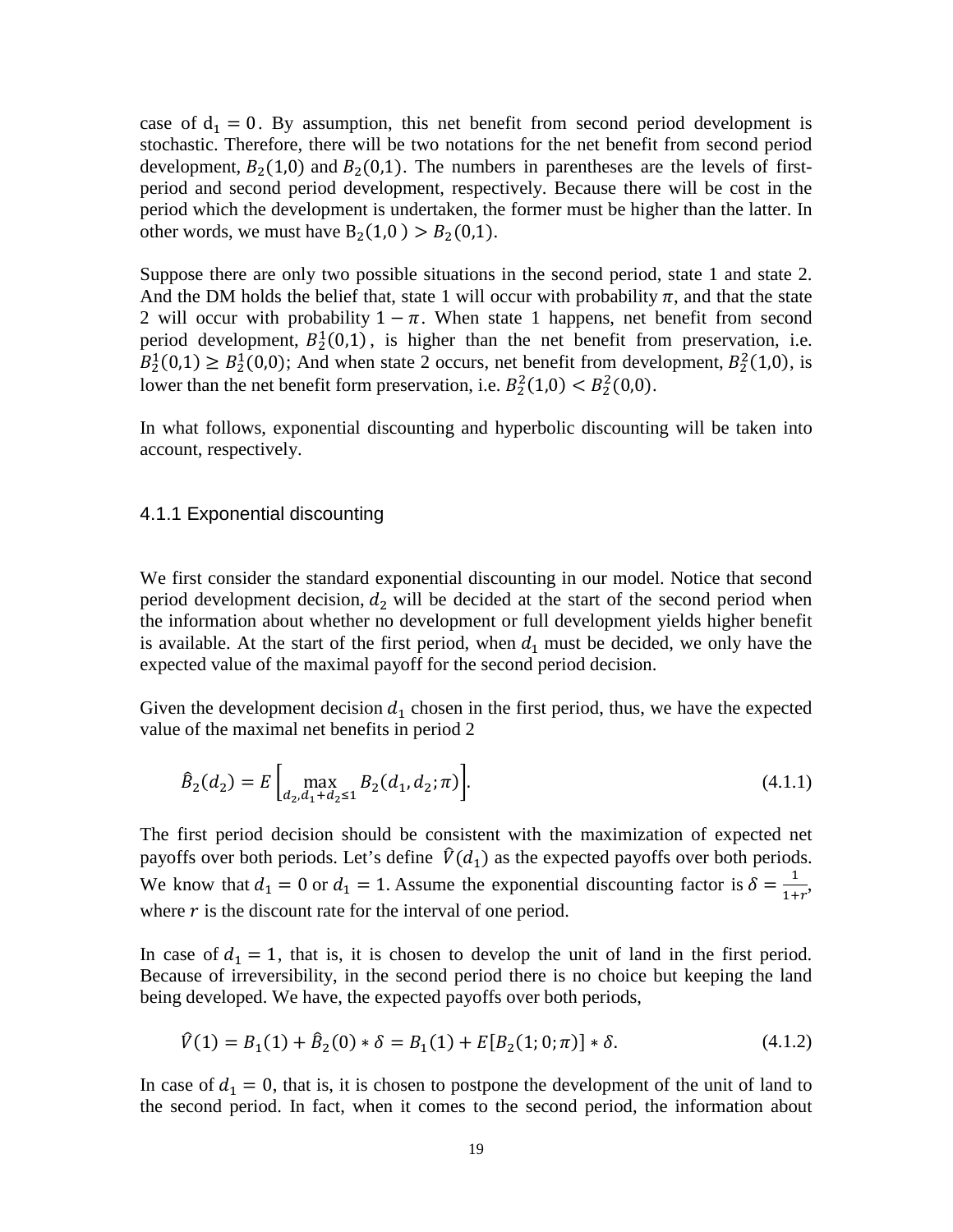whether preservation or development provides a higher benefit is available. However, at the start of first period, only the expectation of the maximum is available. We have, the expected payoffs over both periods,

$$
\hat{V}(0) = B_1(0) + \hat{B}_2(d_2) * \delta = B_1(0) + E \left[ \max_{d_2 \in \{0, 1\}} B_2(0, d_2; \pi) \right] * \delta. \tag{4.1.3}
$$

#### <span id="page-27-0"></span>4.1.2 Quasi-hyperbolic discounting

Based on recent researches about intertemporal choice, it has shown that when individuals evaluate costs and benefits at different points if time, instead of discounting the payoffs in the future exponentially, individuals tend to discount the future payoffs hyperbolically. That is, they discount the short-run outcomes at a higher discount rate and discount the long-run outcomes at a lower discount rate. This present-biased preference of individuals could be well illustrated by a quasi-hyperbolic discounting function

$$
D(t) = \begin{cases} 1, & if \ t = 0, \\ \beta \delta^t, & if \ t > 0. \end{cases}
$$
 (4.1.4)

where t is the delayed time of future payoffs,  $\beta \in [0,1]$  is the hyperbolic factor, and  $\delta = \frac{1}{1+r}$ , where r is the discount rate for the interval of one period, is just standard Exponential discounting factor. When  $\beta = 0$ , the DM is an extreme hyperbolic discounter, who only cares about current outcomes, regardless of any consideration about future. When  $\beta = 1$ , the DM is a standard exponential discounter.

Similar with the case of exponential discounting, the first period decision should be consistent with the maximization of expected net payoffs over both periods. Let's define  $\tilde{V}(d_1)$  as the expected payoffs over both periods. We know that  $d_1 = 0$  or  $d_1 = 1$ . By adopting quasi-hyperbolic discounting rather than exponential discounting, we have:

In case of  $d_1 = 1$ , that is, it is chosen to develop the whole land in the first period. Because of irreversibility, in the second period we have no choice but keep the whole land being developed. We have, the expected payoff over both periods,

$$
\tilde{V}(1) = B_1(1) + \hat{B}_2(0) * \beta \delta = B_1(1) + E[B_2(1,0;\pi)] * \beta \delta.
$$
\n(4.1.5)

In case of  $d_1 = 0$ , that is, it is chosen to postpone the development of the whole land to the second period. In fact, when it comes to the second period, it is known that whether preservation or development provide the higher benefit. However, at the start of the first period, only the expectation of the maximum is available. We have, the expected payoff over both periods,

$$
\tilde{V}(0) = B_1(0) + \hat{B}_2(d_2) * \beta \delta = B_1(0) + E \left[ \max_{d_2 \in \{0, 1\}} B_2(0, d_2; \pi) \right] * \beta \delta. \tag{4.1.6}
$$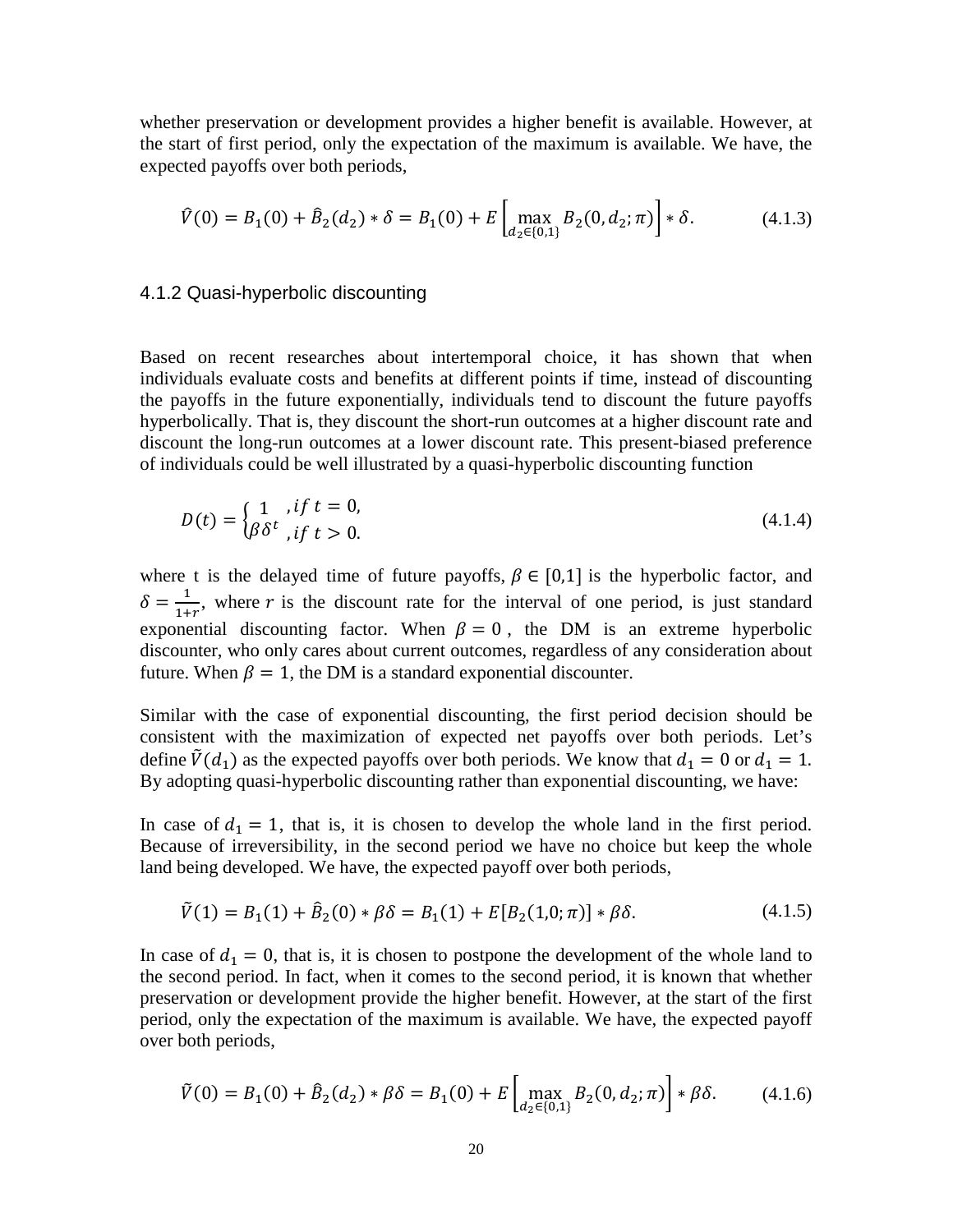### <span id="page-28-0"></span>4.2 Decisions

#### <span id="page-28-1"></span>4.2.1 Decision rules under exponential discounting

In order to get the decision rules for the first period,  $\hat{d}_1$ , we need to compare  $\hat{V}(0)$ and  $\hat{V}(1)$ , that is,

$$
\hat{V}(0) - \hat{V}(1) = B_1(0) - B_1(1) + \delta * \left\{ E \left[ \max_{d_2 \in \{0,1\}} B_2(0, d_2; \pi) \right] - E[B_2(1, 0; \pi)] \right\},\tag{4.2.1}
$$

and choose

$$
\hat{d}_1 = \begin{cases}\n0, & if \ \hat{V}(0) > \hat{V}(1), \\
0 \text{ or } 1, & if \ \hat{V}(0) = \hat{V}(1), \\
1, & if \ \hat{V}(0) < \hat{V}(1).\n\end{cases} (4.2.2)
$$

Therefore, land is developed in the first period, when  $\hat{V}(0) < \hat{V}(1)$ ; the decision of development will be postponed to the second period, when  $\hat{V}(0) > \hat{V}(1)$ ; the DM will be indifferent between these two choices, when  $\hat{V}(0) = \hat{V}(1)$ .

#### <span id="page-28-2"></span>4.2.2 Decision rules under quasi-hyperbolic discounting

In order to derive the decision rules for the first period,  $\tilde{d}_1$ , we need to compare  $\tilde{V}(0)$ and  $\tilde{V}(1)$ , that is,

$$
\tilde{V}(0) - \tilde{V}(1) = B_1(0) - B_1(1) + \beta \delta * \left\{ E \left[ \max_{d_2 \in \{0, 1\}} B_2(0, d_2; \pi) \right] - E[B_2(1, 0; \pi)] \right\},\tag{4.2.3}
$$

and choose

$$
\tilde{d}_1 = \begin{cases}\n0, & \text{if } \tilde{V}(0) > \tilde{V}(1), \\
0 \text{ or } 1, & \text{if } \tilde{V}(0) = \tilde{V}(1), \\
1, & \text{if } \tilde{V}(0) < \tilde{V}(1).\n\end{cases}
$$
\n(4.2.4)

Therefore, land is developed in the first period, when  $\tilde{V}(0) < \tilde{V}(1)$ ; the decision of development will be postponed to the second period, when  $\tilde{V}(0) > \tilde{V}(1)$ ; and the DM will be indifferent between these two choices, when  $\tilde{V}(0) = \tilde{V}(1)$ .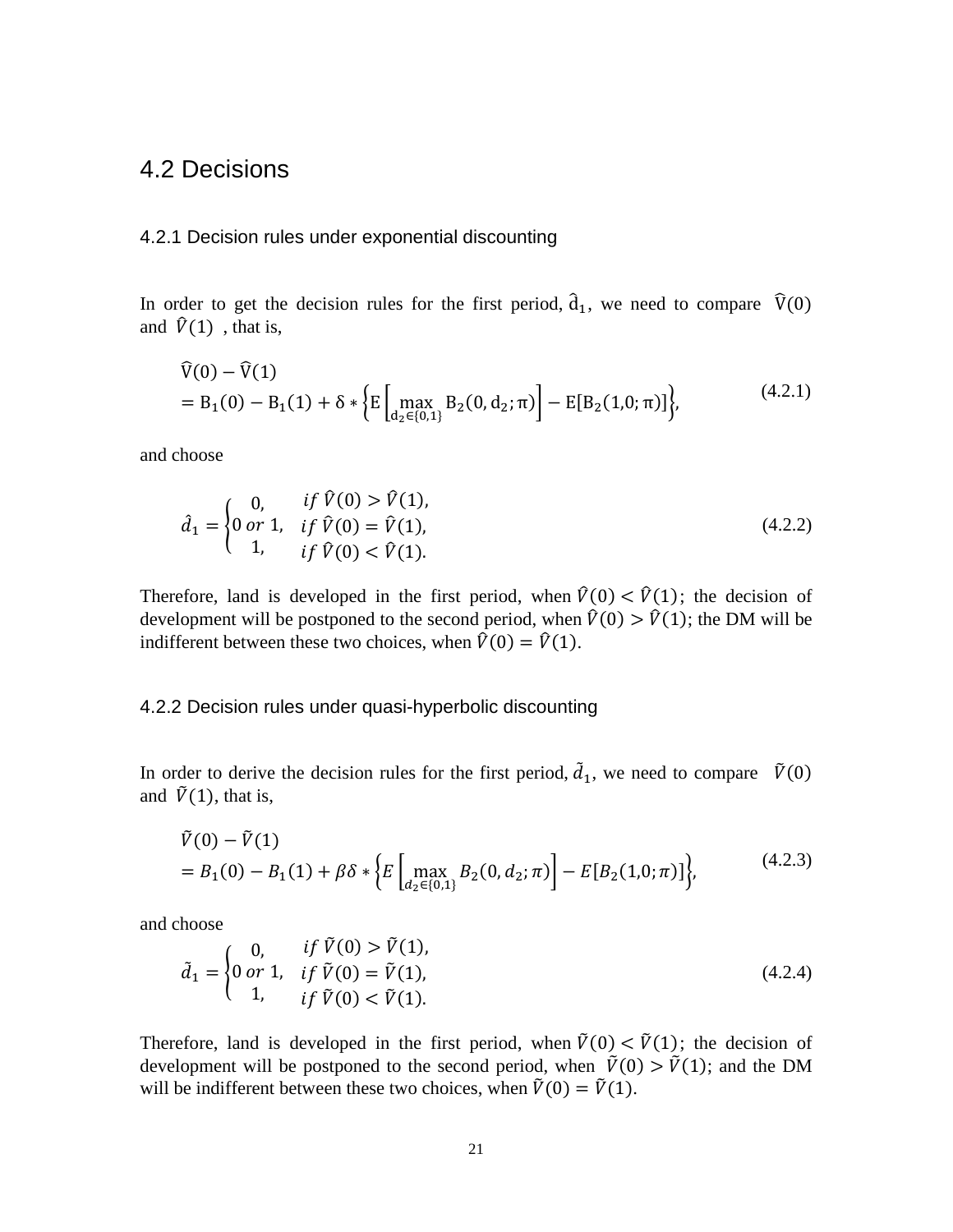## <span id="page-29-0"></span>5 Analysis and discussion

### <span id="page-29-1"></span>5.1 Analysis

### <span id="page-29-2"></span>5.1.1 Analysis under exponential discounting

According to the decision rules illustrated by equation (4.2.2) in the section of 4.2.1, the level of development in the first period,  $d_1$ , depends on the expected payoffs over both periods  $\hat{V}(\hat{d}_1)$ .  $\hat{d}_1$  can either be 0 or 1. Therefore, the decision about first period development will be determined by the value of  $\hat{V}(0)$  and  $\hat{V}(1)$ .

Consequently, there will be three different situations:  $\hat{V}(0) > \hat{V}(1)$ ,  $\hat{V}(0) < \hat{V}(1)$  and  $\hat{V}(0) = \hat{V}(1)$ .

**Case 1:**  $\hat{V}(0) > \hat{V}(1)$  *and*  $\hat{d}_1 = 0$ . Under this situation, the land will not be converted in the first period. And it is optimal for the DM to wait and decide whether to convert the land or not in the second period. Therefore, we have

$$
B_1(0) + \delta * \left\{ E \left[ \max_{d_2 \in \{0,1\}} B_2(0, d_2; \pi) \right] \right\} > B_1(1) + \delta * E[B_2(1, 0; \pi)]. \tag{5.1.1}
$$

For the sake of simplicity, define  $A = B_1(1) - B_1(0)$ . "A" is the difference between net benefits from development and preservation in the first period. Define  $B = E[\max_{d_2 \in \{0,1\}} B_2(0, d_2; \pi)] - E[B_2(1, 0; \pi)].$  "B" is the difference of net benefits in the second period by choosing preservation and development in the first period.

Rearrange the inequality (5.1.1), and substitute in *A* and *B*, we have,

$$
\delta * B > A. \tag{5.1.2}
$$

First of all, with respect to  $A = B_1(1) - B_1(0)$ , it measures the difference between the net benefits from development and preservation in the first period. The sign of *A* may be positive, negative or zero.

Secondly, we know that

$$
B = E \left[ \max_{d_2 \in \{0, 1\}} B_2(0, d_2; \pi) \right] - E[B_2(1, 0; \pi)]
$$
  
=  $E \left[ \max_{d_2 \in \{0, 1\}} \{ B_2(0, 0; \pi), B_2(0, 1; \pi) \} - E[B_2(1, 0; \pi)]. \right]$  (5.1.3)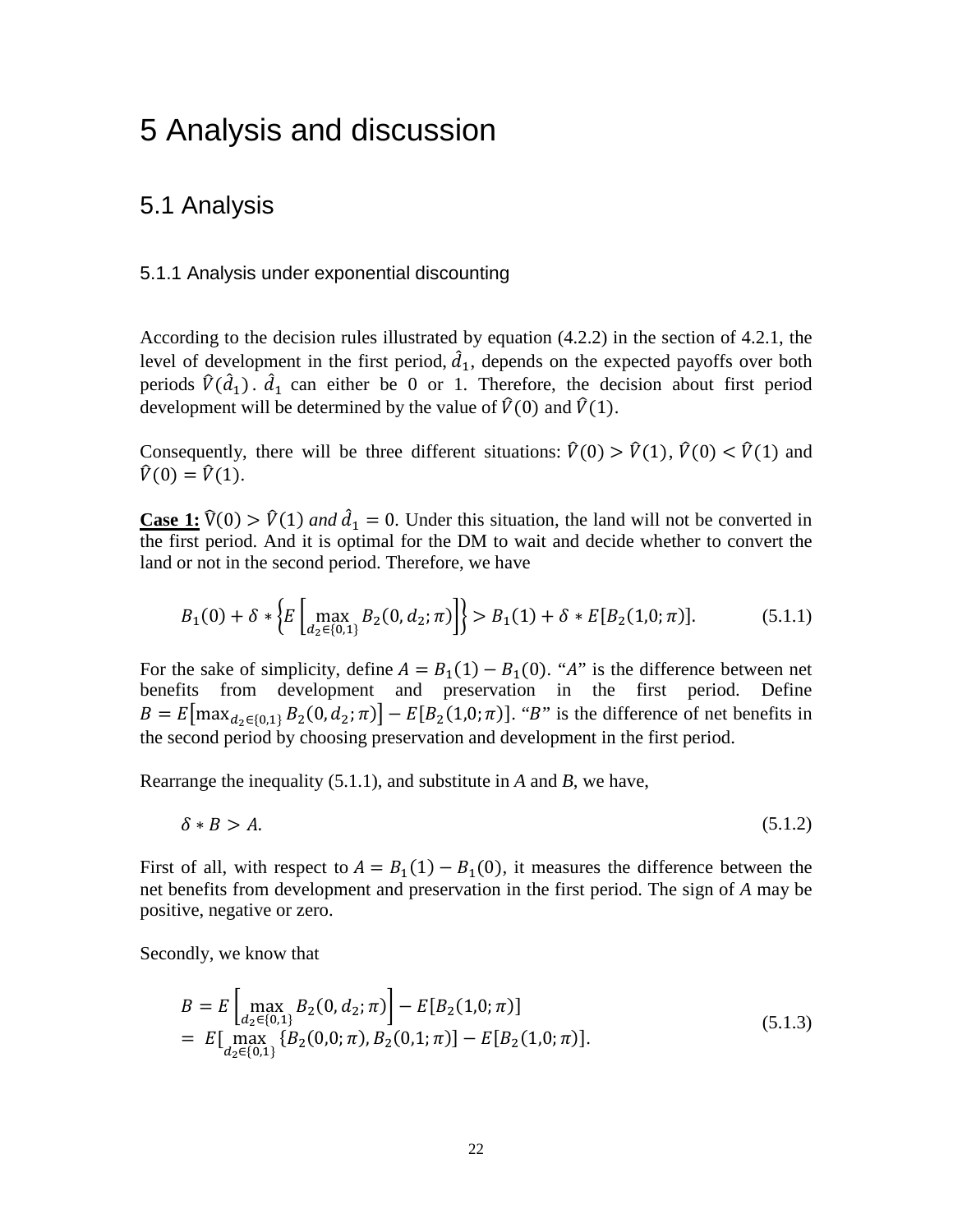The sign of *B*, which measures the difference between the net benefits of having the flexibility to make the optimal land use decision in the second period and having no other choice but locking in the situation of development in the second period, may be positive, negative or zero.

(1) In case that  $A = 0$ , as long as  $B > 0$ , the inequality (5.1.2) will always hold.  $A = 0$ implies that the DM will obtain the same payoffs in the first period no matter which strategy he/she choose in the first period.  $B > 0$  implies that the DM will get more payoffs in the second period if he/she chooses preservation in the first period. Therefore, if  $A = 0$  and  $B > 0$ , preservation will always be the best choice for the first period decision.

(2) In case that  $A > 0$ , in order to make the inequality (5.1.2) hold, it must be true that  $B > 0$ . Substitute in  $\delta = \frac{1}{1+r}$ , and rearrange the inequality (5.1.2), we have,

$$
\frac{B}{A} - 1 > r. \tag{5.1.4}
$$

 $A > 0$  implies that the DM will obtain more payoffs in the first period if he/she decides to convert the land in the first period.  $B > 0$  implies that the DM will get more payoffs in the second period if he/she chooses preservation in the first period. Therefore, the DM needs to make a decision between getting more payoffs now and waiting to obtain more payoffs in the future. As illustrated by the inequality (5.1.4), in order to choose preservation rather than immediate conversion in the first period, the discount rate should be lower than  $\frac{B}{A} - 1$ . The DM will acquire fewer payoffs in the first period by choosing preserving the land, and at the same time, he/she will get more in the second period by making this decision. We know that the future payoffs will have a higher present value when discounted by a low discount rate. And therefore, if  $A > 0$ ,  $B > 0$  and  $r < \frac{B}{A} - 1$ , the strategy of preservation will be favoured.

(3) In case that  $A < 0$ , as long as  $B \ge 0$ , the inequality (5.1.2) will always hold.  $A < 0$ implies that the DM will obtain more payoffs in the first period if he/she preserves the land in the first period.  $B \ge 0$  implies that the DM will not get fewer payoffs in the second period by choosing preservation in the first period. Therefore, if  $A < 0$  and  $B \ge 0$ , preserving the land will always be the best choice for the first period.

(4) In case that  $A < 0$ , and  $B < 0$ , substitute in  $\delta = \frac{1}{1+r}$ , and rearrange the inequality (5.1.2), we have,

$$
\frac{B}{A} - 1 < r. \tag{5.1.5}
$$

 $A < 0$  implies that the DM will obtain more payoffs in the first period if he/she decides to preserve the land in the first period.  $B < 0$  implies that the DM will get more payoffs in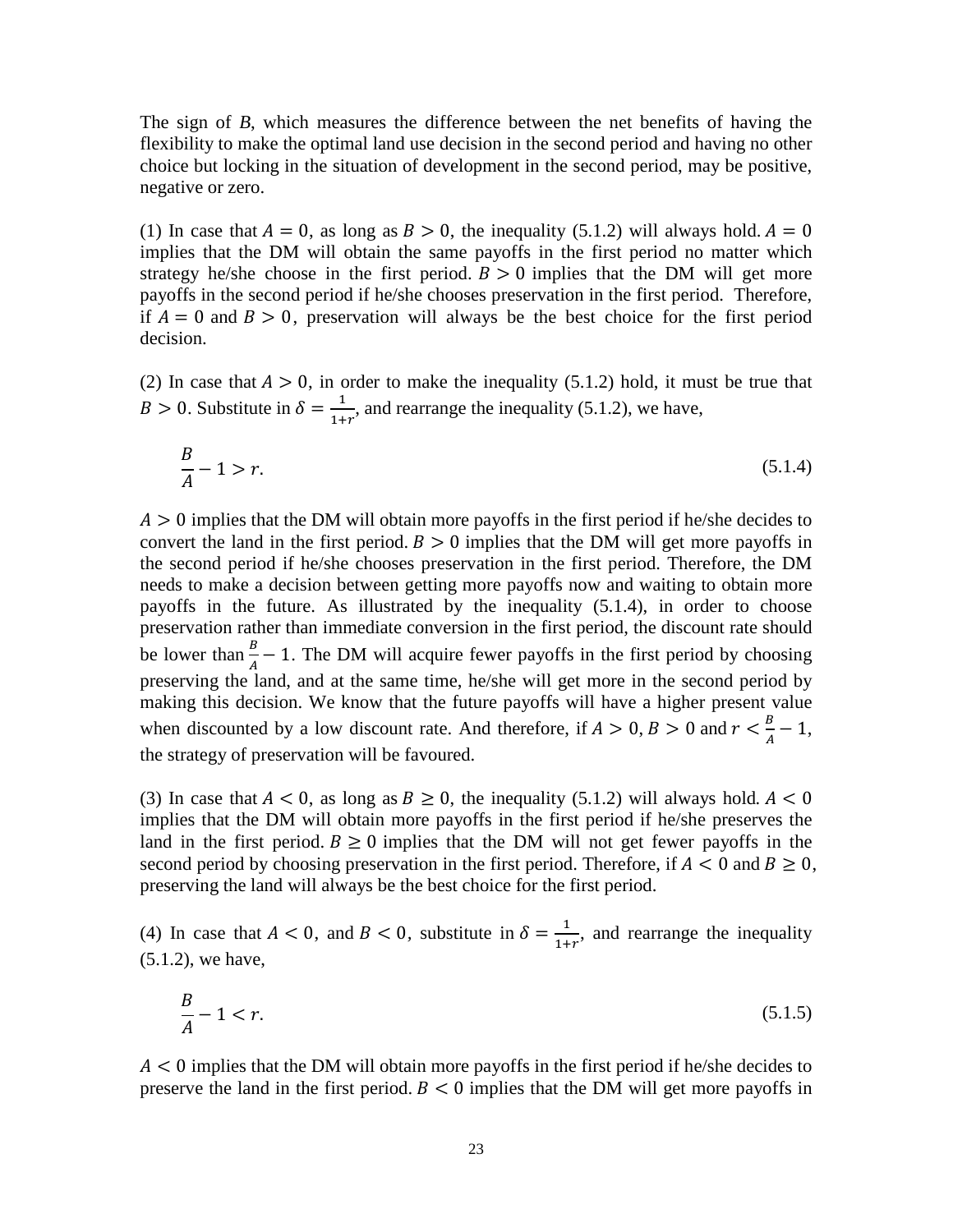the second period if he/she chooses development in the first period. Still, the DM needs to make a decision between getting more payoffs now and waiting to obtain more payoffs in the future. As illustrated by the inequality (5.1.5), in order to go for postponement rather than immediate conversion, the discount rate should be higher than  $\frac{B}{A} - 1$ . Comparing with the result obtained from inequality (5.1.4), this time the result is reversed. However, it is actually not surprising at all. The DM will acquire more payoffs in the first period by keeping the land under preservation, and at the same time, he/she will get fewer in the second period by undertaking this strategy. When the future payoffs will be discounted by a high discount rate, the future payoffs will have a lower present value. And therefore, if  $A < 0$ ,  $B < 0$  and  $r > \frac{B}{A} - 1$ , the strategy of preservation in the first period will be favoured.

**Case 2:**  $\hat{V}(0) < \hat{V}(1)$  and  $\hat{d}_1 = 1$ . Under this situation, the land will be immediately converted in the first period, even though the DM knows that she/he will have no other choice but keep the land being developed in the second period. We have

$$
B_1(0) + \delta * \left\{ E \left[ \max_{d_2 \in \{0,1\}} B_2(0, d_2; \pi) \right] \right\} < B_1(1) + \delta * E[B_2(1, 0; \pi)]. \tag{5.1.6}
$$

As mentioned in case 1*, B* =  $B_1(1) - B_1(0)$  measures the difference between the net benefits from development and preservation in the first period. development and preservation  $A = E[\max_{d_2 \in \{0,1\}} B_2(0, d_2; \pi)] - E[B_2(1, 0; \pi)]$  measures the difference of the net benefits in the second period by choosing preservation and development in the first period.

Rearrange the inequality (5.1.6), and substitute in *A* and *B*, we have

$$
\delta B < A. \tag{5.1.7}
$$

The sign of *A* may be positive, negative or zero. And the sign of *B* may be positive, negative or zero as well.

(1) In case that  $A = 0$ , as long as  $B < 0$ , the inequality (5.1.7) will always hold.  $A = 0$ implies that the DM will obtain the same amount of payoffs in the first period no matter which decision he/she chooses in the first period.  $B < 0$  implies that the DM will get more payoffs in the second period if he/she chooses to develop the land in the first period. Therefore, if  $A = 0$  and  $B < 0$ , immediate conversion will always be the best choice for the first period.

(2) In case that  $A < 0$ , in order to make the inequality (5.1.7) hold, it must be true that  $B < 0$ . Substitute in  $\delta = \frac{1}{1+r}$ , and rearrange the inequality (5.1.7), we have,

$$
\frac{B}{A} - 1 > r.
$$
\n(5.1.8)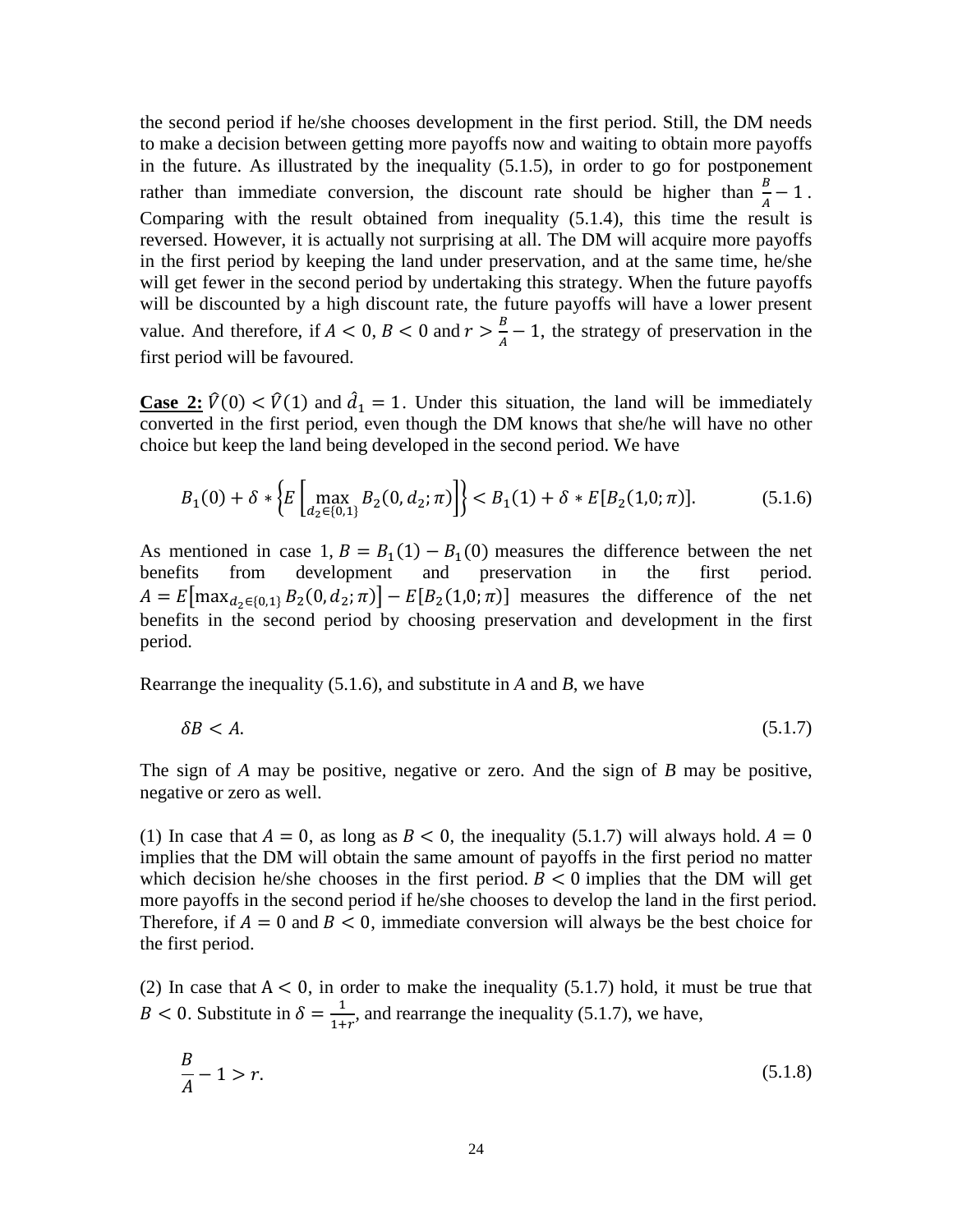$A < 0$  implies that the DM will get more payoffs in the first period if he/she chooses preservation in the first period.  $B < 0$  implies that the DM will get more payoffs in the second period if he/she chooses development in the first period. The DM needs to make a decision between getting more payoffs now and waiting to obtain more payoffs in the future. As illustrated by the inequality (5.1.8), in order to go for immediate conversion rather than postponement, the discount rate should be lower than  $\frac{B}{A} - 1$ . The DM will get fewer payoffs in the first period by converting the land for development, and meanwhile, he/she will get more in the second period by undertaking this strategy. When the future payoffs will be discounted by a low discount rate, the future payoffs will have a high present value. And therefore, if  $A < 0$ ,  $B < 0$  and  $r > \frac{B}{A} - 1$ , the strategy of development in the first period will be favoured.

(3) In case that  $A > 0$ , as long as  $B \le 0$ , the inequality (5.1.7) will always hold.  $A > 0$ implies that the DM will obtain more payoffs in the first period if he/she converts the land in the first period.  $B \le 0$  implies that the DM will not get less payoffs in the second period by choosing development in the first period. Therefore, if  $A > 0$  and  $B \le 0$ , development will always be the best choice for the first period.

(4) In case that  $A > 0$  and  $B > 0$ , substitute in  $\delta = \frac{1}{1+r}$ , and rearrange the inequality (5.1.7), we have,

$$
\frac{B}{A} - 1 < r. \tag{5.1.9}
$$

 $A > 0$  implies that the DM will get more payoffs in the first period if he/she chooses development in the first period.  $B > 0$  implies that the DM will get more payoffs in the second period if he/she chooses preservation in the first period. Therefore, still, the DM needs to make a decision between getting more payoffs now and waiting to obtain more payoffs in the future. As illustrated by the inequality (5.1.9), in order to go for immediate conversion rather than preservation, the discount rate should be higher than  $\frac{B}{A} - 1$ . Comparing with the result obtained in inequality (5.1.8), this time the result is reversed. However, it is actually not surprising at all. The DM will acquire more payoffs in the first period by choosing developing the land, and at the same time, he/she will get fewer in the second period by taking this strategy. We know that the future payoffs will have a lower present value when discounted by a higher discounted by a high discount rate. And therefore, if  $A > 0$ ,  $B > 0$  and  $r > \frac{B}{A} - 1$ , the decision of immediate conversion will be favoured.

**Case 3:**  $\hat{V}(0) = \hat{V}(1)$  and  $\hat{d}_1 = 0$  or 1. Under this situation, the DM will be indifferent between immediate conversion of land and preserving the land in the first period. We have

$$
B_1(0) + \delta * \left\{ E \left[ \max_{d_2 \in \{0, 1\}} B_2(d_1, d_2; \pi) \right] \right\} = B_1(1) + \delta * E[B_2(1; \pi)]. \tag{5.1.10}
$$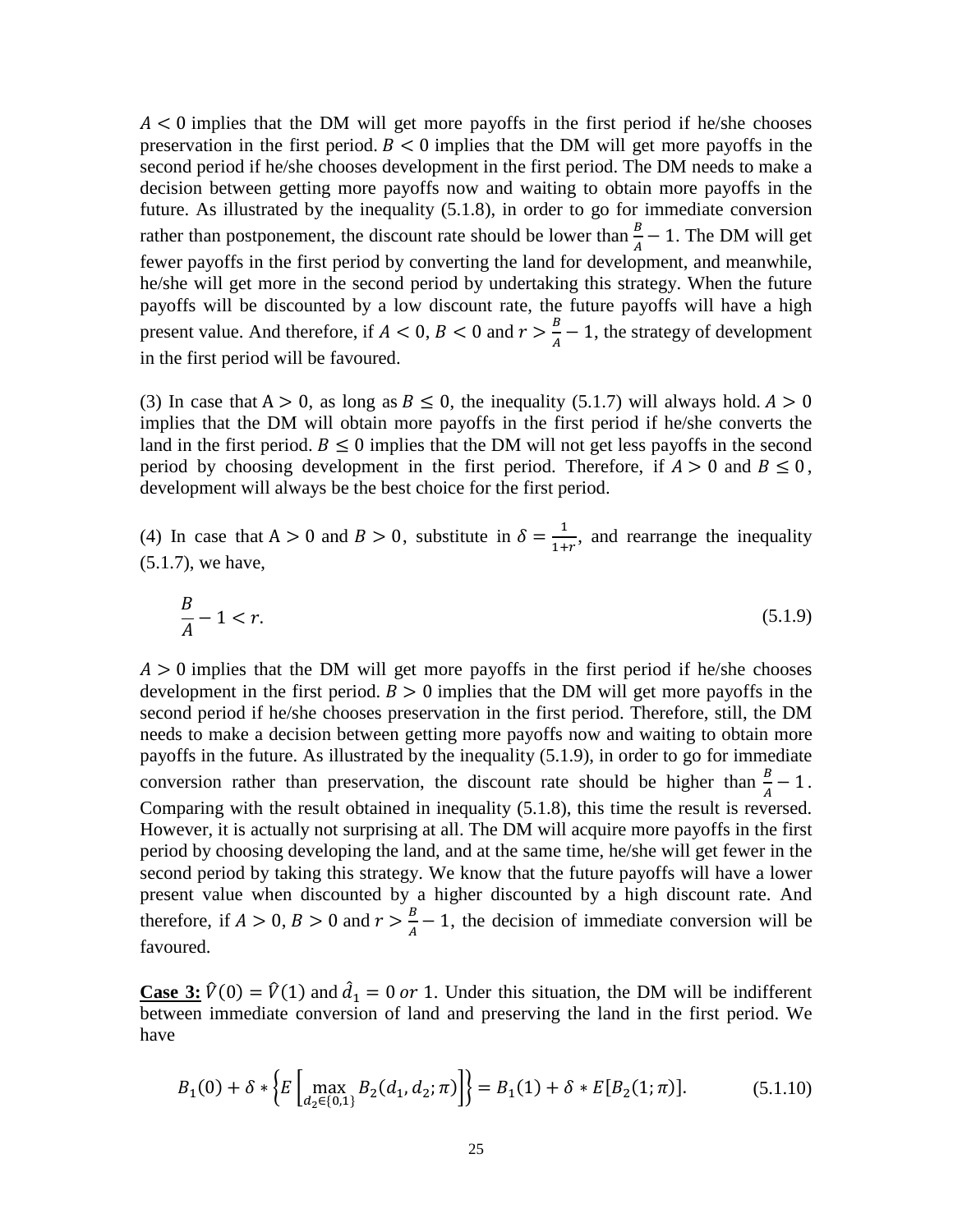Similarly,  $A = B_1(1) - B_1(0)$  and  $B = E[\max_{d_2 \in \{0,1\}} B_2(0, d_2; \pi)] - E[B_2(1,0; \pi)]$ . The interpretations of  $A$  and  $B$  are the same as before and both of them may be positive, negative or zero.

Substitute in  $A$  and  $B$  to (5.1.10), we have

$$
\delta B = A. \tag{5.1.11}
$$

In order to make the equation  $(5.1.11)$  hold, it must be true that the sign of A should be the same with the sign of B. In other words, when  $A = 0$ , it must be true that  $B = 0$ ; when  $A > 0$ , it must be the true that  $B > 0$ ; when  $A < 0$ , it must be the true that  $B < 0$ .

In case that  $A = 0$  and  $B = 0$ , the equation (5.1.11) will always hold. In other cases, substitute in  $\delta = \frac{1}{1+r}$ , and rearrange the equation (5.1.11), we have

$$
\frac{B}{A} - 1 = r.\tag{5.1.12}
$$

 $\frac{B}{A}$  – 1 is the critical discount rate under standard exponential discounting that makes the DM indifferent between conversion in the first period and postponing the developing decision to the second period.

In case that  $A > 0$  and  $B > 0$ . When the discount rate is higher than  $\frac{B}{A} - 1$ , immediate conversion will be favoured in the first period. When the discount rate is lower than  $\frac{B}{A}$  – 1, preserving the land will be favoured in the first period.

In case that  $A < 0$  and  $B < 0$ . When the discount rate is higher than  $\frac{B}{A} - 1$ , preserving the land in the first period will be favoured. When the discount rate is lower than  $\frac{B}{A} - 1$ , immediate conversion will be favoured in the first period.

#### <span id="page-33-0"></span>5.1.2 Analysis under quasi-hyperbolic discounting

According to decision rules mentioned by equation (4.2.4) in the section of 4.2.2, the level of development in the first period,  $d_1$ , depends on the expected payoffs over both periods  $\ddot{V}(d_1)$ .  $d_1$  can either be 0 or 1. Therefore, the decision about first period development will be determined by the value of  $\tilde{V}(0)$  and  $\tilde{V}(1)$ .

Accordingly, there will be three different situations as well.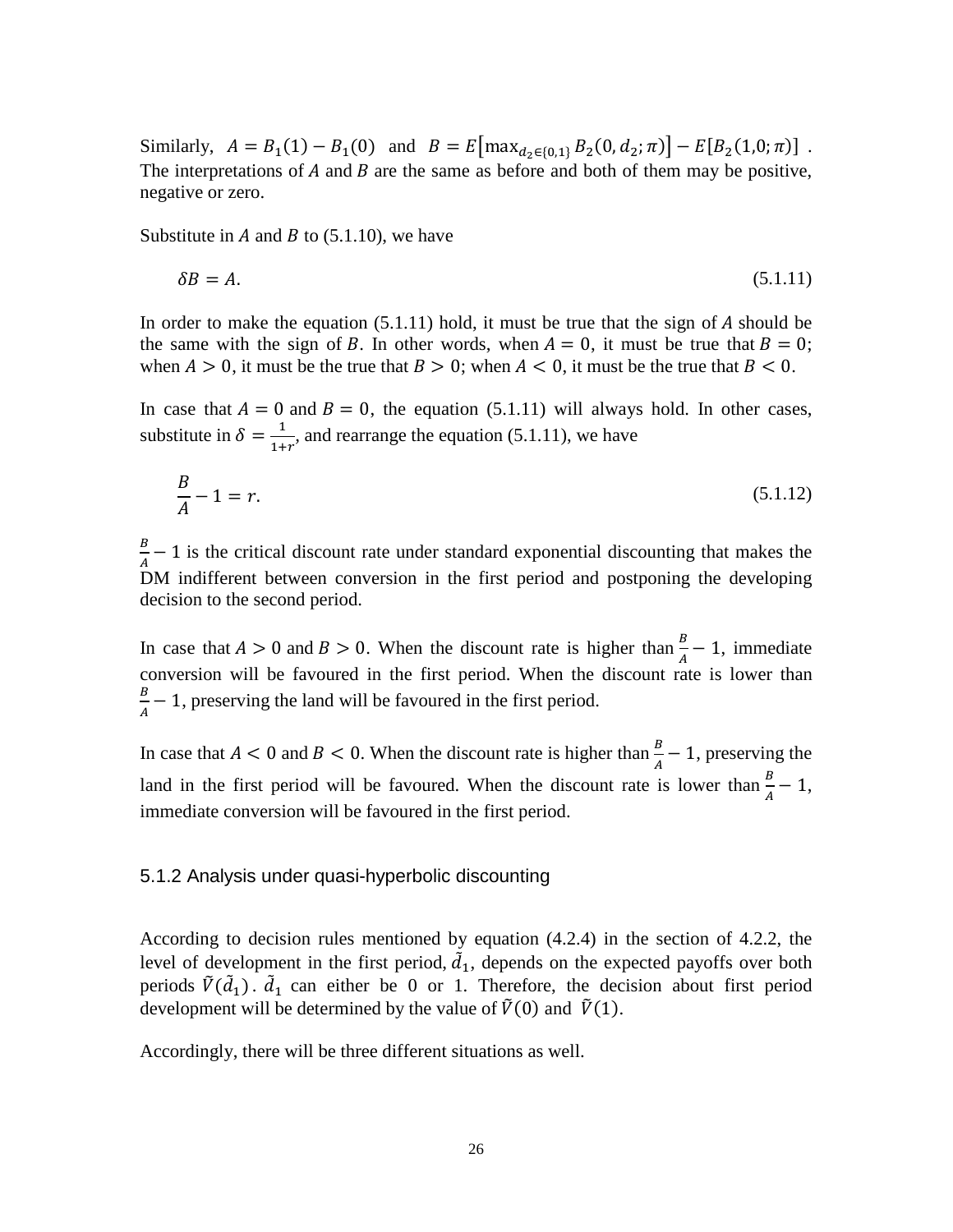**Case 1**:  $\hat{V}(0) > \hat{V}(1)$  and  $d_1 = 0$ . Under this situation, the land will not be converted in the first period, and it is optimal for the DM to wait and decide whether convert the land or not in the second period. We have,

$$
B_1(0) + \beta \delta * \left\{ E \left[ \max_{d_2 \in \{0, 1\}} B_2(d_1, d_2; \pi) \right] \right\} > B_1(1) + \beta \delta * E[B_2(1; \pi)]. \tag{5.1.13}
$$

Similar with the analysis under exponential discounting, for the sake of simplification, let us define  $A = B_1(1) - B_1(0)$ . "A" is the difference between the net benefits from development and preservation in the first period. Define development and preservation  $B = E[\max_{d_2 \in \{0,1\}} B_2(0, d_2; \pi)] - E[B_2(1,0; \pi)]$ . "B" is the difference of net benefits in the second period by choosing preservation and development in the first period.

Rearrange the inequality (5.1.13), and substitute in  $A$  and  $B$ , we have,

$$
\beta \delta * B > A. \tag{5.1.14}
$$

The sign of  $A$ , may be positive, negative or zero. And the sign of  $B$  may be positive, negative or zero as well.

(1) In case that  $A = 0$  and  $B > 0$ , the inequality (5.1.14) will always hold.  $A = 0$  implies that the DM will acquire the same amount of payoffs in the first period by preserving or developing the land in the first period.  $B > 0$  implies that the DM will get more payoffs in the second period by choosing preserving the land in the first period. And therefore, if  $A = 0$  and  $B > 0$ , preserving the land in the first period is always the best decision.

(2) In case that  $A > 0$ , in order to make the inequality (5.1.14) hold, it must be true that  $B > 0$ . Substitute in  $\delta = \frac{1}{1+r}$ , and rearrange the inequality (5.1.14), we have,

$$
\frac{\beta B}{A} - 1 > r. \tag{5.1.15}
$$

 $A > 0$  implies that the DM will get more payoffs in the first period if he/she chooses development in the first period.  $B > 0$  implies that the DM will get more payoffs in the second period if he/she chooses preservation in the first period. Therefore, the DM needs to make a decision between getting more payoffs now and waiting to obtain more payoffs in the future. As illustrated by the inequality (5.1.15), in order to go for postponement rather than immediate conversion, the discount rate should be lower than  $\frac{\beta B}{A} - 1$ . The DM will obtain fewer payoffs in the first period by preserving the land, and in the meantime, he/she will get more in the second period by making this decision. We know that the future payoffs will have a higher present value when discounted by a low discount rate. And therefore, if  $A > 0$ ,  $B > 0$  and  $r < \frac{\beta B}{A} - 1$ , the strategy of preservation in the first period will be favoured.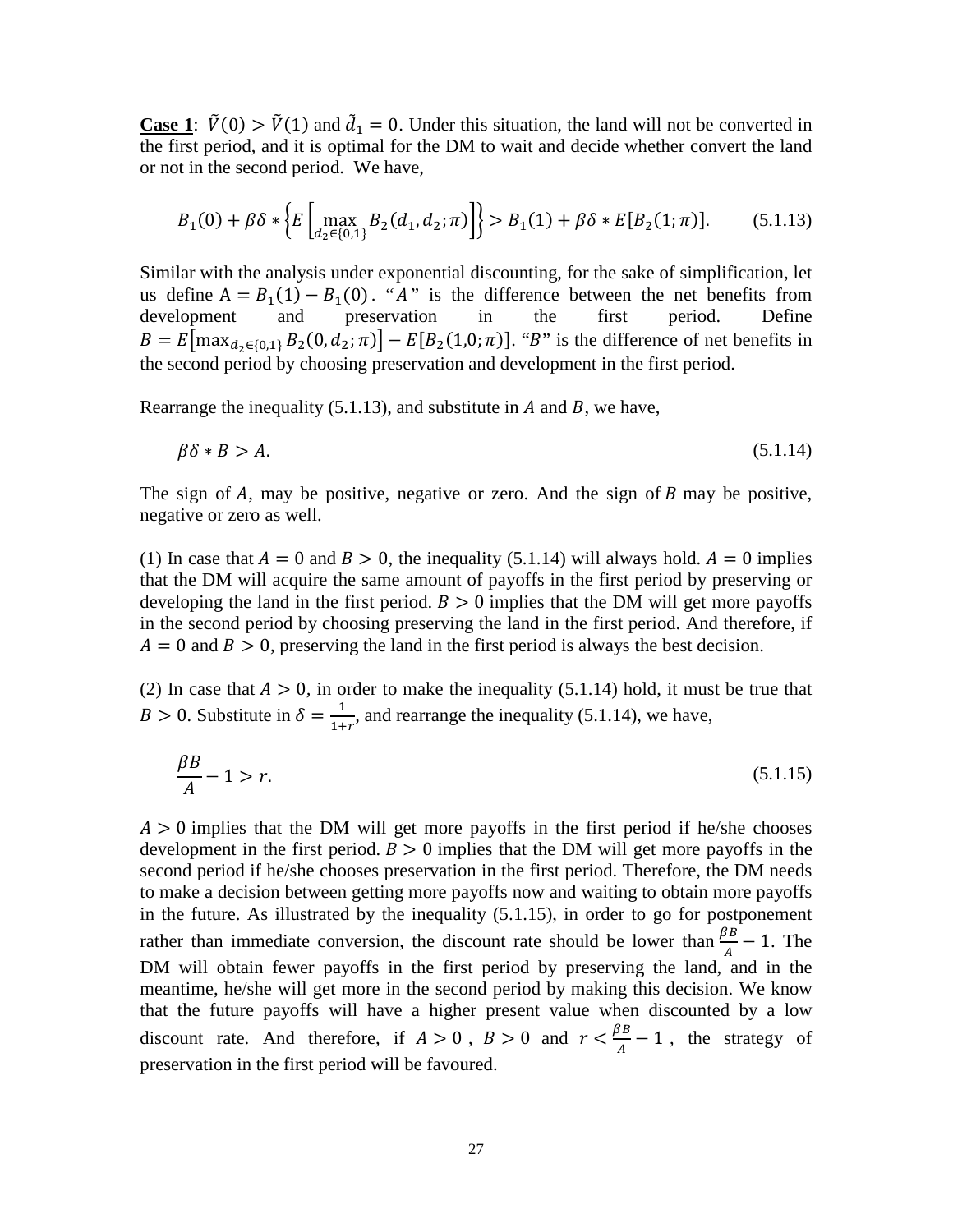(3) In case that  $A < 0$ , as long as  $B \ge 0$ , the inequality (5.1.14) will always hold.  $A < 0$ implies that the DM will get more payoffs in the first period if he/she chooses to preserve the land in the first period.  $B \ge 0$  implies that the DM will obtain more payoffs in the second period if he/she preserve the land in the first period. And therefore, if  $A < 0$  and  $B \ge 0$ , preserving the land is always the best decision for the first period.

(4) In case that  $A < 0$  and  $B < 0$ , substitute in  $\delta = \frac{1}{1+r}$ , and rearrange the inequality (5.1.14), we have,

$$
\frac{\beta B}{A} - 1 < r. \tag{5.1.16}
$$

 $A < 0$  implies that the DM will get more payoffs in the first period if he/she chooses preservation in the first period.  $B < 0$  implies that the DM will get more payoffs in the second period if he/she chooses development in the first period. Still, the DM needs to make a decision between getting more payoffs now and waiting to obtain more payoffs in the future. As illustrated by the inequality (5.1.16), in order to go for postponement rather than immediate conversion, the discount rate should be higher than  $\frac{\beta B}{A} - 1$ . Comparing with the result given by inequality (5.1.15), this time the result is reversed. However, it is actually not surprising at all. The DM will get more payoffs in the first period by keeping the land under preservation, and simultaneously, he/she will get fewer in the second period by undertaking this strategy. When the future payoffs will be discounted by a high discount rate, the future payoffs will have a lower present value. And therefore, if  $A < 0$ ,  $B < 0$  and  $r > \frac{\beta B}{A} - 1$ , the strategy of preservation in the first period will be favoured.

**Case 2:**  $\tilde{V}(0) < \tilde{V}(1)$  and  $d_1 = 1$ . Under this situation, it is best for the DM to convert the land for development in the first period. We have,

$$
B_1(0) + \beta \delta * \left\{ E \left[ \max_{d_2 \in \{0, 1\}} B_2(d_1, d_2; \pi) \right] \right\} < B_1(1) + \beta \delta * E[B_2(1; \pi)]. \tag{5.1.17}
$$

Similarly,  $A = B_1(1) - B_1(0)$  and  $B = E[\max_{d_2 \in \{0,1\}} B_2(d_1, d_2; \pi)] - E[B_2(1; \pi)]$ . The meanings of  $A$  and  $B$  are as before. Rearrange the inequality (5.1.17), and substitute in A and B, we have,

$$
\beta \delta * B < A. \tag{5.1.18}
$$

The sign of  $A$  may be positive, negative or zero. And the sign of  $B$  may be positive, negative or zero.

(1) In case that  $A = 0$ , as long as  $B < 0$ , the inequality (5.1.18) will always hold.  $A = 0$ implies that the DM will obtain the same amount of payoffs in the first period by choosing either preservation or development in the first period.  $B < 0$  implies that the DM will get more payoffs in the second period by choosing development in the first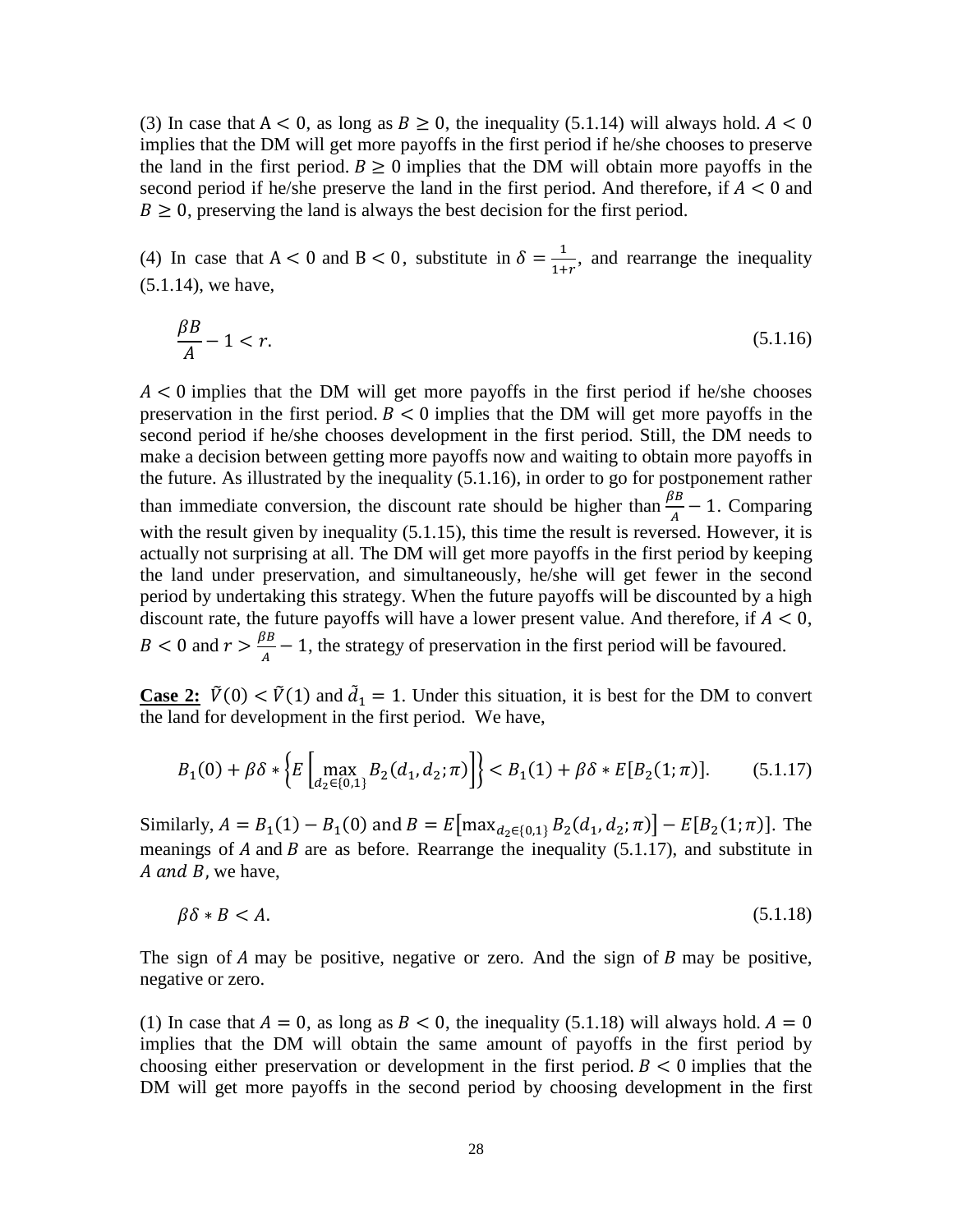period. Therefore, if  $A = 0$  and  $B < 0$ , converting the land is the best choice for the first period.

(2) In case that  $A < 0$ , in order to make the inequality (5.1.18) hold, it must be true that B < 0. Substitute in  $\delta = \frac{1}{1+r}$ , and rearrange the inequality (5.1.18), we have

$$
\frac{\beta B}{A} - 1 > r. \tag{5.1.19}
$$

 $A \leq 0$  implies that the DM will acquire more payoffs in the first period by preserving the land in the first period.  $B < 0$  implies that the DM will obtain more payoffs in the second period by choosing converting the land for development in the first period. The DM needs to make a choice between taking more payoffs now and being patient to obtain more payoffs in the future. As illustrated by the inequality (5.1.19), in order to go for immediate conversion rather than preservation, the discount rate should be lower than  $\frac{\beta B}{A}$  – 1. The DM will get fewer payoffs in the first period by developing the land, and in the meantime, he/she will get more in the second period by taking this strategy. We know that future payoffs will have a higher present value when discounted by a low discount rate. And therefore, if  $A < 0$ ,  $B < 0$  and  $r < \frac{\beta B}{A} - 1$ , the decision of immediate conversion will be favoured.

(3) In case that  $A > 0$ , as long as  $B \le 0$ , the inequality (5.1.18) will always hold.  $B \le 0$ implies that the DM will not get fewer payoffs in the second period by choosing development in the first period.  $A > 0$  implies that the DM will obtain more payoffs in the first period by choosing development in the first period. Therefore, if  $A > 0$  and  $B \leq 0$ , development is the best decision for the first period.

(4) In case that  $A > 0$  and  $B > 0$ , substitute in  $\delta = \frac{1}{1+r}$ , and rearrange the inequality (5.1.18), we have

$$
\frac{\beta B}{A} - 1 < r. \tag{5.1.20}
$$

 $A > 0$  implies that the DM will get more payoffs in the first period if he/she chooses development in the first period.  $B > 0$  implies that the DM will acquire more payoffs in the second period if he/she chooses preservation in the first period. Still, the DM needs to make a decision between getting more payoffs now and waiting to obtain more payoffs in the future. As illustrated by the inequality (5.1.20), in order to go for immediate conversion rather than preservation, the discount rate should be higher than  $\frac{\beta B}{A} - 1$ . The DM will obtain more payoffs in the first period by converting the land for development, and in the meantime, he/she will get less in the second period by making this decision. We know that the future payoffs will have a lower present value when discounted by a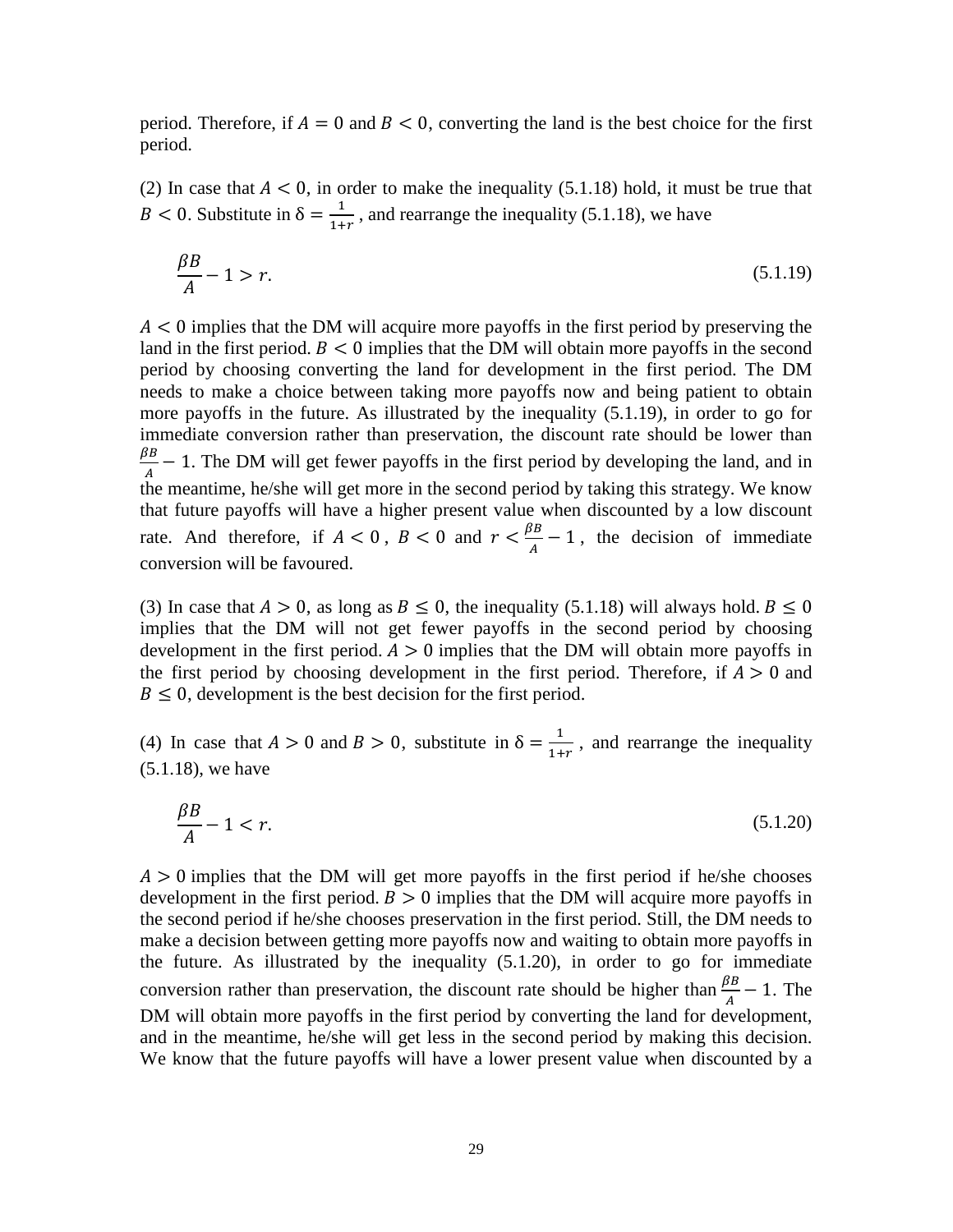high discount rate. And therefore, if  $A > 0$ ,  $B > 0$  and  $r > \frac{\beta B}{A} - 1$ , the decision of immediate conversion will be favoured.

**Case 3:**  $\tilde{V}(0) = \tilde{V}(1)$  and  $d_1 = 0$  or 1. Under this situation, the DM will be indifferent between immediate conversion and immediate preservation of the land. We have,

$$
B_1(0) + \beta \delta * \left\{ E \left[ \max_{d_2 \in \{0, 1\}} B_2(d_1, d_2; \pi) \right] \right\} = B_1(1) + \beta \delta * E[B_2(1; \pi)]. \tag{5.1.21}
$$

Similarly,  $A = B_1(1) - B_1(0)$  and  $B = E[\max_{d_2 \in \{0,1\}} B_2(d_1, d_2; \pi)] - E[B_2(1; \pi)]$ . The interpretation of  $A$  and  $B$  is the same as before, and both of them may be positive, negative or zero.

Rearrange the inequality  $(5.1.21)$ , and substitute in *A* and *B*, we have,

$$
\beta \delta * B = A. \tag{5.1.22}
$$

In order to make this equation hold, it must be true that the sign of  $A$  and the sign of  $B$ should be the same. In other words, when  $A = 0$ , it must be true that  $B = 0$ . When  $A >$ 0, it must be true that  $B > 0$ . when  $A < 0$ , it must be true that  $B < 0$ .

In case that  $A = 0$  and  $B = 0$ , the equation (5.1.22) will always hold. In other cases, substitute in  $=\frac{1}{1+r}$ , and rearrange equation (5.1.22), we have

$$
\frac{\beta B}{A} - 1 = r.\tag{5.1.23}
$$

 $\frac{BB}{A} - 1$  is the critical discount rate under hyperbolic discounting that makes the DM indifferent between conversion in the first period and postponing the developing decision to the second period.

In case that  $A > 0$  and  $B > 0$ . When the discount rate is higher than  $\frac{\beta B}{A} - 1$ , immediate conversion will be favoured, and when the discount rate is lower than  $\frac{\beta B}{A} - 1$ , postponement will be favoured.

In case that  $A < 0$  and  $B < 0$ . When the discount rate is higher than  $\frac{\beta B}{A} - 1$ , postponement will be favoured, and when the discount rate is lower than  $\frac{\beta B}{A} - 1$ , immediate conversion will be favoured.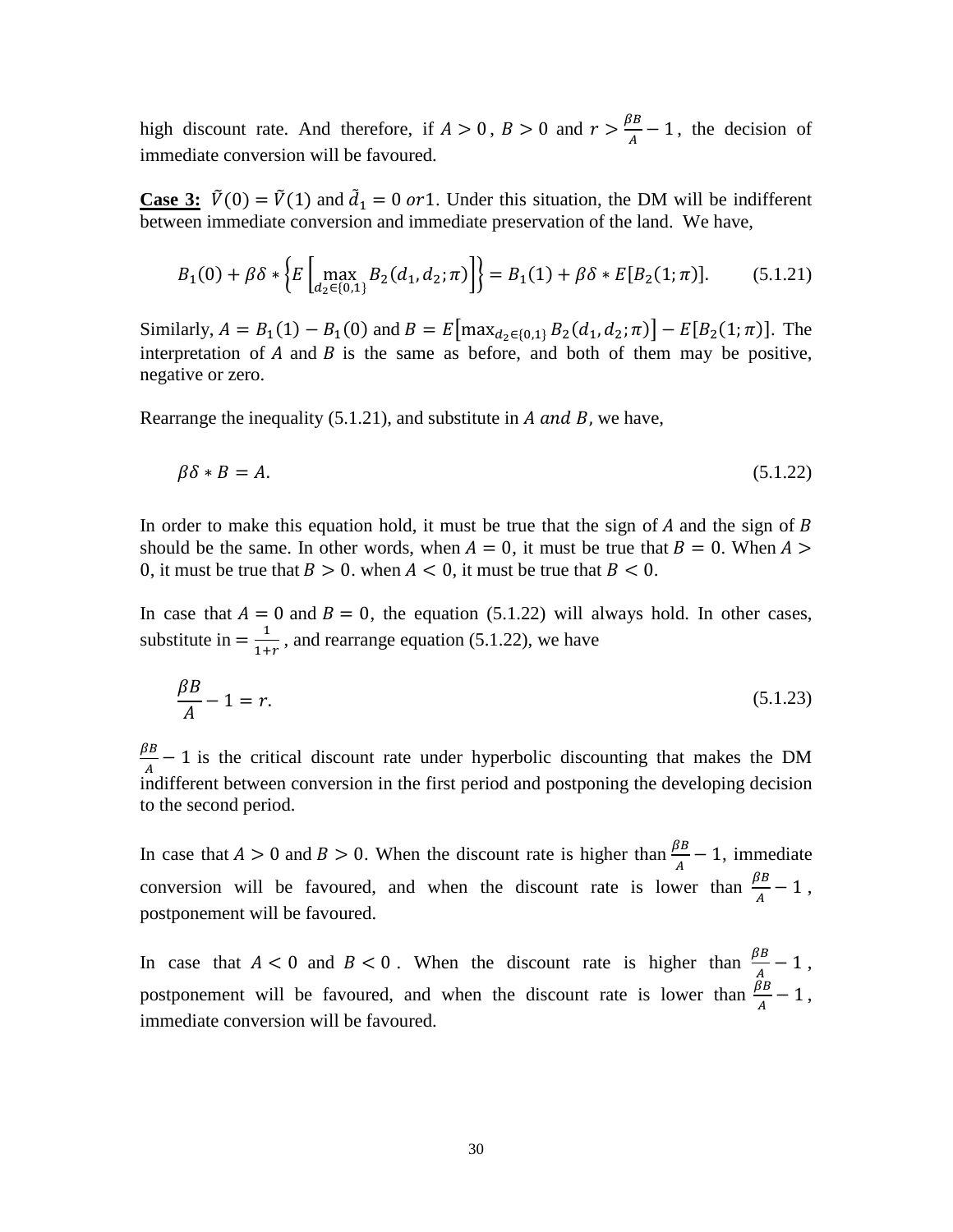### <span id="page-38-0"></span>5.2 Discussion

### <span id="page-38-1"></span>5.2.1 A change in the value of "A" and "B"

As illustrated in section 5.1,  $A = B_1(1) - B_1(0)$ ,  $B = E[\max_{d_2 \in \{0,1\}} B_2(0, d_2; \pi)]$  –  $E[B_2(1,0;\pi)]$ . "A" measures the difference between net benefits from development and preservation in the first period. "B" measures the difference of net benefits in the second period by choosing preservation and development in the first period.

Therefore, under exponential discounting,

$$
\hat{V}(0) - \hat{V}(1) \n= B_1(0) - B_1(1) + \delta * \left\{ E \left[ \max_{d_2 \in \{0,1\}} B_2(0, d_2; \pi) \right] - E[B_2(1, 0; \pi)] \right\}
$$
\n(5.2.1)  
\n=  $\delta B - A$ .

Under hyperbolic discounting,

$$
\tilde{V}(0) - \tilde{V}(1) \n= B_1(0) - B_1(1) + \beta \delta * \left\{ E \left[ \max_{d_2 \in \{0, 1\}} B_2(0, d_2; \pi) \right] - E[B_2(1, 0; \pi)] \right\}
$$
\n(5.2.2)  
\n=  $\beta \delta B - A$ .

(1) Ceteris paribus, when " *A*" increases, both  $\hat{V}(0) - \hat{V}(1)$  and  $\tilde{V}(0) - \tilde{V}(1)$  will decrease. Hence, an increase in "A" will favour the decision of immediate converting the land for development purpose in the first period. In contrast, when "A" decreases, both  $\hat{V}(0) - \hat{V}(1)$  and  $\tilde{V}(0) - \tilde{V}(1)$  will increase. Therefore, a decrease in "A" will favour the decision of preserving the land in the first period. The economic insight behind this is not that complex. Keeping all the other factors unchanged, an increase in "A" implies an increase of the net benefit from development or a decrease of the net benefit from preservation. Accordingly, the DM will be motivated to grab the extra payoffs by developing the land. Similarly, with all the other factors being constant, a decrease in " $A$ " implies a decline of net benefit from development or a rise of net benefit from preservation. As a result, preserving the land will be preferred in the first period.

(2) Ceteris paribus, when " B" increases, both  $\hat{V}(0) - \hat{V}(1)$  and  $\tilde{V}(0) - \tilde{V}(1)$  will increase. Thus, an increase in " $B$ " will favour the decision of preserving the land in the first period. In contrast, when "B" decreases, both  $\hat{V}(0) - \hat{V}(1)$  and  $\tilde{V}(0) - \tilde{V}(1)$  will decrease. Therefore, a decrease in " $B$ " will favour the decision of immediate converting the land for development purpose in the first period. The economic insight behind this is not that complex either. Holding other factors constant, an increase in " $B$ " implies an increase of the net benefit from preservation of second period by choosing preserving the land in the first period or a decline of the net benefit from development of second period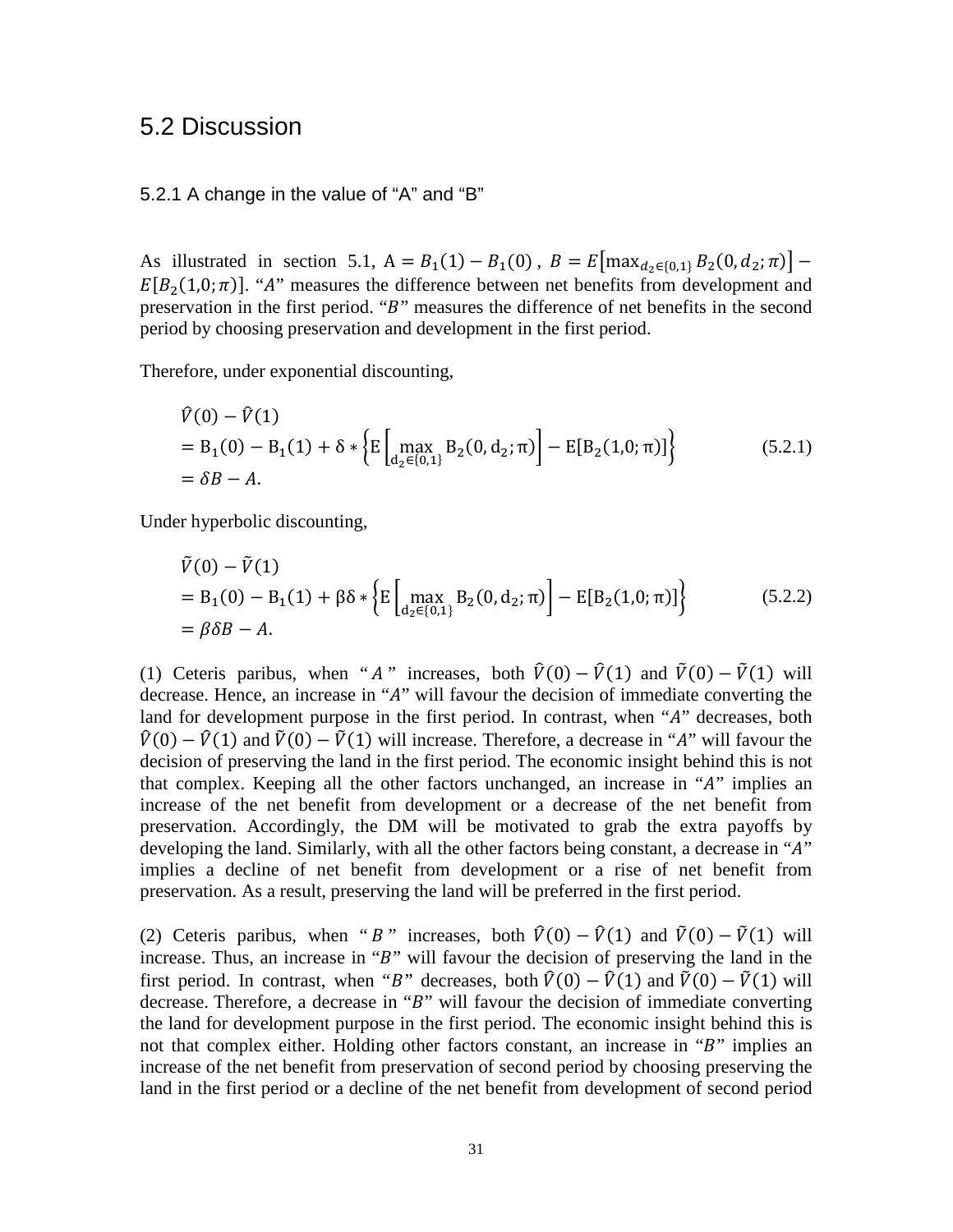by choosing developing the land in the first period. Consequently, the DM will be motivated to wait and choose the preservation in the first period. Similarly, with other factors being unchanged, a decline in " $B$ " implies a decrease of the net benefit from preservation of second period by choosing preserving the land in the first period or a rise of the net benefit from development of second period by choosing developing the land in the first period. As a result, the DM will tend to convert the land in the first period.

### <span id="page-39-0"></span>5.2.2 A change in the discount rate

According to the analysis in section 5.1, we know that,

- (1) If  $A = 0$  and at the same time  $B > 0$  or  $A < 0$  and at the same time  $B \ge 0$ , preserving the land in the first period in order to have the option to make flexible decisions in the second period will always be the best choice for the DM. In this case, the change of discount rate does not have any impact on the development decision in the first period.
- (2) If  $A = 0$  and meanwhile  $B < 0$  or  $A > 0$  and meanwhile  $B \le 0$ , immediate converting the land for development purpose in the first period will always be the best decision for the DM. Similarly, in this situation, the change of discount rate does not influence the development decision in the first period.
- (3) In case that  $A > 0$  and  $B > 0$ , with the increase of discount rate, the overall payoff  $\hat{V}(0)$  and  $\tilde{V}(0)$  will be reduced more than the overall payoff  $\hat{V}(1)$ and  $\tilde{V}(1)$ . Therefore, an increase of discount rate will favour the decision of immediate converting the land. Similarly, with the decrease of discount rate, the overall payoff  $\hat{V}(0)$  and  $\tilde{V}(0)$  will be increased more than the overall payoff  $\hat{V}(1)$ and  $\tilde{V}(1)$ . Thus, a decrease of the discount rate will favour the decision of preserving the land in the first period.

Proof. See appendix 1.

(4) In case that  $A < 0$  and  $B < 0$ , with the increase of discount rate, the overall payoff  $\hat{V}(1)$  and  $\tilde{V}(1)$  will be reduced more than the overall payoff  $\hat{V}(0)$  and  $\tilde{V}(0)$ . Therefore, an increase of discount rate will favour the decision of preserving the land in the first period. Similarly, with the decrease of discount rate, the overall payoff  $\hat{V}(1)$  and  $\tilde{V}(1)$  will be increased more than the overall payoff  $\hat{V}(0)$  and  $\tilde{V}(0)$ . Therefore, a decrease of the discount rate will favour the decision of immediate conversion of the land.

Proof. See appendix 2.

The changes in discount rate and the corresponding influences for the first period land allocation decisions are summarized in table 1.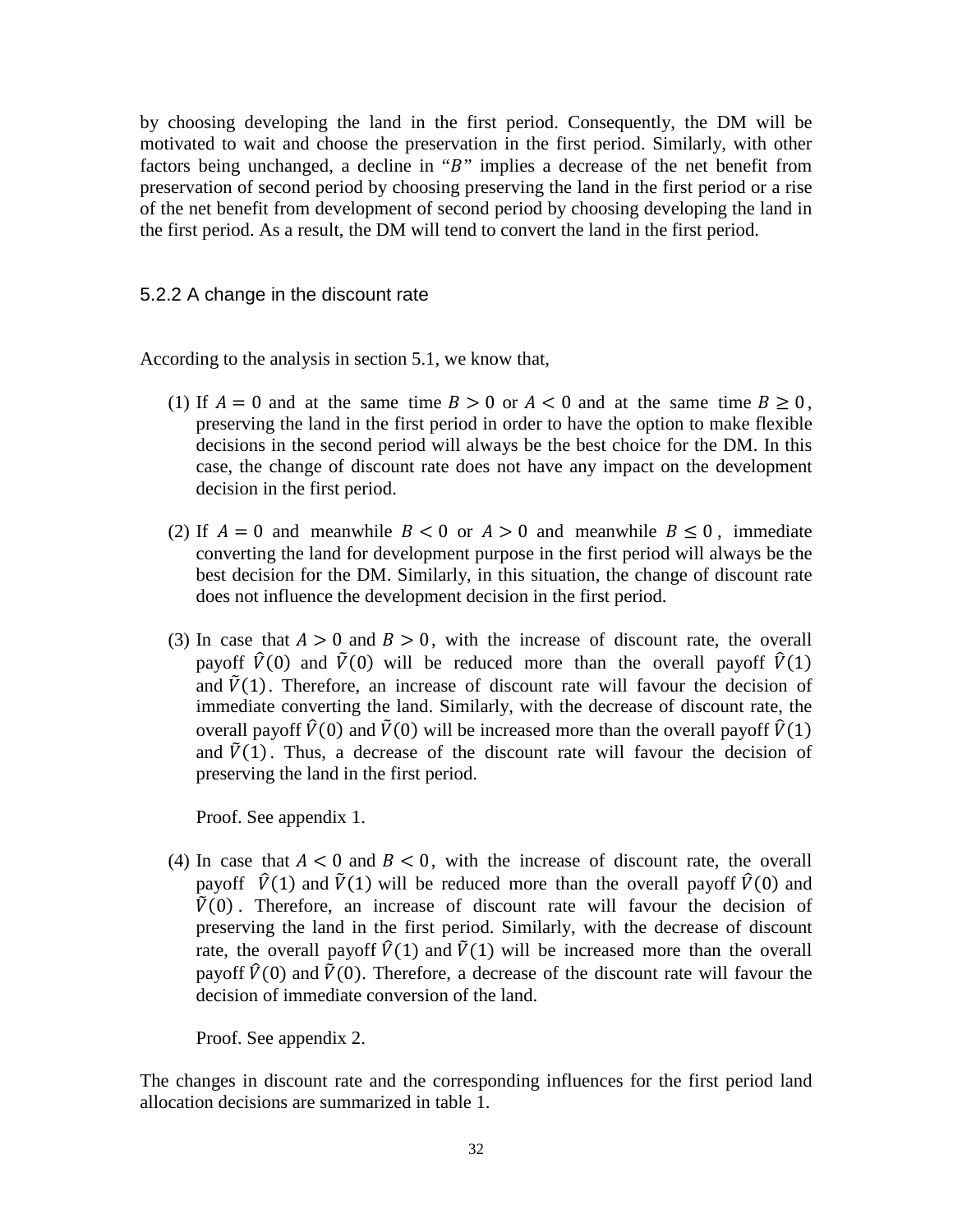<span id="page-40-0"></span>

| First period land<br>allocation decision  | Exponential discounting | Quasi-hyperbolic discounting                                                                                                                                                                                                                                                                                           |
|-------------------------------------------|-------------------------|------------------------------------------------------------------------------------------------------------------------------------------------------------------------------------------------------------------------------------------------------------------------------------------------------------------------|
|                                           |                         |                                                                                                                                                                                                                                                                                                                        |
| Preserving the land                       |                         |                                                                                                                                                                                                                                                                                                                        |
|                                           |                         | $A = 0, B > 0$<br>$A < 0, B \ge 0$<br>$A > 0, B > 0$<br>$A > 0, B > 0$<br>$A > 0, B > 0$<br>$A > 0, B > 0$<br>$A < 0, B \ge 0$<br>$A < 0, B \ge 0$<br>$A < 0, B > 0$<br>$A < 0, B > 0$<br>$A < 0, B > 0$<br>$A < 0, B < 0$<br>$A < 0, B < 0$<br>$A = 0, B > 0$<br>$A < 0, B \ge 0$<br>$A < 0, B \ge 0$<br>$A < 0, B <$ |
|                                           |                         |                                                                                                                                                                                                                                                                                                                        |
| Developing the land                       |                         |                                                                                                                                                                                                                                                                                                                        |
|                                           |                         |                                                                                                                                                                                                                                                                                                                        |
|                                           |                         | $A = 0, B < 0$<br>$A > 0, B \le 0$<br>$A > 0, B > 0$ and $r > \frac{B}{A} - 1$<br>$A > 0, B > 0$ and $r > \frac{B}{A} - 1$<br>$A < 0, B < 0$ and $r < \frac{B}{A} - 1$<br>$A < 0, B < 0$ and $r < \frac{B}{A} - 1$                                                                                                     |
|                                           |                         |                                                                                                                                                                                                                                                                                                                        |
|                                           |                         |                                                                                                                                                                                                                                                                                                                        |
| Being indifferent<br>between preservation |                         | $A = 0, B = 0$<br>$A > 0, B > 0$ and $r = \frac{B}{A} - 1$<br>$A > 0, B > 0$ and $r = \frac{B}{A} - 1$<br>$A < 0, B < 0$ and $r = \frac{B}{A} - 1$<br>$A < 0, B < 0$ and $r = \frac{\beta B}{A} - 1$                                                                                                                   |
| and development                           |                         |                                                                                                                                                                                                                                                                                                                        |

*Table 1. Changes in discount rate and the corresponding first period land allocation decisions*

Besides, the critical discount rate,  $r_{exp}^*$ , under exponential discounting, which makes the DM indifferent between immediate development and postponement of the development, is  $\frac{B}{A} - 1$ . And the critical discount rate,  $r_{hyp}^*$ , under quasi-hyperbolic discounting, which makes the DM indifferent between immediate development and postponement of the development is  $\frac{\beta B}{A} - 1$ . Apparently, we have  $r_{hyp}^* < r_{exp}^*$ . That is, the required critical discount rate for hyperbolic discounting is lower than exponential discounting.

(1) In case that  $A > 0$  and  $B > 0$ . When the discount rate  $r < r_{hyp}^*$ , under both discounting functions, the DM will choose to preserve the land. When the discount rate  $r > r_{exp}^*$ , under both discounting functions, the DM will choose to convert the land. The interesting thing is, when the discount rate  $r \in (r_{hyp}^*, r_{exp}^*),$ under the standard exponential discounting, the DM will decide to preserve the land in the first period; while on the contrary, under hyperbolic discounting, the DM will decide to convert the land in the first period. Therefore, ceteris paribus, when there is an immediate reward by converting the land for developing purpose, under hyperbolic discounting, the DM tends to be more impatient and convert the land in the first period.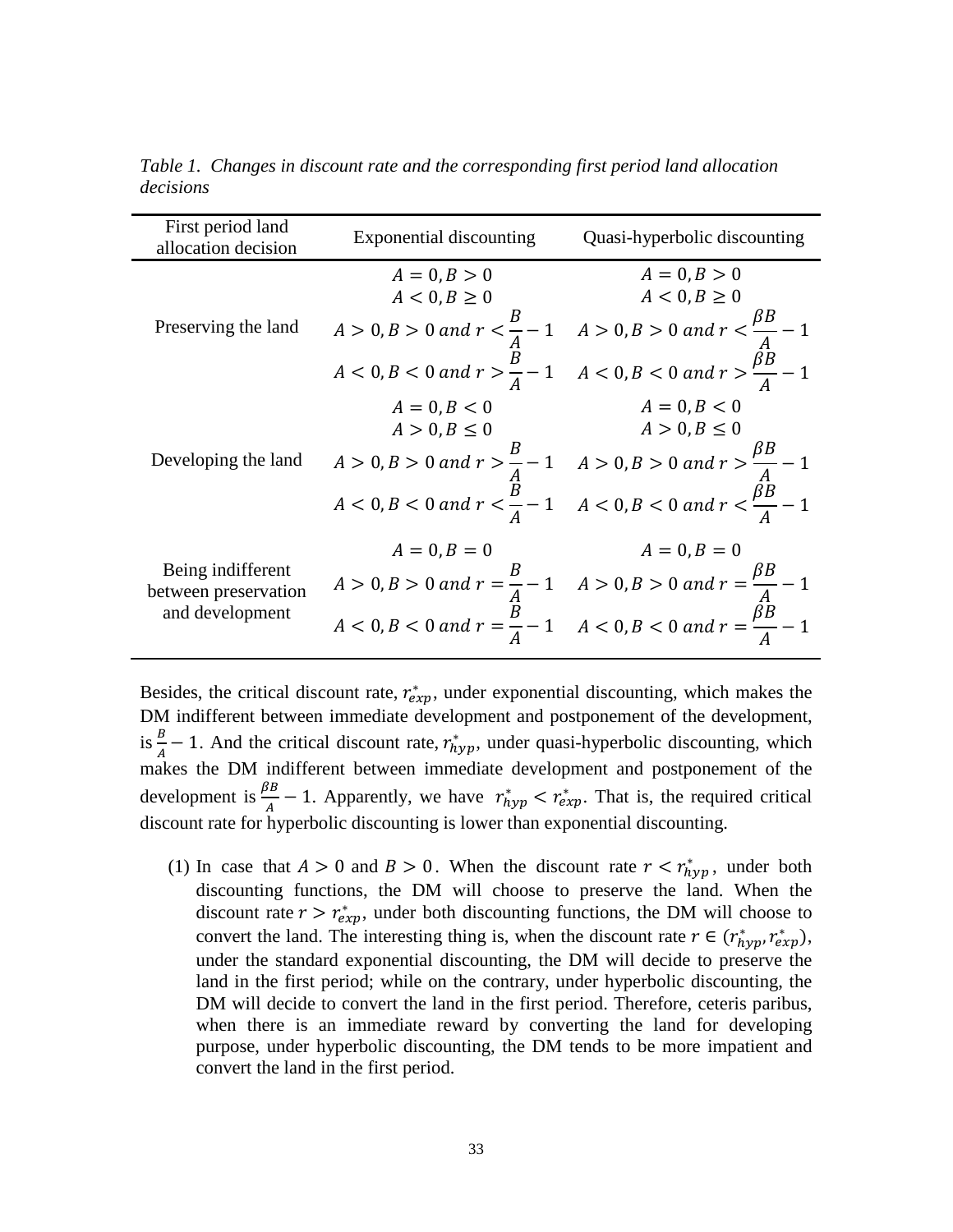(2) In case that  $A < 0$  and  $B < 0$ . When the discount rate  $r < r_{hyp}^*$ , under both discounting functions, the DM will choose to immediate converting the land for development purposes. When the discount rate  $r > r_{exp}^*$ , under both discounting functions, the DM will choose to preserve the land in the first period. There will be a certain range, that is, when the discount rate  $r \in (r_{hyp}^*, r_{exp}^*)$ , under the standard exponential discounting, the DM will decide to immediate convert the land; in contrast, under hyperbolic discounting, the DM will choose to preserve the land in the first period. Therefore, ceteris paribus, when there is an immediate cost by converting the land for developing purpose, under hyperbolic discounting, the DM tends to wait and decide later.

The comparison between the critical discounting rates under exponential discounting and quasi-hyperbolic discounting are summarized in table 2.

<span id="page-41-0"></span>

|              | Discounting<br>schemes          | $r < r_{hvp}^*$ | $r \in (r_{hyp}^*, r_{exp}^*)$ | $r > r_{exp}^*$ |
|--------------|---------------------------------|-----------------|--------------------------------|-----------------|
| A > 0<br>and | Exponential<br>discounting      | Preservation    | Preservation                   | Development     |
| B > 0        | Quasi-hyperbolic<br>discounting | Preservation    | Development                    | Development     |
| A < 0        | Exponential<br>discounting      | Development     | Development                    | Preservation    |
| and<br>B<0   | Quasi-hyperbolic<br>discounting | Development     | Preservation                   | Preservation    |

*Table 2. First period land allocation decision under different discounting schemes*

#### <span id="page-41-1"></span>5.2.3 A change in the probability

In order to illustrate the influence of probability for the land allocation decisions, we consider the following situation: suppose there are only two possible states in the second period, state 1 and state 2. And the DM holds the belief that, state 1 will occur with probability  $\pi$ , and state 2 will occur with probability  $1 - \pi$ . When state 1 happens, net benefit from second period development,  $B_2^1(0,1)$ , is higher than the net benefit from second period preservation, i.e.  $B_2^1(0,1) \ge B_2^1(0,0)$ ; when state 2 occurs, net benefit from development,  $B_2^1(1,0)$ , is lower than the net benefit form preservation, i.e.  $B_2^2(1,0)$  <  $B_2^2(0,0)$ .

Therefore, the overall payoffs under hyperbolic discounting:

In case that  $\ddot{d}_1 = 0$ ,

$$
\tilde{V}(0) = B_1(0) + \beta \delta * \left\{ E \left[ \max_{d_2 \in \{0, 1\}} B_2(0, d_2; \pi) \right] \right\} \tag{5.2.3}
$$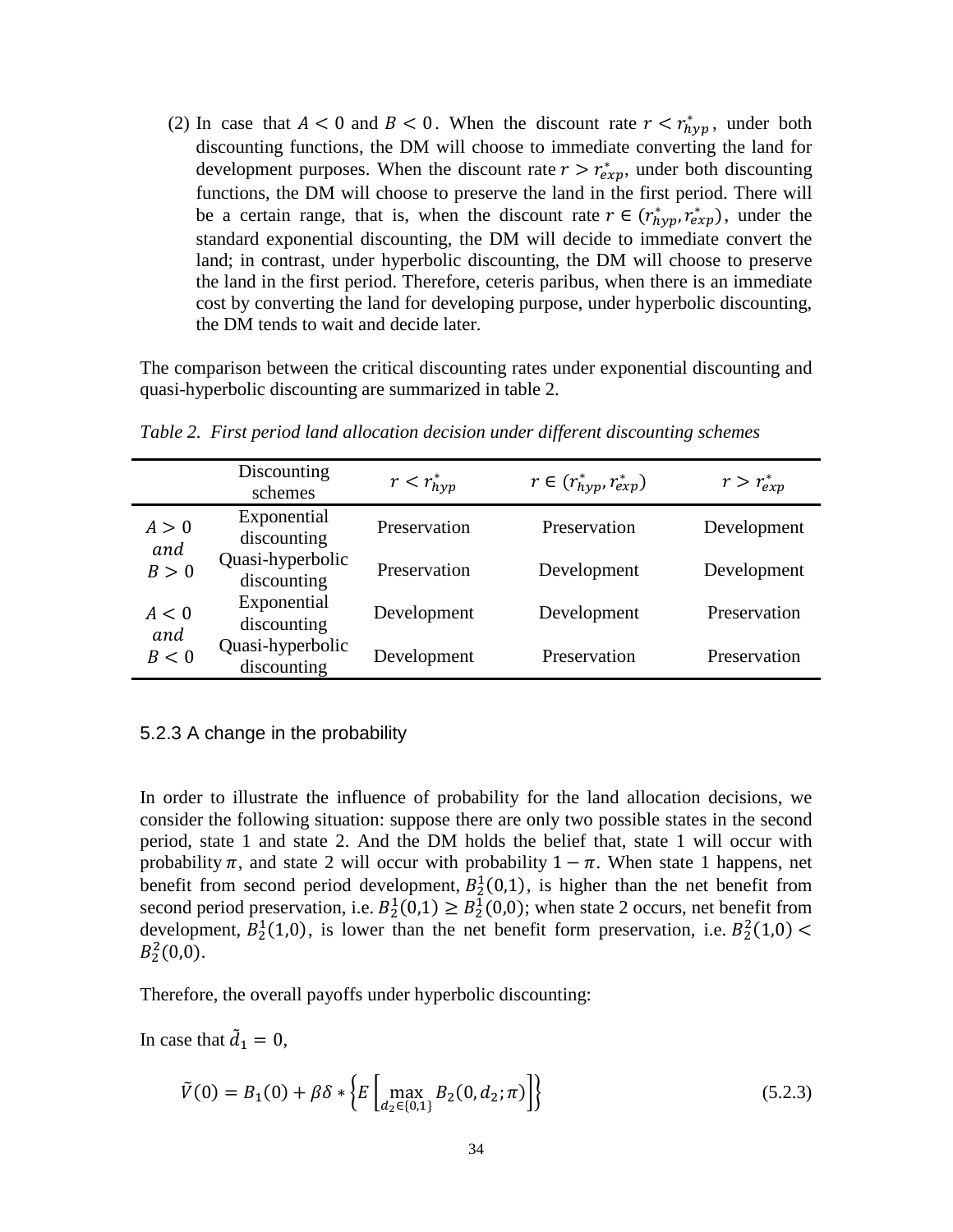$$
= B_1(0) + \beta \delta * \left\{ E \left[ \max_{d_2 \in \{0,1\}} \{ B_2(0,1;\pi), B_2(0,0;\pi) \} \right] \right\}
$$
  
=  $B_1(0) + \beta \delta * [\pi B_2^1(0,1) + (1-\pi)B_2^2(0,0)].$ 

In case that  $\ddot{d}_1 = 1$ ,

$$
\tilde{V}(1) = B_1(1) + \beta \delta * E[B_2(1,0;\pi)] \n= B_1(1) + \beta \delta * [\pi B_2^1(1,0) + (1-\pi)B_2^2(1,0)]
$$
\n(5.2.4)

Therefore, when the probability of state 1 occurs is quite high, i.e.  $\pi \rightarrow 1$ , we have in the second period,  $B_2^1(0,1) \ge B_2(0,0)$ . And therefore,

$$
\lim_{\pi \to 1} \tilde{V}(0) = B_1(0) + \beta \delta B_2^1(0,1)
$$
\n
$$
\lim_{\pi \to 1} \tilde{V}(1) = B_1(1) + \beta \delta B_2^1(1,0)
$$
\n(5.2.6)

From (5.2.5) and (5.2.6), we can see that, the difference between  $\lim_{\pi \to 1} \tilde{V}(0)$  and  $\lim_{\pi \to 1} \tilde{V}(1)$  depends on the difference between  $B_1(0)$  and  $B_1(1)$ , difference between  $B_2^1(0,1)$  and  $B_2^1(1,0)$ , the quasi-hyperbolic parameter  $\beta$  and the exponential discounting factor  $\delta$ .

By assumption, we have  $B_2^1(0,1) < B_2^1(1,0)$ . Then,

$$
\lim_{\pi \to 1} B = \lim_{\pi \to 1} E \left[ \max_{d_2 \in \{0, 1\}} B_2(0, d_2; \pi) \right] - \lim_{\pi \to 1} E[B_2(1, 0; \pi)] \n= B_2^1(0, 1) - B_2^1(1, 0) < 0.
$$
\n(5.2.7)

If  $A = B_1(1) - B_1(0) \ge 0$ , according to the analysis in section 5.2.2, the decision of development in the first period will always be favoured. In other words, immediate conversion is the best choice under both discounting schemes.

If  $A < 0$ , under hyperbolic discounting, future net benefits are discounted more than under exponential discounting. According to the analysis in section 5.2.2, preserving the land in the first period will be favoured under hyperbolic discounting.

When the probability of state 2 occurs is quite high, i.e.  $\pi \rightarrow 0$ , we have in the second period,  $B_2^2(1,0) < B_2^2(0,0)$ . And thus,

$$
\lim_{\pi \to 0} \tilde{V}(0) = B_1(0) + \beta \delta B_2^2(0,0)
$$
\n(5.2.8)

$$
\lim_{\pi \to 0} \tilde{V}(1) = B_1(1) + \beta \delta B_2^2(1,0) \tag{5.2.9}
$$

From (5.2.8) and (5.2.9), we can see that, the difference between  $\lim_{\pi \to 0} \tilde{V}(0)$  and  $\lim_{\pi\to 0} \tilde{V}(1)$  depends on difference between  $B_1(0)$  and  $B_1(1)$ , difference between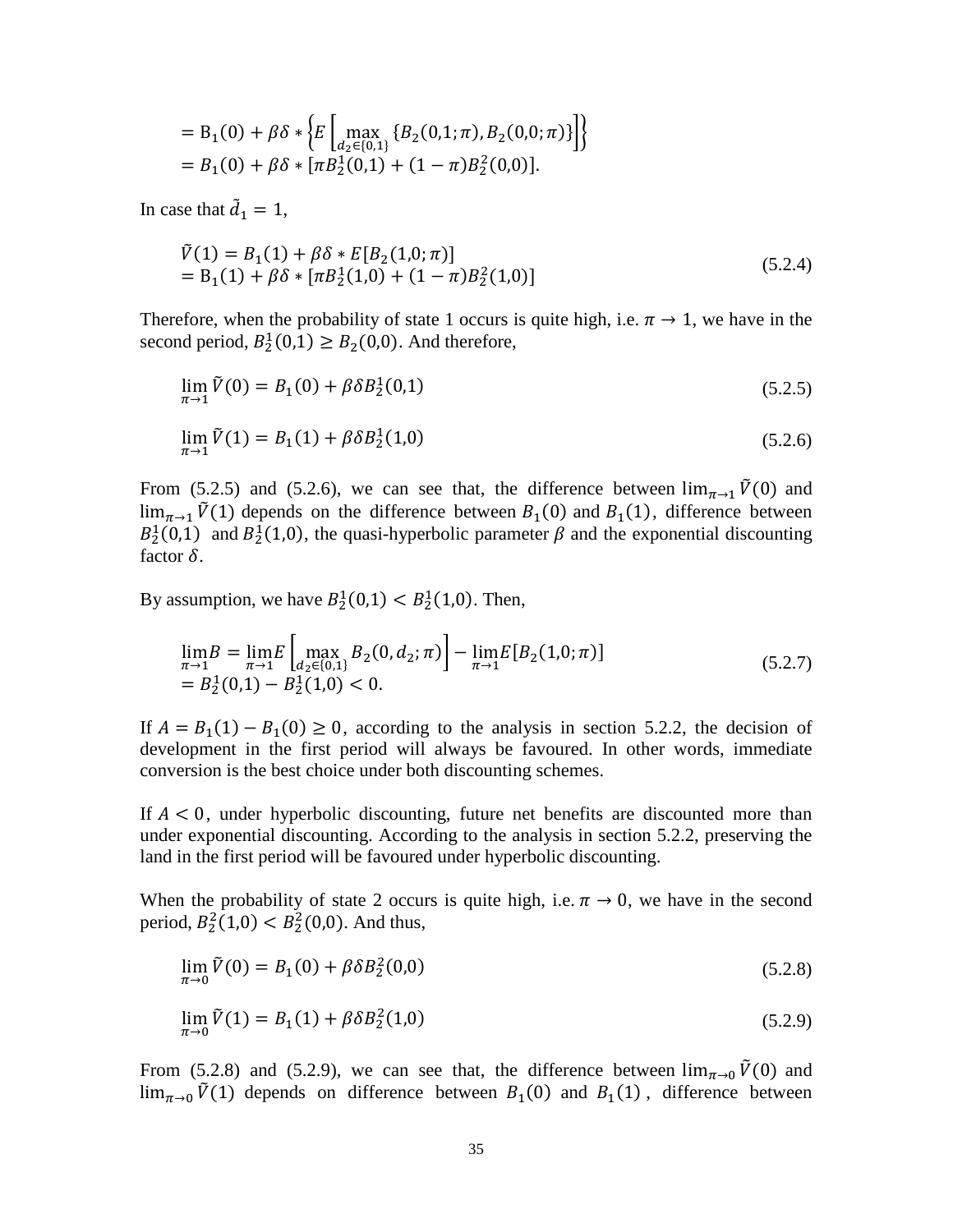$B_2^2(0,0)$  and  $B_2^2(1,0)$ , the quasi-hyperbolic parameter  $\beta$  and the exponential discounting factor  $\delta$ .

By assumption, we have  $B_2^2(0,0) > B_2^2(1,0)$ . Then,

$$
\lim_{\pi \to 0} B = \lim_{\pi \to 0} E \left[ \max_{d_2 \in \{0, 1\}} B_2(0, d_2; \pi) \right] - \lim_{\pi \to 1} E[B_2(1, 0; \pi)] \n= B_2^2(0, 0) - B_2^2(1, 0) > 0.
$$
\n(5.2.10)

If  $A = B_1(1) - B_1(0) \le 0$ , according to the analysis in section 5.2.2, the decision of preservation in the first period will always be favoured. In other words, preserving the land in the first period is the best choice under both discounting schemes.

If  $A > 0$ , under hyperbolic discounting, future net benefits are discounted more than under exponential discounting. According to the analysis in section 5.2.2, converting the land for development purpose in the first period will be favoured under hyperbolic discounting.

#### <span id="page-43-0"></span>5.2.4 The impact on option value

The analysis above focuses on the impact of different discounting schemes about the first period land allocation decision under the hypothesis of being able to take advantage of future information. In order to illustrate influences of exponential discounting and hyperbolic discounting on the quasi-option value, discount factor will be introduced to the two-period framework set out by Mäler and Fisher (2005). Two scenarios, one scenario with forthcoming complete information resolving the uncertainty and the other scenario without this expectation, will be presented.

**Scenario 1**: with prospect of available information to resolve the uncertainty, the DM can use this information to make the best decision in the second period given any level of development in the first period. The overall payoffs to the DM is denoted by  $\hat{F}(d_1)$ , and the discount factor, either hyperbolic discounting or exponential discounting, is denoted as DF.

If 
$$
d_1 = 0
$$
,  
\n
$$
\hat{F}(0) = B_1(0) + \hat{B}_2(d_2) * DF = B_1(0) + E \left[ \max_{d_2 \in \{0, 1\}} B_2(0, d_2; \pi) \right] * DF \qquad (5.2.11)
$$

If  $d_1 = 1$ ,

$$
\hat{F}(1) = B_1(1) + \hat{B}_2(0) * DF = B_1(1) + E[B_2(1,0;\pi)] * DF.
$$
\n(5.2.12)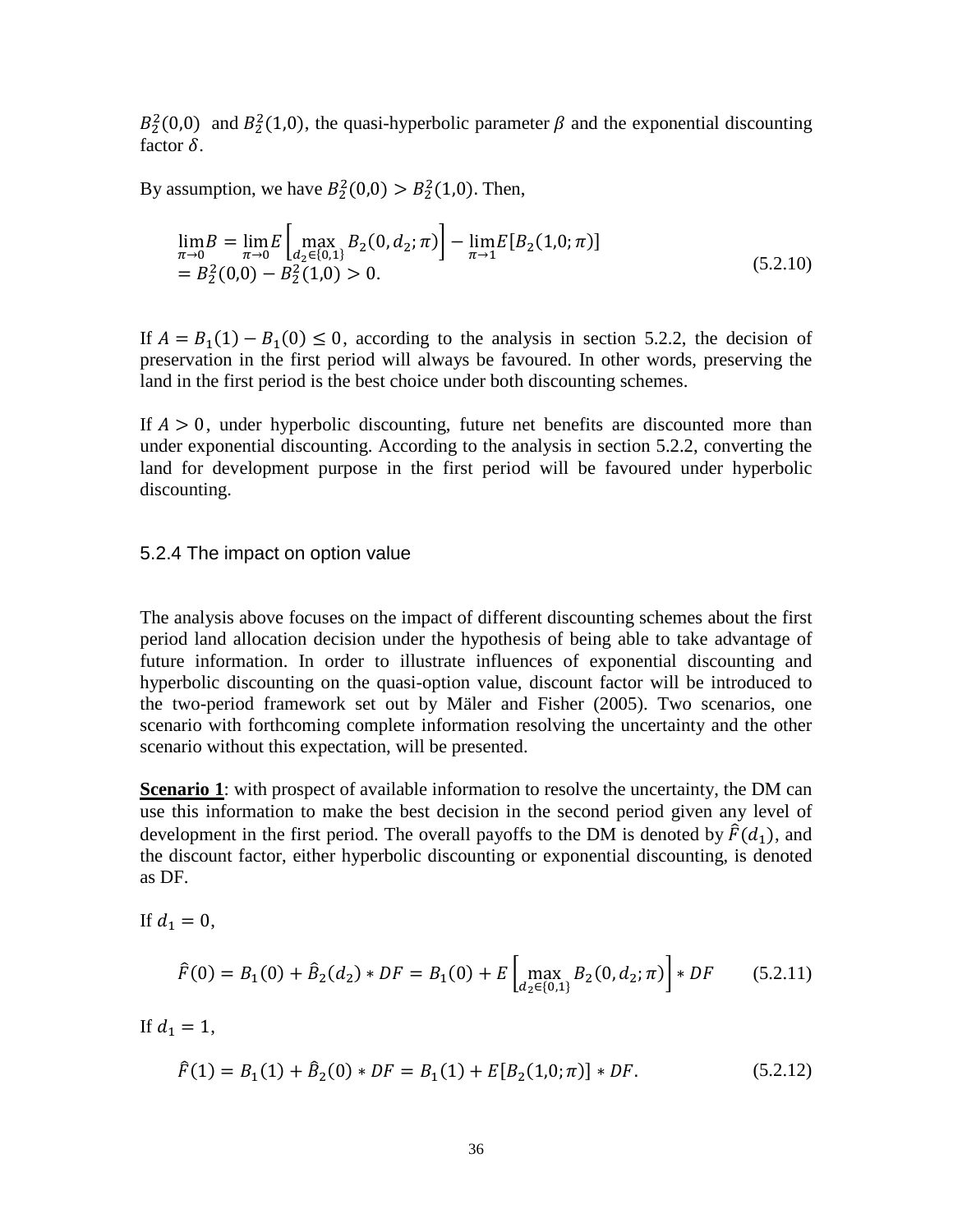Decision rules under scenario1:

$$
\max_{d_1} \hat{F}(d_1) = \max{\{\hat{F}(0), \hat{F}(1)\}}.
$$
\n(5.2.13)

**Scenario 2:** No expectation of information that would permit DM to resolve the uncertainty and the DM has to make a decision given any level of development in the first period. The overall payoff to the DM is denoted by  $\tilde{F}(d_1)$ .

If  $d_1 = 0$ ,

$$
\tilde{F}(0) = B_1(0) + \tilde{B}_2(d_2) * DF = B_1(0) + \max_{d_2 \in \{0, 1\}} E[B_2(0, d_2; \pi)] * DF \tag{5.2.14}
$$

If  $d_1 = 1$ ,

$$
\tilde{F}(1) = B_1(1) + \tilde{B}_2(0) * DF = B_1(1) + E[B_2(1,0;\pi)] * DF.
$$
\n(5.2.15)

Decision rules under scenario 2:

$$
\max_{d_1} \tilde{F}(d_1) = \max{\{\tilde{F}(0), \tilde{F}(1)\}}.
$$
\n(5.2.16)

We know that, by preserving the land in the first period,

$$
\hat{F}(0) - \tilde{F}(0)
$$
\n
$$
= \{B_1(0) + E\left[\max_{d_2 \in \{0,1\}} B_2(0, d_2; \pi)\right] * DF\} - \{B_1(0) + \max_{d_2 \in \{0,1\}} E[B_2(0, d_2; \pi)] * DF\}
$$
\n
$$
= DF * \{E\left[\max_{d_2 \in \{0,1\}} B_2(0, d_2; \pi)\right] - \max_{d_2 \in \{0,1\}} E[B_2(0, d_2; \pi)]\}.
$$
\n(5.2.17)

According to Jensen's Inequality (Mäler and Fisher, 2005), we know that, the expected value of a convex function of a random variable is no less than the convex function of the expected value of the random variable. And the maximum function is a convex function<sup>[2](#page-44-0)</sup>. We have

$$
E\left[\max_{d_2 \in \{0,1\}} B_2(0, d_2; \pi)\right] - \max_{d_2 \in \{0,1\}} E[B_2(0, d_2; \pi)] \ge 0. \tag{5.2.18}
$$

As a result, it will always be true that,

$$
\hat{F}(0) - \tilde{F}(0) =
$$
\n
$$
DF * \left\{ E \left[ \max_{d_2 \in \{0, 1\}} B_2(0, d_2; \pi) \right] - \max_{d_2 \in \{0, 1\}} E[B_2(0, d_2; \pi)] \right\} \ge 0
$$
\n(5.2.19)

<span id="page-44-0"></span> <sup>2</sup> For details, see Appendix 3.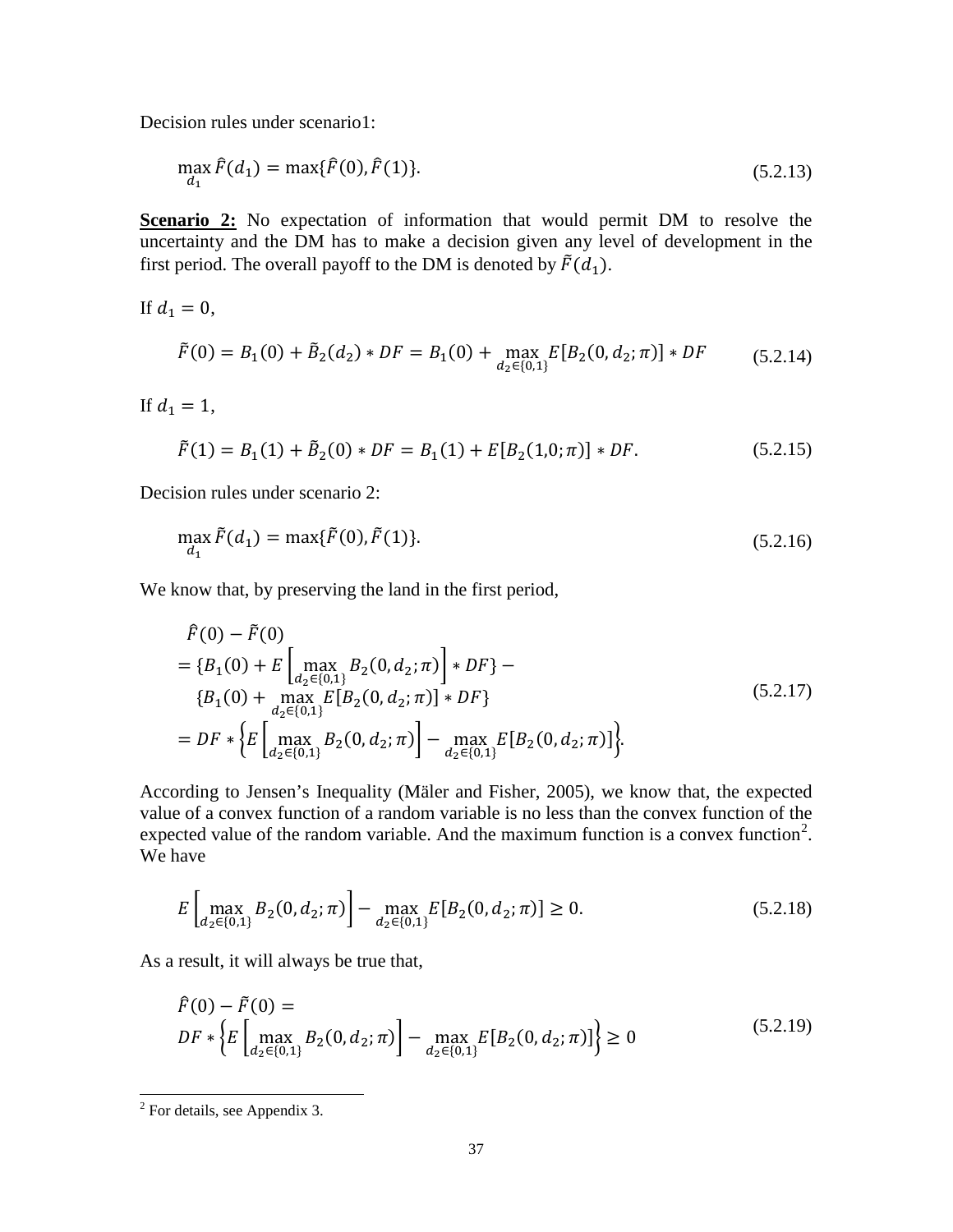$DF \in [0,1]$ , is the discount factor. And what is interesting is that, no matter exponential discounting, where  $DF = \delta$ , or hyperbolic discounting, where  $DF = \beta \delta$ , we always have a nonnegative quasi-option value. This nonnegative option value exists if and only if the best strategy in the first period is preserving the land.

Clearly, the hyperbolic discounting factor  $\beta\delta$  is lower than the exponential discounting factor  $\delta$ . And thus, under hyperbolic discounting, the quasi-option value will be no higher than under exponential discounting.

Under both scenarios, we will have  $\hat{F}(1) = \tilde{F}(1)$ . In case that  $\hat{F}(1) > \hat{F}(0)$  and  $\tilde{F}(1) >$  $\tilde{F}(0)$ , converting the land for developing purpose in the first period will be the best choice under both scenarios. Here, we consider the interesting case, where

$$
\hat{F}(0) \ge \hat{F}(1) = \tilde{F}(1) \ge \tilde{F}(0). \tag{5.2.20}
$$

This implication for the situation is that there will be cases that development is the optimal strategy in the first period with the prospect of no information; however, preservation is the optimal strategy in the first period with the prospect of information. In other words, current development is less likely with the prospect of forthcoming information to resolve all the uncertainty.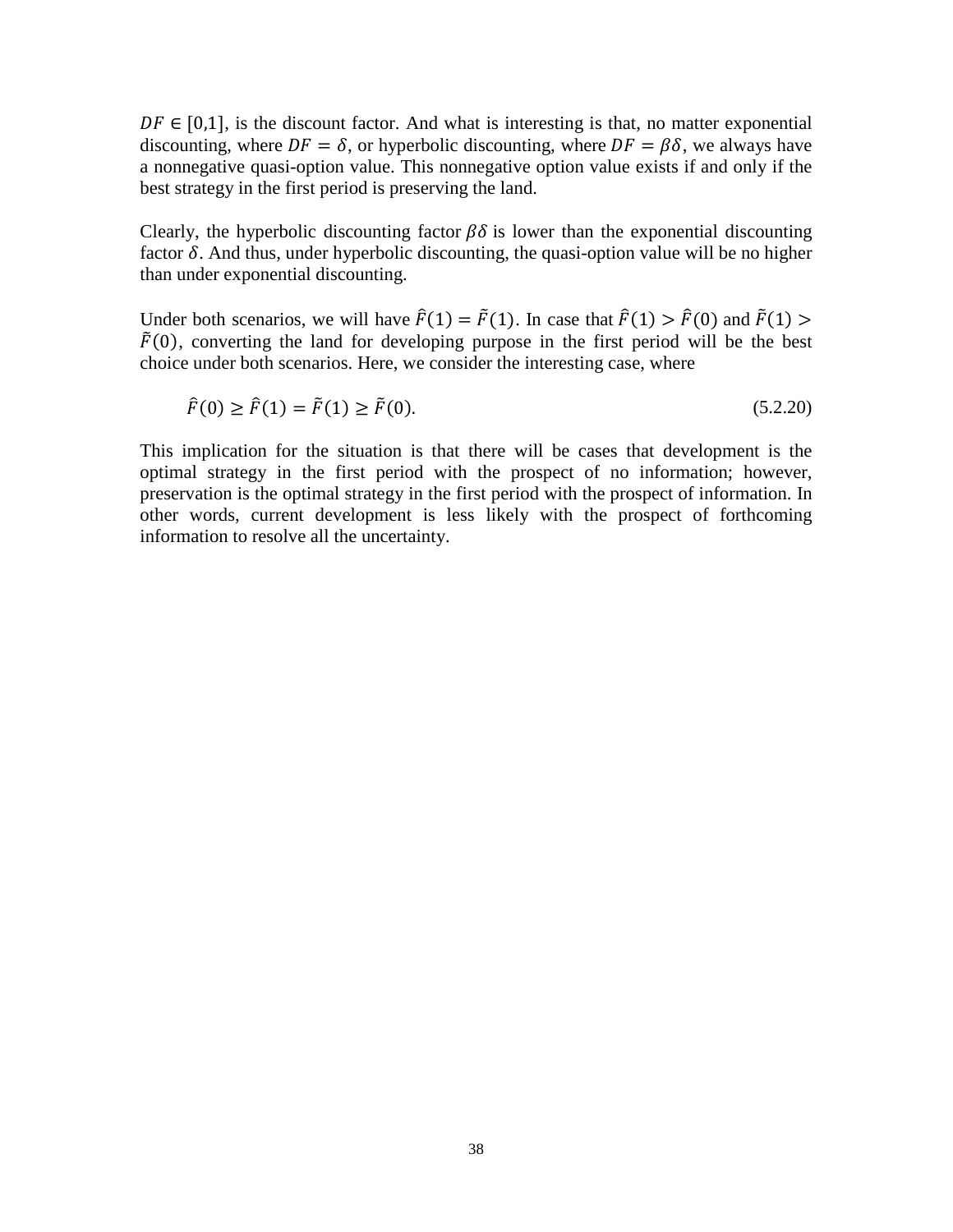# <span id="page-46-0"></span>6 Conclusions and recommendations

### <span id="page-46-1"></span>6.1 Synthesis of the results

This thesis targets to model the best land allocation decision between two alternatives: preservation and development. The factors affecting decision rules under a more appropriate discounting scheme, hyperbolic discounting is taken into account in this study. In addition, decision rules obtained under exponential discounting are discussed for comparison.

In this two-period model, it has been shown that, in case of immediate reward from converting the land for development purpose, the land will be converted earlier under hyperbolic discounting. On the contrary, in case of immediate cost from converting the land for development purpose, the decision about land conversion will be postponed under hyperbolic discounting.

In addition, when an optimistic state associated with development occurs, or a high probability is attached to this optimistic state, the difference of net benefits in the second period by choosing preservation and development in the first period will be negative. Land will be converted later under hyperbolic discounting. In contrast, when a pessimistic state associated with development occurs, or a high probability is attached to this pessimistic state, the difference of net benefits in the second period by choosing preservation and development in the first period will be positive. The land will be converted earlier under hyperbolic discounting.

This study has also shown that, a quasi-option value exists if and only if preserving is the best strategy for the first period. This quasi-option value will be reduced more under hyperbolic discounting than under exponential discounting.

### <span id="page-46-2"></span>6.2 Recommendations

This study has shown that, when an immediate reward is associated with the land development, the land will be converted earlier under hyperbolic discounting than under exponential discounting. As a result, this could lead to the over-development of land. In order to avoid the overdevelopment of land, policy targets to compensate the landowner for the forgone benefit from development should be considered.

On the contrary, when an immediate cost is associated with the land development, the land will be converted later under hyperbolic discounting than under exponential discounting. As a result, this could potentially result in over-preservation of land. In order to keep a certain amount of land being developed, policy should compensate the landowner for the forgone benefit from preservation.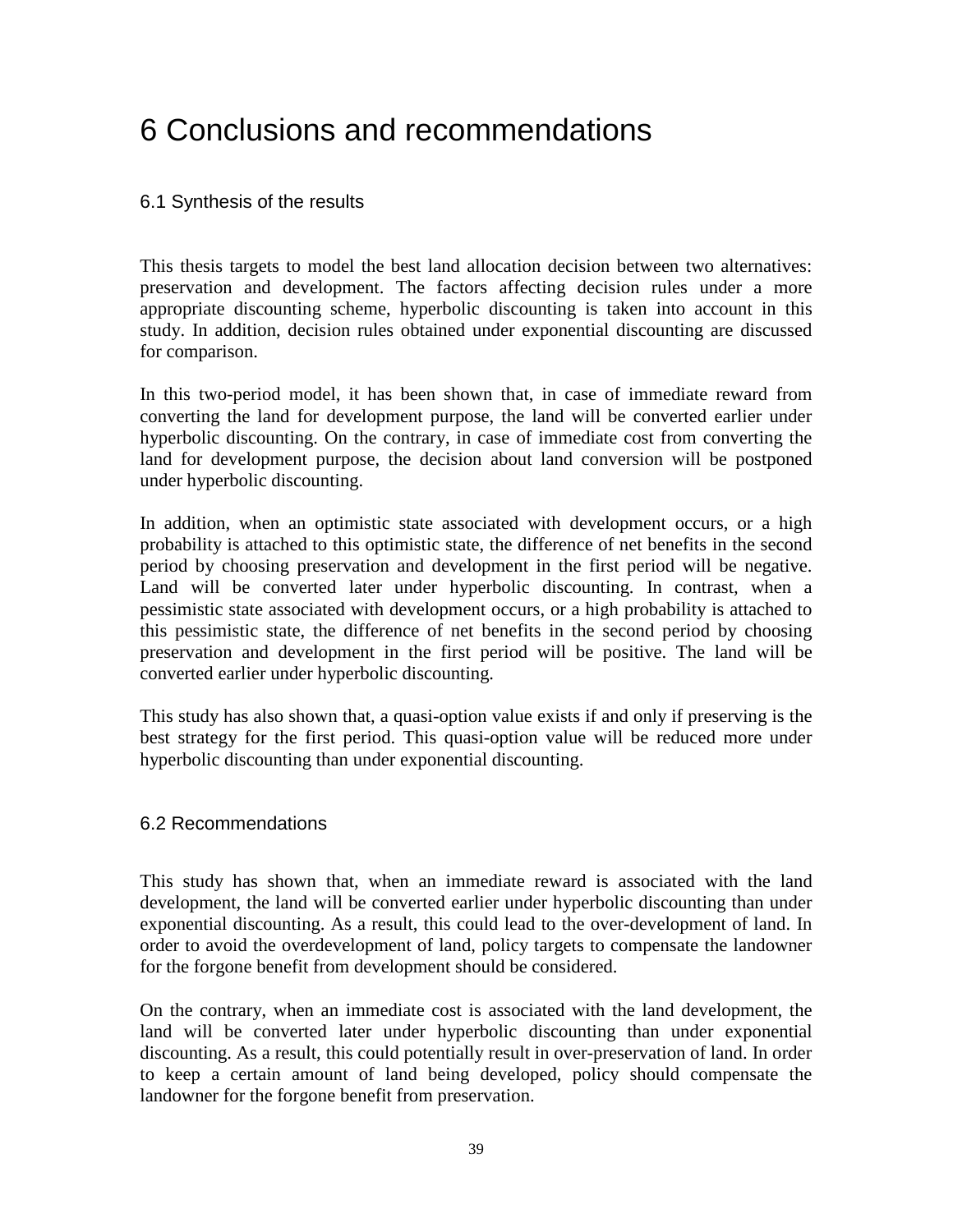### <span id="page-47-0"></span>6.3 Suggestions for future research

This study has shown the impact on option value and the optimal land allocation decision by introducing different discounting functions, i.e. exponential discounting and hyperbolic discounting. These results have been illustrated by a simple but effective twoperiod framework.

In this analysis, the main difference between hyperbolic discounting and exponential discounting is that future payoffs are discounted more under hyperbolic discounting and discounted less under exponential discounting. Or equivalently, the decision rules under hyperbolic discounting could be obtained under exponential discounting by using a high discount rate. Indeed, it holds within a two-period framework. However, it will definitely not be the case for a multi-period analysis, for which, at least three periods should be taken into account.

The fundamental difference between exponential discounting and hyperbolic discounting is that exponential discounting is time consistent and hyperbolic discounting will lead to time inconsistent behaviour. Time consistency means that individual's preferences toward future payoffs are the same no matter when he/she is asked. On the contrary, time inconsistency implies that individual's preferences toward future payoffs will change according to how delayed the future payoffs are from the time for making the decision. A large amount of observations, psychological and experimental studies have shown that individuals' preferences over benefits and costs at different points in time are actually time-inconsistent. And therefore, individual's intertemporal choices are better illustrated by hyperbolic discounting rather than exponential discounting.

A common strategy used to model time-inconsistent preference is: Individual at each time point is modelled as a separate "*self*". The current "*self*" is able to behave optimally to maximize current self's utility; while future "*selves*" are assumed to behave optimally in future periods to maximize future selves' utility. As mentioned by Pollak (1968), there are two extreme assumptions about an individual's belief about his/her future "*selves*": A person could be naïve, that is, the person did not realize the problem of preference reversal. In other words, with the approaching of time, future "*selves*" could make another decision, for which the current "*self*" would not prefer today. A person could be sophisticated, that is, the person took into account the preference reversal of future selves. Further research by O'Donoghue and Rabin (2001) suggested that individual could also be partially naïve. Partial naivety implies the person realized he/she might have a problem of future preference reversal, but the magnitude was underestimated by the current "*self*".

In this study, the effect of time-inconsistency for hyperbolic discounting has not been illustrated. For future research about optimal land allocation decisions, an extension of this two period framework, a three-period model may be considered to describe the effect of time inconsistency under hyperbolic discounting.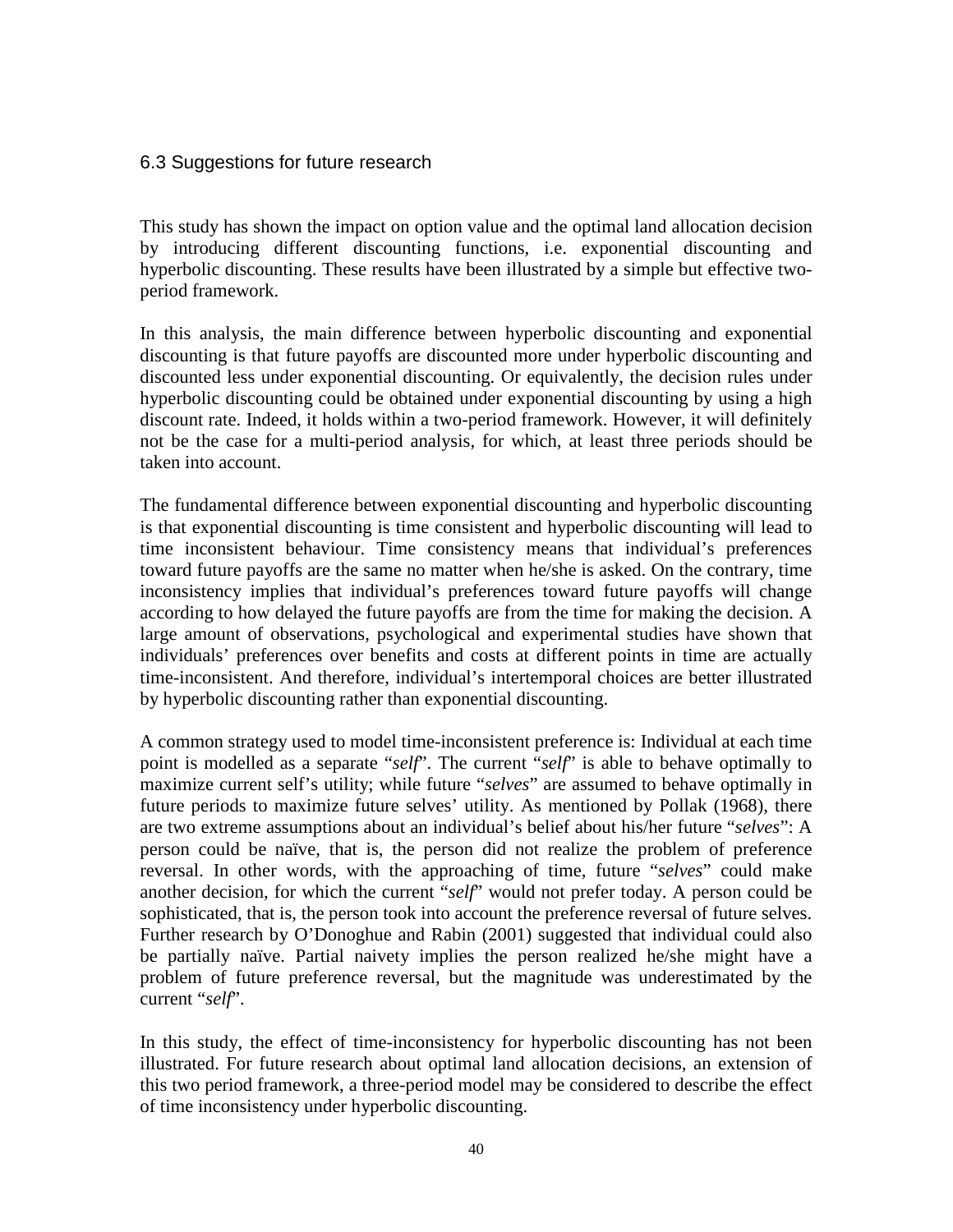# <span id="page-48-0"></span>**Bibliography**

Ainslie, G. (1975). Specious reward: a behavioral theory of impulsiveness and impulse control. *Psychological bulletin*, 82(4), pp.463–496.

Akerlof, G.A. (1991). Procrastination and Obedience. *The American Economic Review*, 81(2), pp.1–19.

Anthony Young. (1998). *Land resources : now and for the future*. Cambridge: Cambridge University Press.

Arrow, K.J. and Fisher, A.C. (1974). Environmental Preservation, Uncertainty, and Irreversibility. *The Quarterly Journal of Economics*, 88(2), pp.312–319.

Arrow, K.J. and Lind, R.C. (1970). Uncertainty and the Evaluation of Public Investment Decisions. *The American Economic Review*, 60(3), pp.364–378.

Berns, G.S., Laibson, D. and Loewenstein, G. (2007). Intertemporal choice – toward an integrative framework. *Trends in Cognitive Sciences*, 11(11), pp.482–488.

Bohm, P. (1975). Option Demand and Consumer's Surplus: Comment. *The American Economic Review*, 65(4), pp.733–736.

Chung, S.-H. and Herrnstein, R.J. (1967). Choice and Delay of Reinforcement1. *Journal of the Experimental Analysis of Behavior*, 10(1), pp.67–74.

Cicchetti, C.J. and Freeman, A.M.F. (1971). Option Demand and Consumer Surplus: Further Comment. *The Quarterly Journal of Economics*, 85(3), pp.528–539.

Colin Robson. (2011). *Real world research : a resource for users of social research methods in applied settings*. 3. ed. Chichester: Wiley.

DellaVigna, S. (2009). Psychology and Economics: Evidence from the Field. *Journal of Economic Literature*, 47(2), pp.315–372.

Dixit, A.K. and Pindyck, R.S. (1994). *Investment Under Uncertainty*. Princeton University Press.

FAO. FAO Media Centre: Globally almost 870 million chronically undernourished - new hunger report. [online]. Available from: http://www.fao.org/news/story/en/item/161819/ [Accessed May 23, 2013].

Fisher, A.C. and Hanemann, W.M. (1987). Quasi-option value: Some misconceptions dispelled. *Journal of Environmental Economics and Management*, 14(2), pp.183–190.

Frederick, S., Loewenstein, G. and O'Donoghue, T. (2002). Time Discounting and Time Preference: A Critical Review. *Journal of Economic Literature*, 40(2), pp.351–401.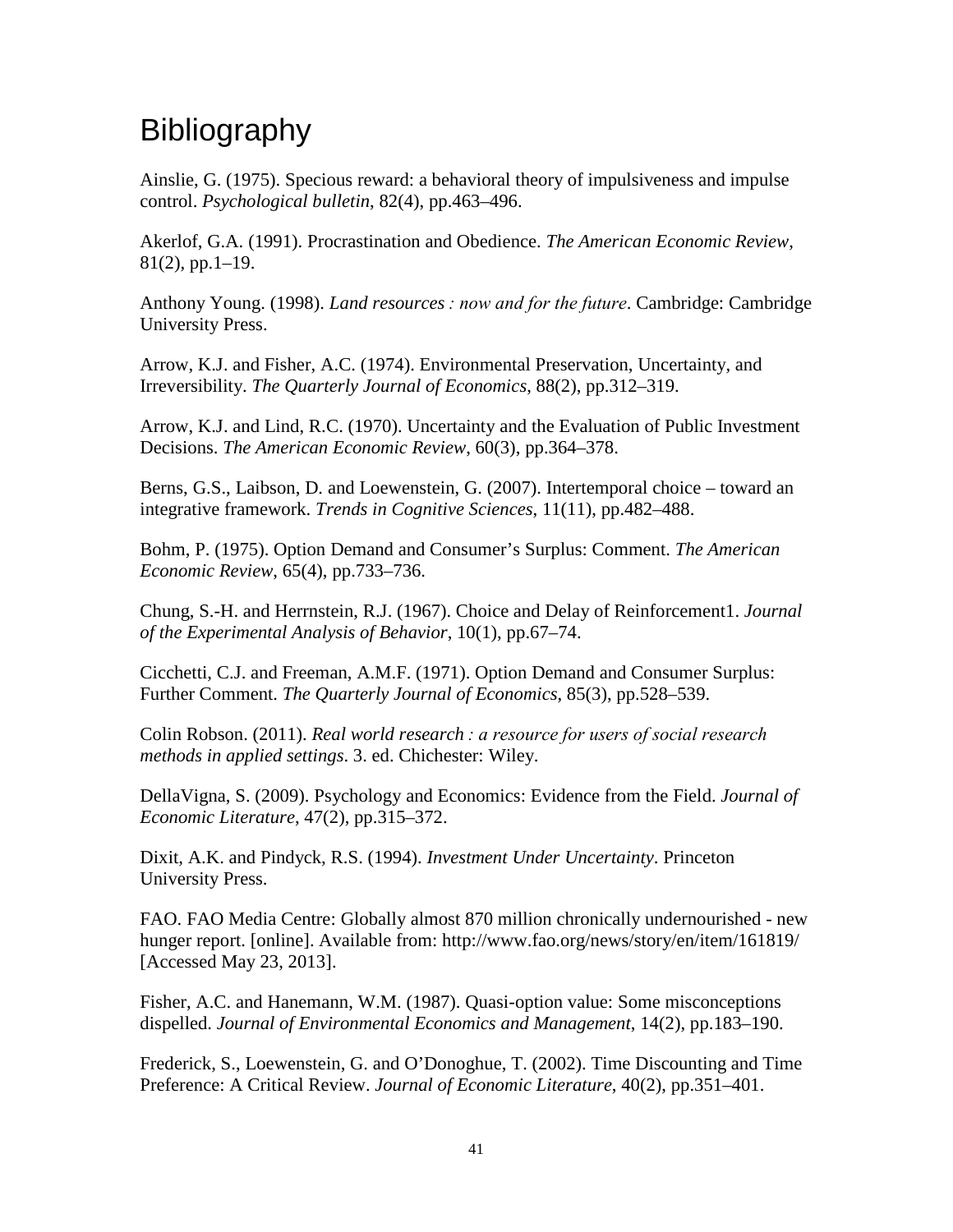Freeman, A.M. (1984). The quasi-option value of irreversible development. *Journal of Environmental Economics and Management*, 11(3), pp.292–295.

Graham, D.A. (1981). Cost-Benefit Analysis Under Uncertainty. *The American Economic Review*, 71(4), pp.715–725.

Hanemann, W.M. (1989). Information and the concept of option value. *Journal of Environmental Economics and Management*, 16(1), pp.23–37.

Henry, C. (1974a). Investment Decisions Under Uncertainty: The 'Irreversibility Effect'. *The American Economic Review*, 64(6), pp.1006–1012.

Henry, C. (1974b). Option Values in the Economics of Irreplaceable Assets. *The Review of Economic Studies*, 41, pp.89–104.

Koopmans, T.C. (1960). Stationary Ordinal Utility and Impatience. *Econometrica*, 28(2), pp.287–309.

Krutilla, J.V. (1967). Conservation Reconsidered. *The American Economic Review*, 57(4), pp.777–786.

Laibson, D. (1997). Golden Eggs and Hyperbolic Discounting. *The Quarterly Journal of Economics*, 112(2), pp.443–478.

Loewenstein, G. and Prelec, D. (1992). Anomalies in Intertemporal Choice: Evidence and an Interpretation. *The Quarterly Journal of Economics*, 107(2), pp.573–597.

Loewenstein, G. and Thaler, R.H. (1989). Anomalies: Intertemporal Choice. *The Journal of Economic Perspectives*, 3(4), pp.181–193.

Mäler, K.-G. and Fisher, A. (2005). Chapter 13 Environment, Uncertainty, and Option Values. In Karl-Gran Mler and Jeffrey R. Vincent, ed. *Handbook of Environmental Economics*. Elsevier, pp. 571–620. [online]. Available from: http://www.sciencedirect.com/science/article/pii/S1574009905020139 [Accessed February 26, 2013].

Miller, J.R. and Lad, F. (1984). Flexibility, learning, and irreversibility in environmental decisions: A bayesian approach. *Journal of Environmental Economics and Management*, 11(2), pp.161–172.

O'Donoghue, T. and Rabin, M. (2001). Choice and Procrastination. *The Quarterly Journal of Economics*, 116(1), pp.121–160.

O'Donoghue, T. and Rabin, M. (1999). Doing It Now or Later. *The American Economic Review*, 89(1), pp.103–124.

Phelps, E.S. and Pollak, R.A. (1968). On Second-Best National Saving and Game-Equilibrium Growth. *The Review of Economic Studies*, 35(2), pp.185–199.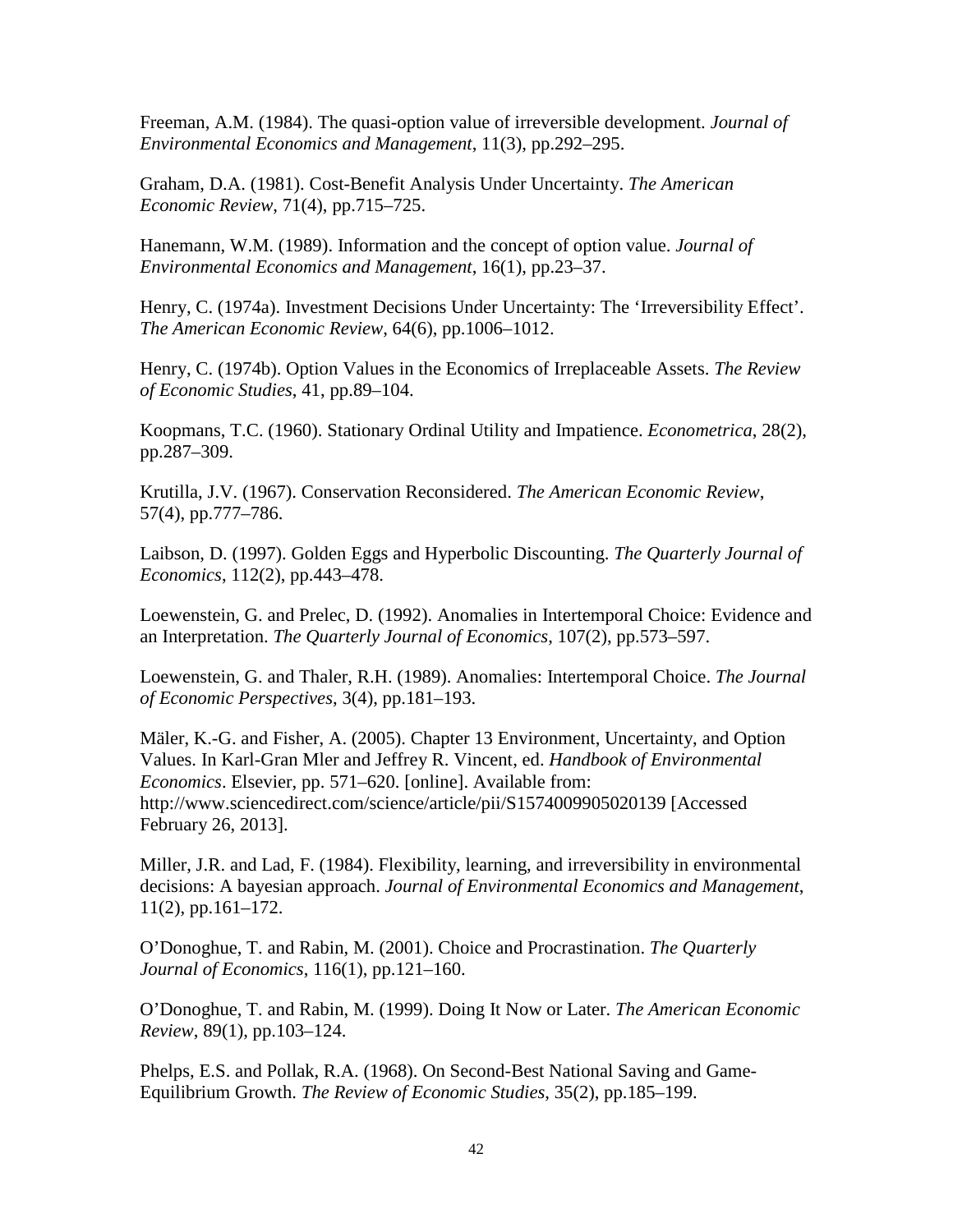Pollak, R.A. (1968). Consistent Planning. *The Review of Economic Studies*, 35(2), pp.201–208.

Rachlin, H. and Green, L. (1972). Commitment, choice and self-control. *Journal of the Experimental Analysis of Behavior*, 17(1), pp.15–22.

Salois, M.J. and Moss, C.B. (2011). A direct test of hyperbolic discounting using market asset data. *Economics Letters*, 112(3), pp.290–292.

Samuelson, P.A. (1937). A Note on Measurement of Utility. *The Review of Economic Studies*, 4(2), pp.155–161.

Schmalensee, R. (1972). Option Demand and Consumer's Surplus: Valuing Price Changes Under Uncertainty. *The American Economic Review*, 62(5), pp.813–824.

Stevens, J.R., Hallinan, E.V. and Hauser, M.D. (2005). The ecology and evolution of patience in two New World monkeys. *Biology Letters*, 1(2), pp.223–226.

Strotz, R.H. (1956). Myopia and Inconsistency in Dynamic Utility Maximization. *The Review of Economic Studies*, 23(3), pp.165–180.

Weisbrod, B.A. (1964). Collective-Consumption Services of Individual-Consumption Goods. *The Quarterly Journal of Economics*, 78(3), pp.471–477.

Wilkinson, N. and Klaes, M. (2012). *An Introduction to Behavioral Economics*. Palgrave Macmillan.

World Wide Fund for Nature. Living Planet Report 2010, Biodiversity, biocapacity and development. *2010*.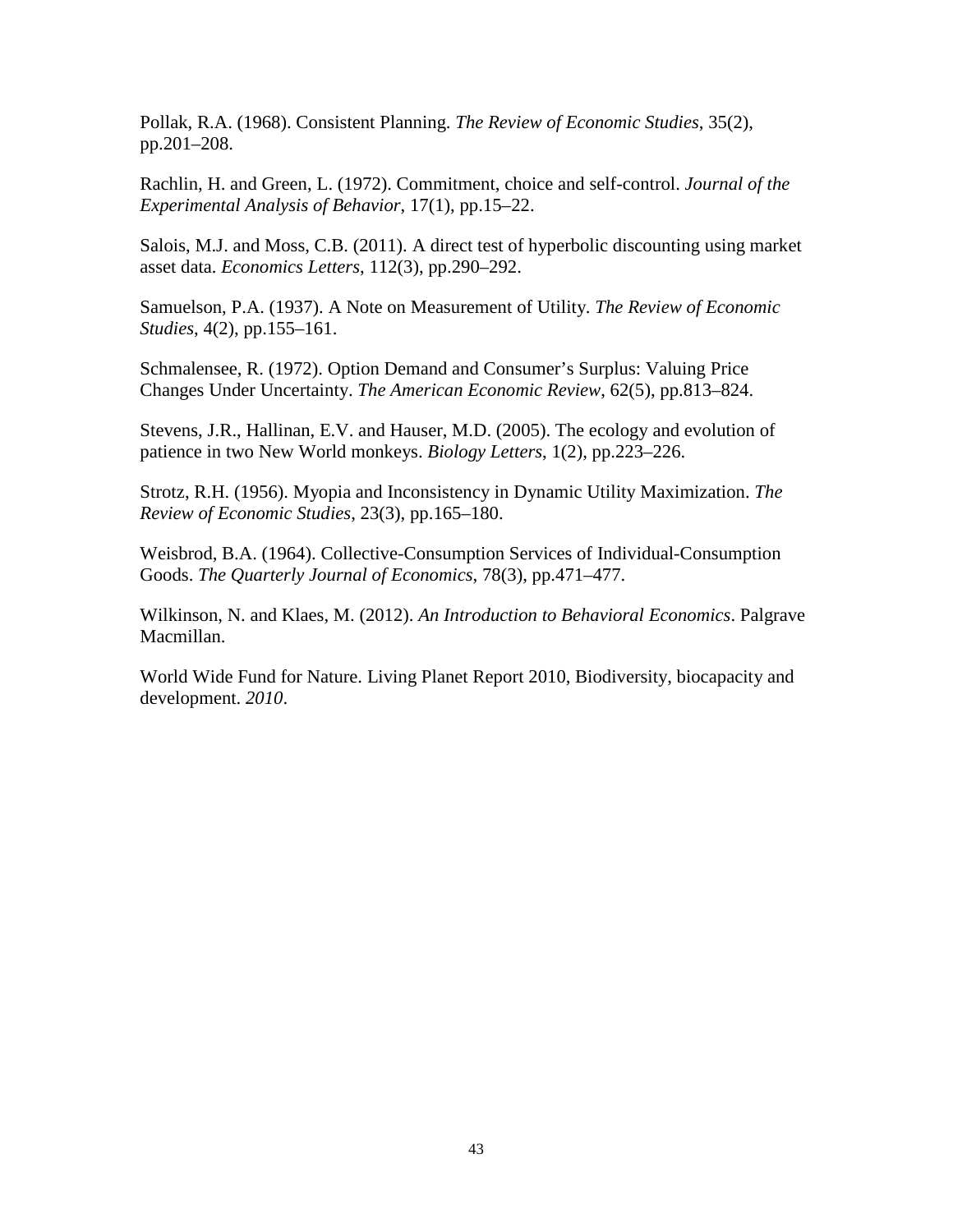## <span id="page-51-0"></span>Appendix 1

We know that

$$
\hat{V}(0) = B_1(0) + E \left[ \max_{d_2 \in \{0, 1\}} B_2(0, d_2; \pi) \right] * \frac{1}{1 + r'}
$$
  
and  $\hat{V}(1) = B_1(1) + E[B_2(1; 0; \pi)] * \frac{1}{1 + r'}$ .

Therefore,

$$
\frac{d\hat{V}(0)}{dr} = -\frac{1}{(1+r)^2} \Big\{ E \Big[ \max_{d_2 \in \{0,1\}} B_2(0, d_2; \pi) \Big] \Big\},\,
$$
  
and 
$$
\frac{d\hat{V}(1)}{dr} = -\frac{1}{(1+r)^2} \{ E[B_2(1,0; \pi) \}.
$$

Clearly, when  $B > 0$ , that is,  $E[\max_{d_2 \in \{0,1\}} B_2(0, d_2; \pi)] > E[B_2(1, 0; \pi)]$ , we have,  $dV(0)$  $\frac{\dot{V}(0)}{dr} < \frac{dV(1)}{dr} < 0$ 

Therefore, when r increase,  $\hat{V}(0)$  will decrease more than the decrease of  $\hat{V}(1)$ ; when r decreases,  $\hat{V}(0)$  will increase more than the increase of  $\hat{V}(1)$ .

Similarly,

$$
\frac{dV(0)}{dr} = -\frac{1}{(1+r)^2} \beta \left\{ E \left[ \max_{d_2 \in \{0,1\}} B_2(0, d_2; \pi) \right] \right\},\
$$
  
and 
$$
\frac{d\tilde{V}(1)}{dr} = -\frac{1}{(1+r)^2} \beta \left\{ E \left[ B_2(1,0; \pi) \right] \right\}.
$$

When B > 0, that is,  $E[\max_{d_2 \in \{0,1\}} B_2(0, d_2; \pi)] > E[B_2(1, 0; \pi)]$ , we have  $\frac{dV(0)}{dr}$  <  $d\tilde{V}(1)$  $\frac{d}{dr} < 0.$ 

Therefore, when r increase,  $\tilde{V}(0)$  will decrease more than the decrease of  $\tilde{V}(1)$ ; when r decreases,  $\tilde{V}(0)$  will increase more than the increase of  $\tilde{V}(1)$  as well.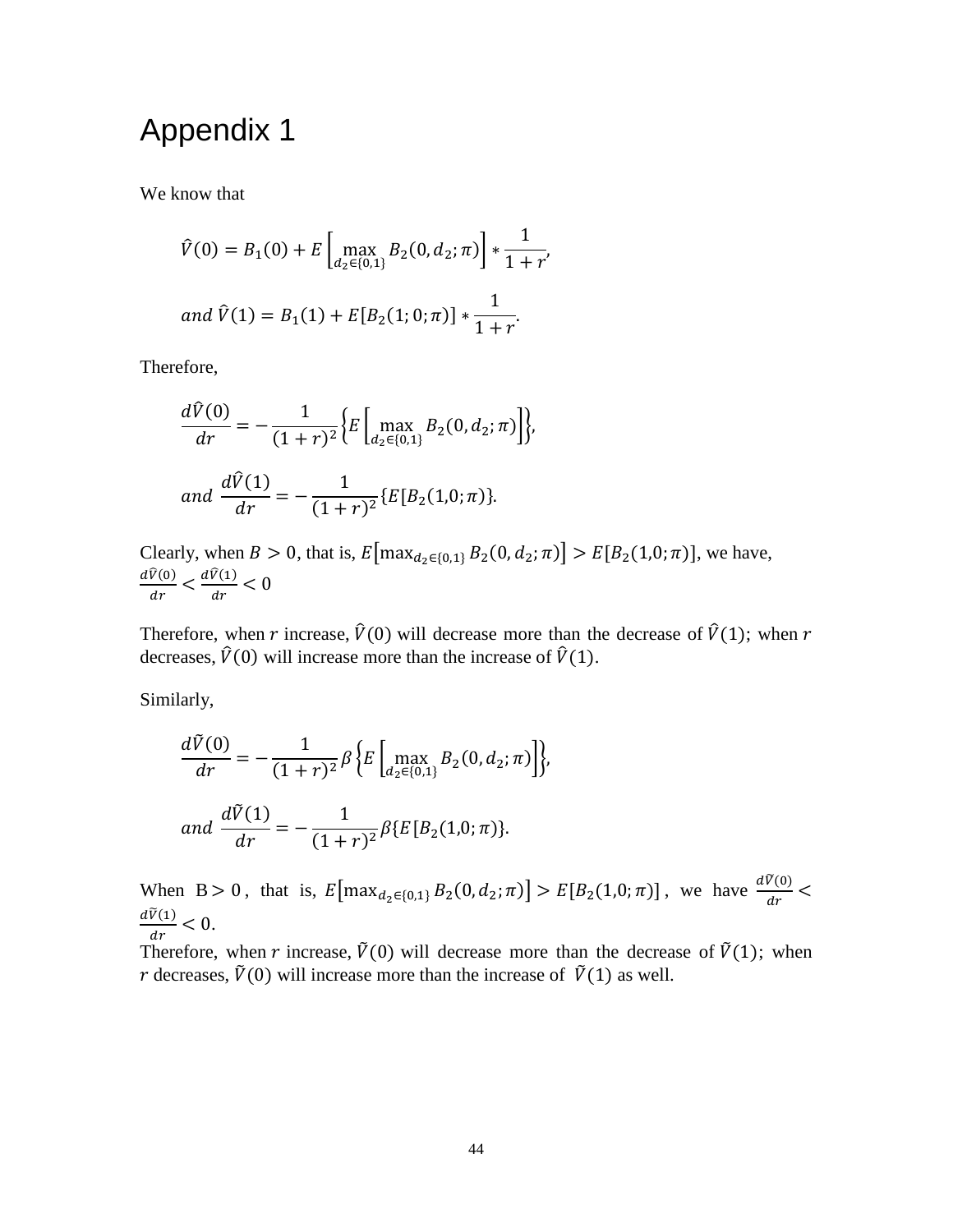## <span id="page-52-0"></span>Appendix 2

We know that

$$
\hat{V}(0) = B_1(0) + E \left[ \max_{d_2 \in \{0, 1\}} B_2(0, d_2; \pi) \right] * \frac{1}{1 + r'}
$$
  
and  $\hat{V}(1) = B_1(1) + E[B_2(1; 0; \pi)] * \frac{1}{1 + r'}$ .

Therefore,

$$
\frac{d\hat{V}(0)}{dr} = -\frac{1}{(1+r)^2} \Big\{ E \Big[ \max_{d_2 \in \{0,1\}} B_2(0, d_2; \pi) \Big] \Big\},\,
$$
  
and 
$$
\frac{d\hat{V}(1)}{dr} = -\frac{1}{(1+r)^2} \{ E[B_2(1,0; \pi)] \}.
$$

Clearly, when B< 0, that is,  $E[\max_{d_2 \in \{0,1\}} B_2(0, d_2; \pi)] < E[B_2(1, 0; \pi)]$ , we have,  $dV(1)$  $\frac{dV(1)}{dr} < \frac{dV(0)}{dr} < 0.$ 

Therefore, when r increases,  $\hat{V}(1)$  will decrease more than the decrease of  $\hat{V}(0)$ ; when r decreases,  $\hat{V}(1)$  will increase more than the increase of  $\hat{V}(0)$ .

Similarly,

$$
\frac{dV(0)}{dr} = -\frac{1}{(1+r)^2} \beta \left\{ E \left[ \max_{d_2 \in \{0,1\}} B_2(0, d_2; \pi) \right] \right\},\
$$
  
and 
$$
\frac{d\tilde{V}(1)}{dr} = -\frac{1}{(1+r)^2} \beta \left\{ E \left[ B_2(1,0; \pi) \right] \right\}.
$$

When  $B < 0$ , that is,  $E[\max_{d_2 \in \{0,1\}} B_2(0, d_2; \pi)] < E[B_2(1, 0; \pi)]$ , we have  $\frac{dV(1)}{dr} <$  $\frac{d\dot{V}(0)}{dr}<0.$ 

 $\frac{dr}{dt}$  Therefore, when *r* increases,  $\tilde{V}(1)$  will decrease more than the decrease of  $\tilde{V}(0)$ ; when *r* decreases,  $\tilde{V}(1)$  will increase more than the increase of  $\tilde{V}(0)$ .